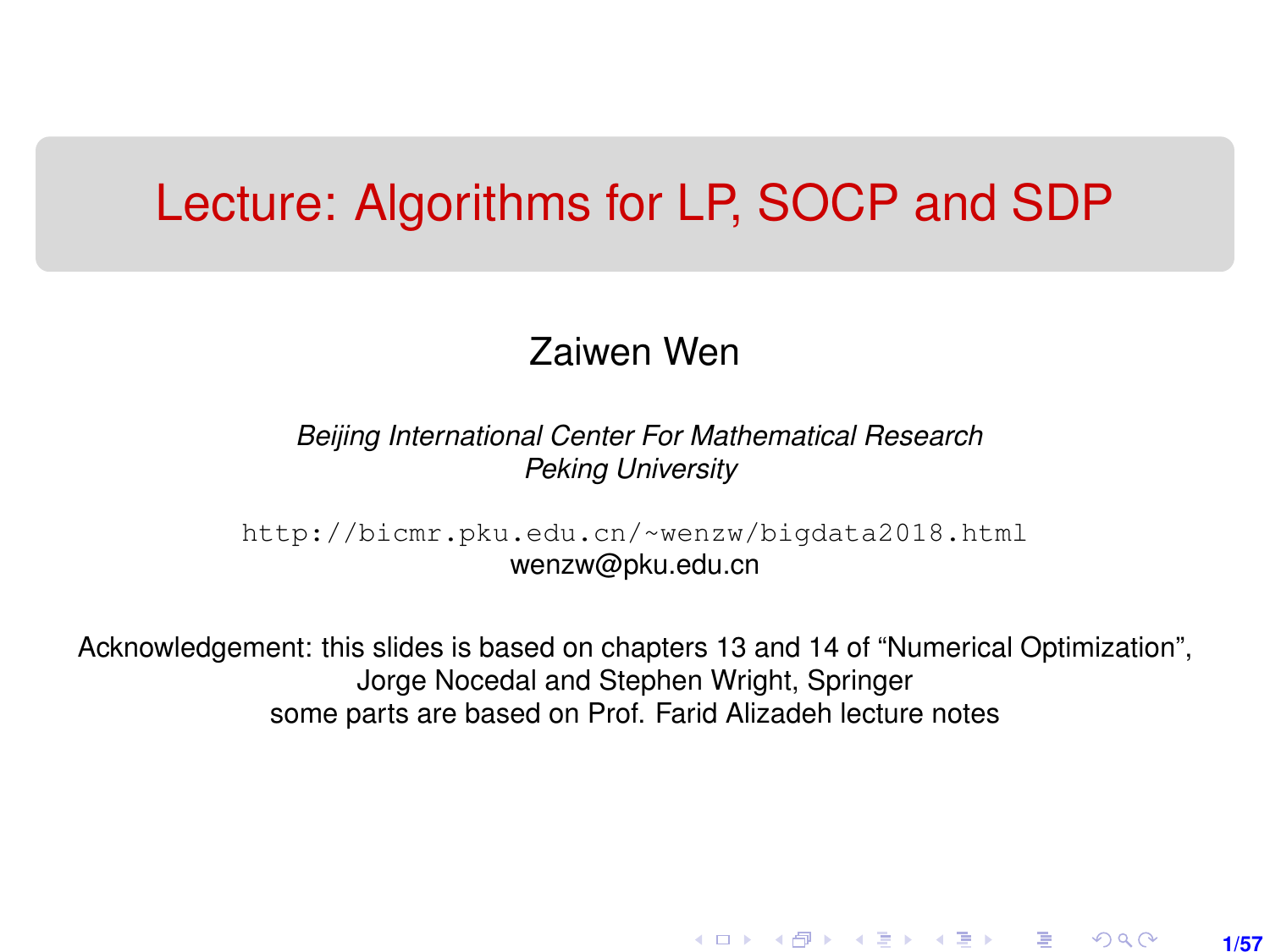# <span id="page-1-0"></span>**Outline**

## [Properties of LP](#page-1-0)

- [Primal Simplex method](#page-7-0)
- [Dual Simplex method](#page-22-0)
- [Interior Point method](#page-28-0)

**2/57**

K ロ ▶ K @ ▶ K 할 ▶ K 할 ▶ ... 할 ... ⊙ Q ⊙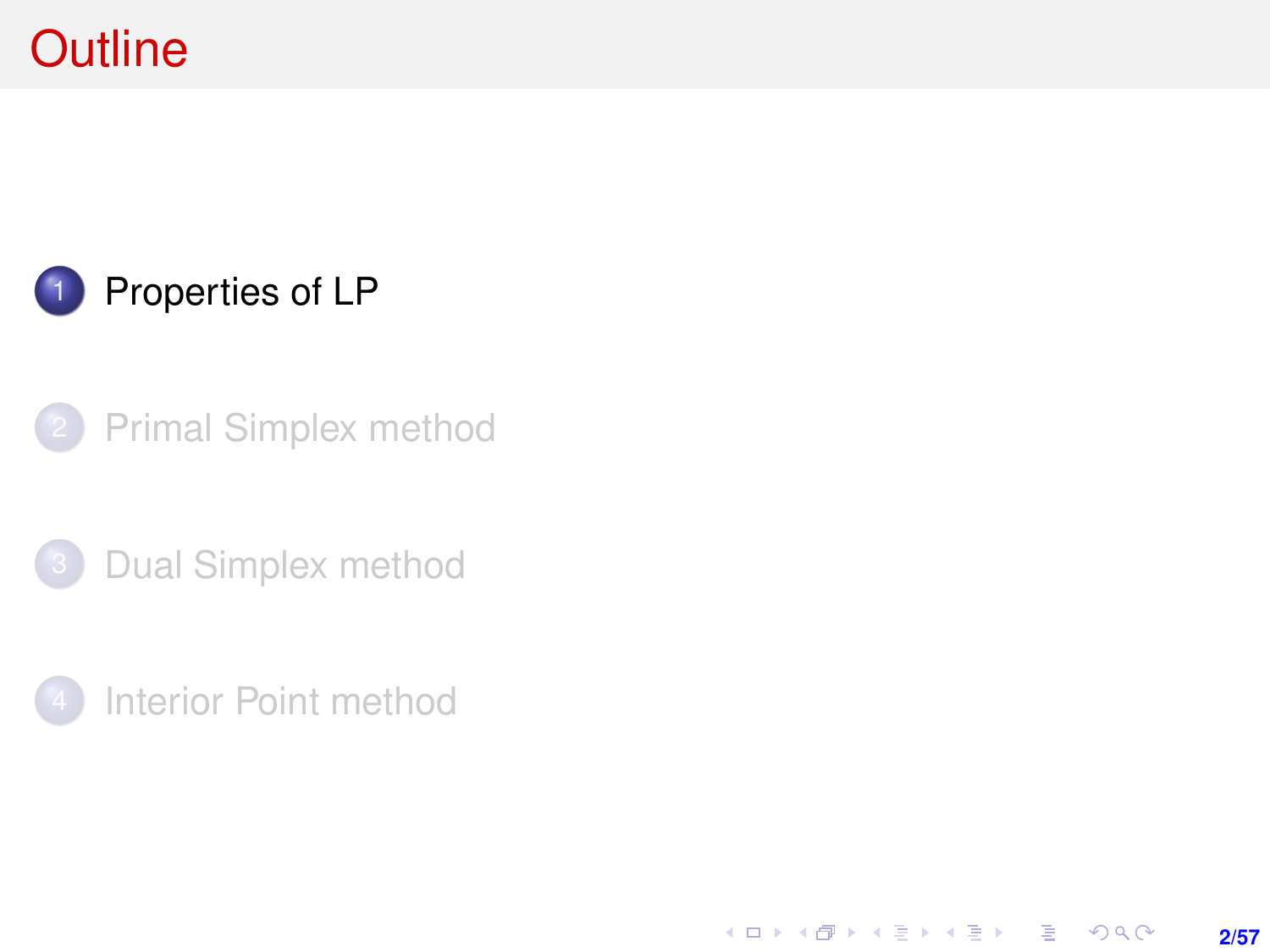# <span id="page-2-0"></span>Standard form LP

- **(P)** min  $c^{\top}x$  **(D)** max  $b^{\top}y$ s.t.  $Ax = b$  s.t.  $A^{\top}y + s = c$  $x > 0$  $s > 0$
- KKT condition

$$
Ax = b, x \ge 0
$$
  
\n
$$
A^{\top}y + s = c, s \ge 0
$$
  
\n
$$
x_i s_i = 0 \text{ for } i = 1, ..., n
$$

**Strong duality**: If a LP has an optimal solution, so does its dual, and their objective fun. are equal.

| primal<br>dual | finite | unbounded | infeasible |  |
|----------------|--------|-----------|------------|--|
| finite         |        |           |            |  |
| unbounded      |        |           |            |  |
| infeasible     |        |           |            |  |
|                |        |           |            |  |

**3/57**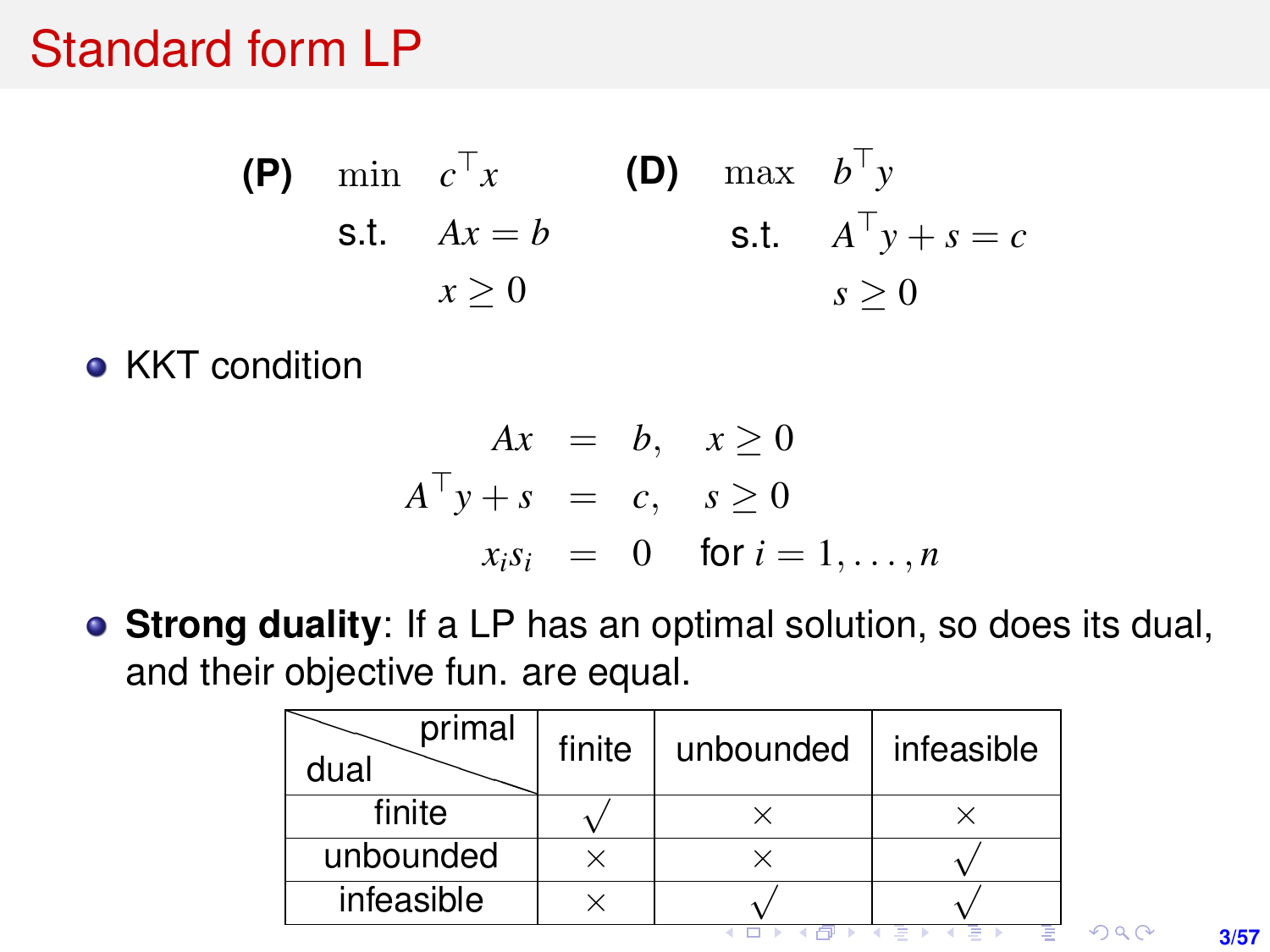# <span id="page-3-0"></span>Geometry of the feasible set

Assume that  $A \in \mathbb{R}^{m \times n}$  has **full row rank**. Let  $A_i$  be the *i*th column of *A*:

$$
A = \begin{pmatrix} A_1 & A_2 & \dots & A_n \end{pmatrix}
$$

- A vector *x* is a **basic feasible solution (BFS)** if *x* is feasible and there exists a subset  $\mathcal{B} \subset \{1, 2, \ldots, n\}$  such that
	- $\bullet$  *B* contains exactly *m* indices
	- $\bullet i \notin \mathcal{B} \Longrightarrow x_i = 0$
	- The  $m \times m$  submatrix  $B = [A_i]_{i \in \mathcal{B}}$  is nonsingular

 $B$  is called a basis and  $B$  is called the basis matrix

Properties:

- $\bullet$  If (P) has a nonempty feasible region, then there is at least one basic feasible point;
- $\bullet$  If (P) has solutions, then at least one such solution is a basic optimal point.
- If (P) is feasible and bounded, the[n it](#page-2-0) [ha](#page-4-0)[s a](#page-3-0)[n](#page-4-0) [o](#page-0-0)[pt](#page-56-0)[im](#page-0-0)[al](#page-56-0) [s](#page-0-0)[olu](#page-56-0)tion.<br>Second the set of the second the second the set of the second the set of the second the set of the set of the set of the set of the set of the set of the se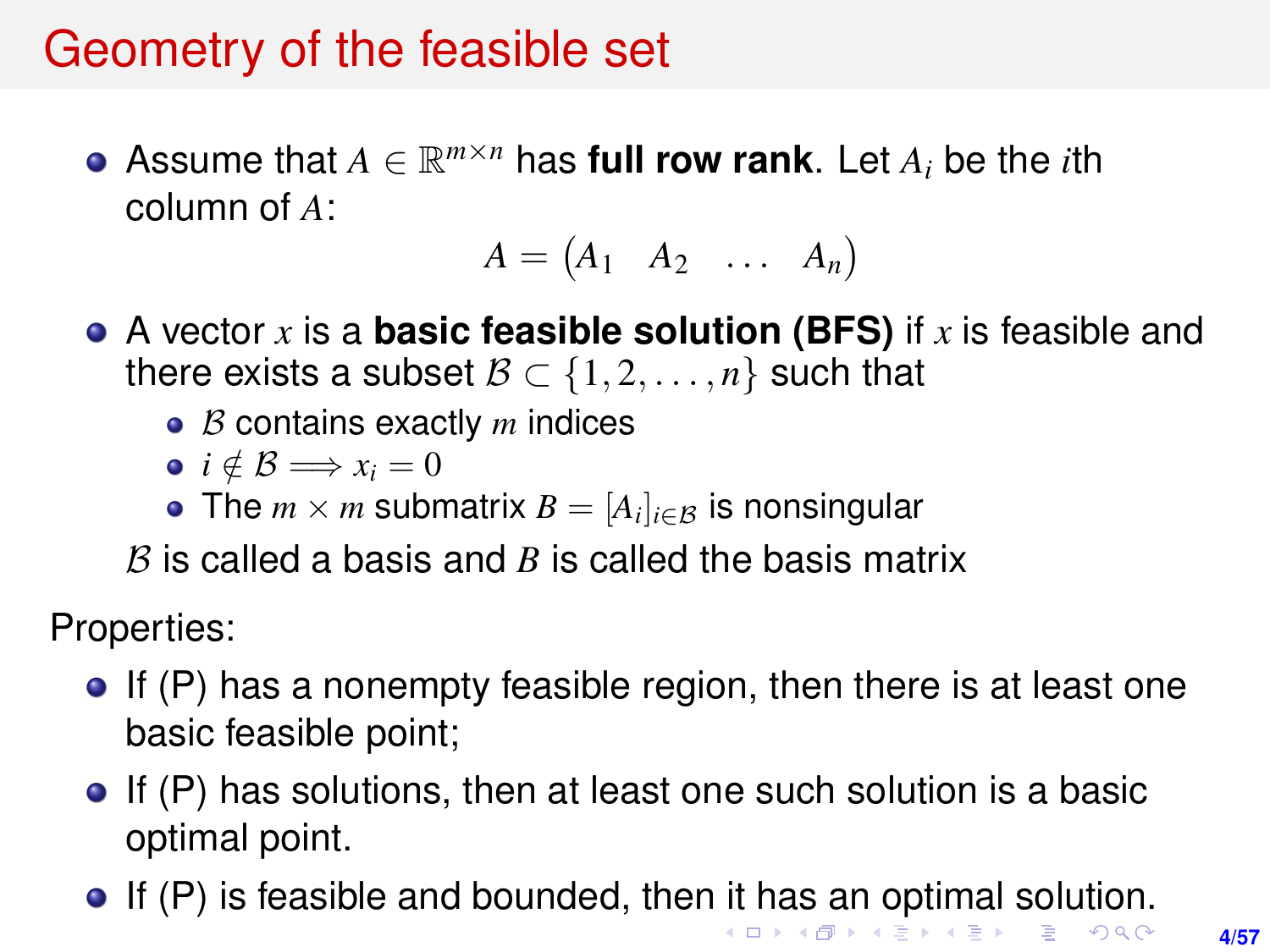<span id="page-4-0"></span>If (P) has a nonempty feasible region, then there is at least one BFS;

- Choose a feasible x with the minimal number  $(p)$  of nonzero  $x_i$ :  $\sum_{i=1}^{p}$  $\sum_{i=1}^{p} A_i x_i = b$
- Suppose that  $A_1, \ldots, A_p$  are linearly dependent  $A_p = \sum_{i=1}^{p-1} z_i A_i$ . Let  $x(\epsilon) = x + \epsilon(z_1, \ldots, z_{p-1}, -1, 0, \ldots, 0)^\top = x + \epsilon z$ . Then  $Ax(\epsilon) = b, x_i(\epsilon) > 0, i = 1, \ldots, p$ , for  $\epsilon$  sufficiently small. There exists  $\bar{\epsilon}$  such that  $x_i(\bar{\epsilon}) = 0$  for some  $i = 1, \ldots, p$ . Contradiction to the choice of *x*.
- If *p* = *m*, done. Otherwise, choose *m* − *p* columns from among  $A_{p+1}, \ldots, A_n$  to build up a set set of *m* linearly independent vectors.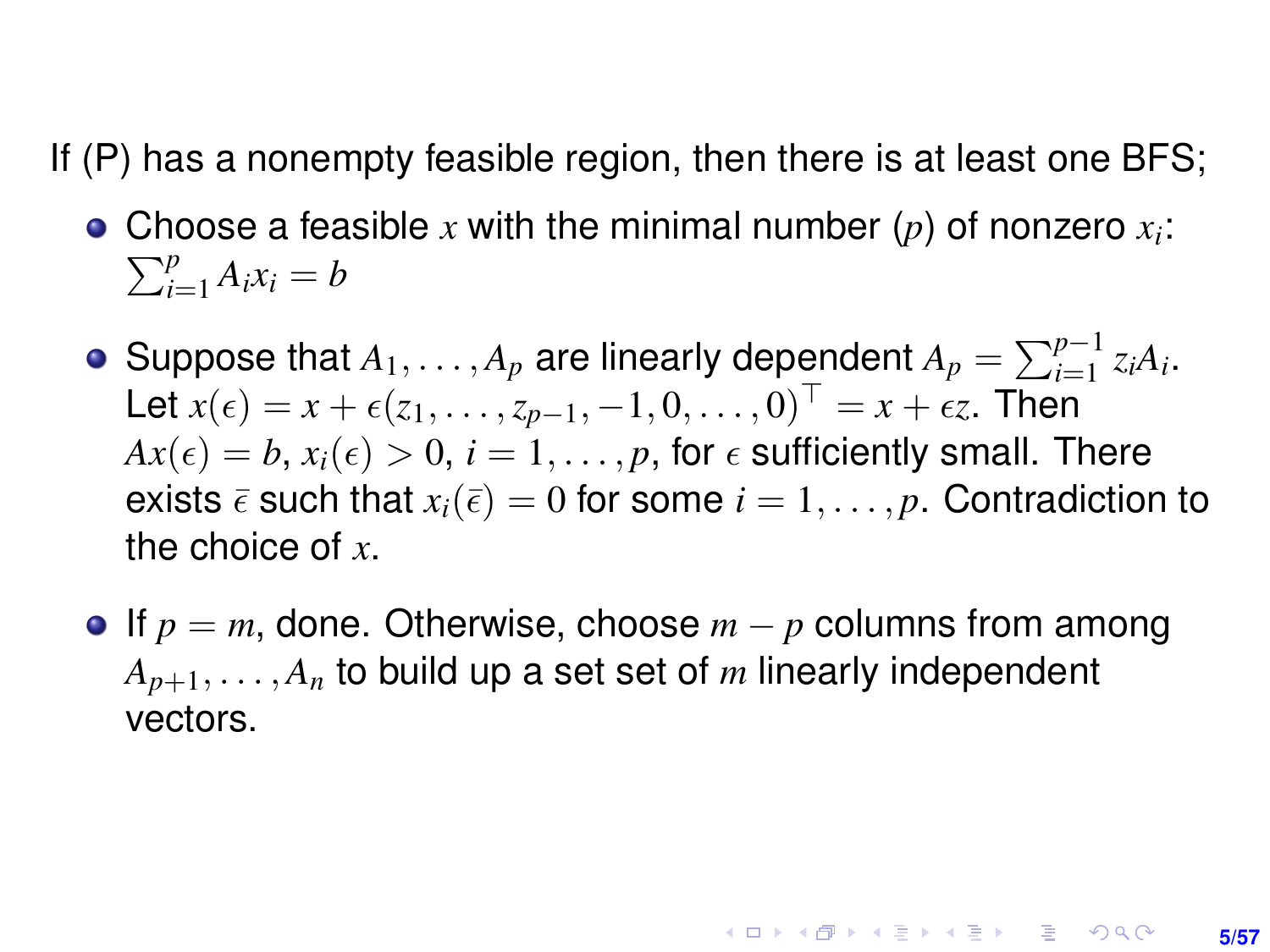# Polyhedra, extreme points, vertex, BFS

- A **Polyhedra** is a set that can be described in the form  ${x \in \mathbb{R}^n \mid Ax \ge b}$
- Let *P* be a polyhedra. A vector *x* ∈ *P* is an **extreme point** if we cannot find two vectors  $y, z \in P$  (both different from x) such that  $x = \lambda y + (1 - \lambda)z$  for  $\lambda \in [0, 1]$
- **•** Let *P* be a polyhedra. A vector  $x \in P$  is a **vertex** if there exists some  $c$  such that  $c^\top x < c^\top y$  for all  $y \in P$  and  $y \neq x$
- Let *P* be a nonempty polyhedra. Let *x* ∈ *P*. The following statements are equivalent: (i) *x* is vertex; (ii) *x* is an extreme point; (iii) *x* is a BFS
- A basis B is said to be **degenerate** if  $x_i = 0$  for some  $i \in \mathcal{B}$ , where  $x$  is the BFS corresponding to  $B$ . A linear program (P) is said to be degenerate if it has at least one degenerate basis.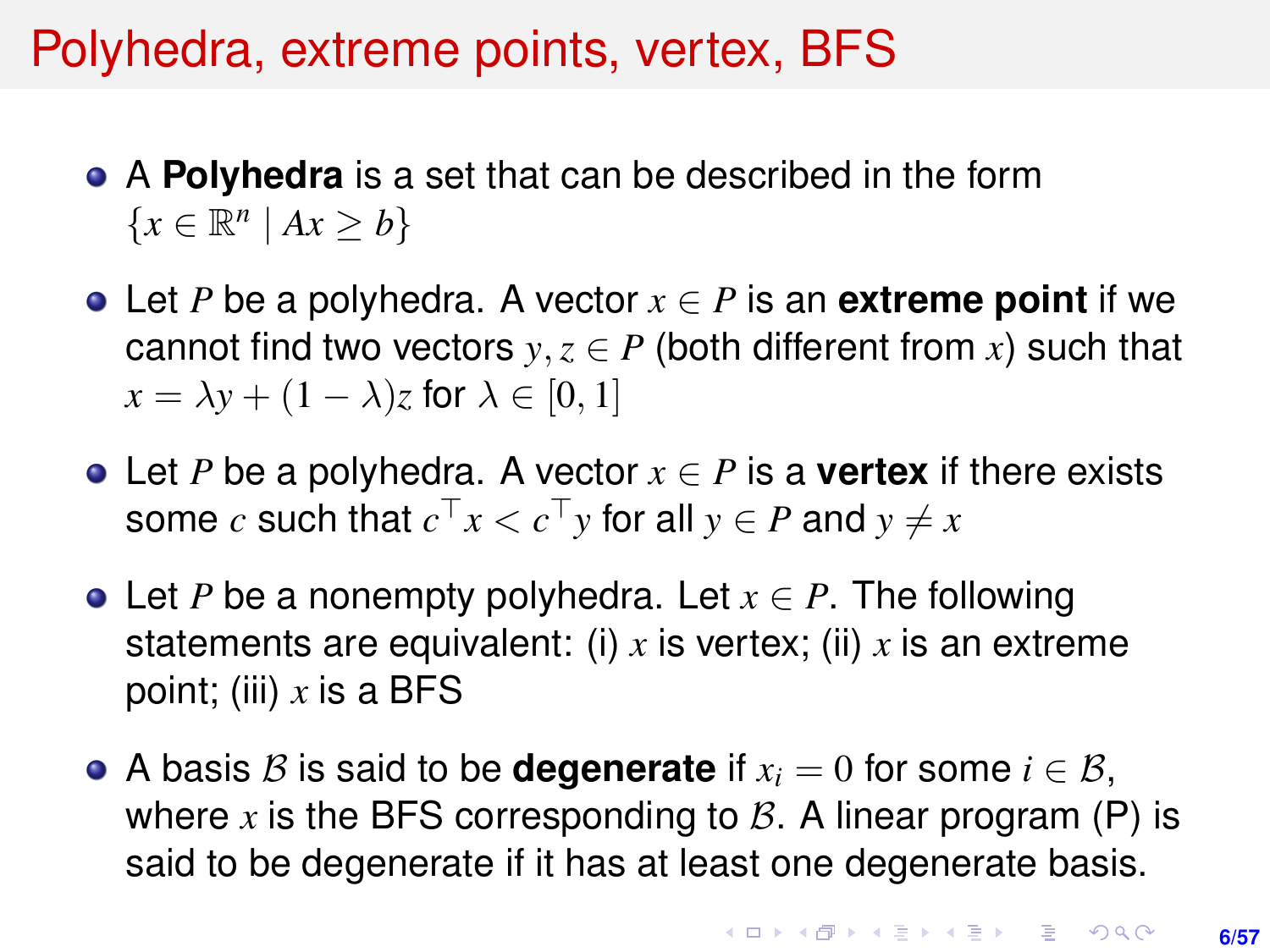

Vertices of a three-dimensional polyhedron (indicated by ∗)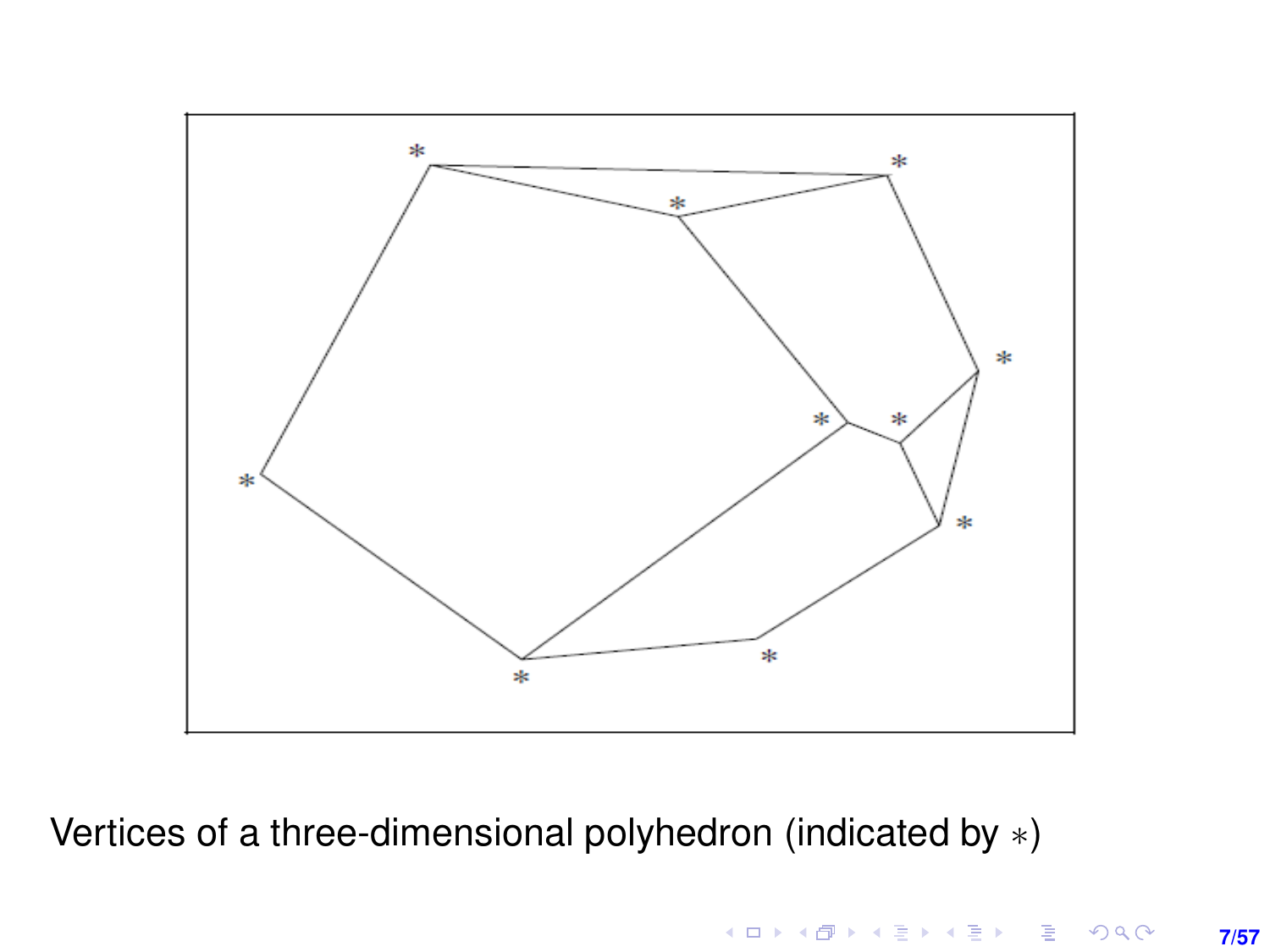# <span id="page-7-0"></span>**Outline**



### 2 [Primal Simplex method](#page-7-0)





K ロ ▶ K @ ▶ K 할 ▶ K 할 ▶ ... 할 ... ⊙ Q ⊙ **8/57**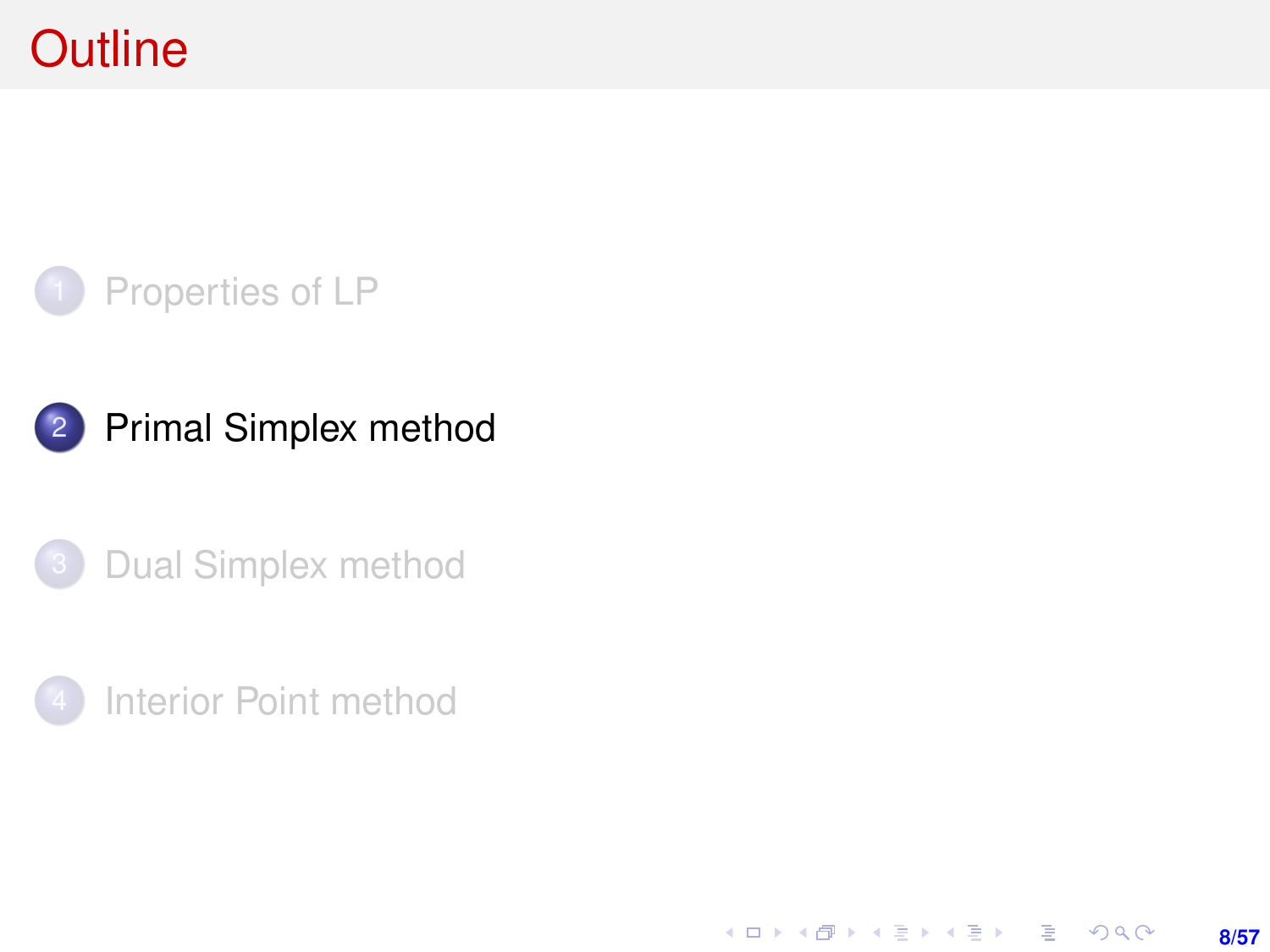# The Simplex Method For LP

#### Basic Principle

Move from a BFS to its adjacent BFS unitil convergence (either optimal or unbounded)

 $\bullet$  Let x be a BFS and B be the corresponding basis

• Let 
$$
\mathcal{N} = \{1, 2, ..., n\} \setminus \mathcal{B}, N = [A_i]_{i \in \mathcal{N}}, x_B = [x_i]_{i \in \mathcal{B}}
$$
 and  $x_N = [x_i]_{i \in \mathcal{N}}$ 

• Since *x* is a BFS, then  $x_N = 0$  and  $Ax = Bx_B + Nx_N = b$ :

$$
x_B=B^{-1}b
$$

• Find exactly one  $q \in \mathcal{N}$  and exactly one  $p \in \mathcal{B}$  such that

$$
\mathcal{B}^+=\{q\}\cup(\mathcal{B}\backslash\{p\})
$$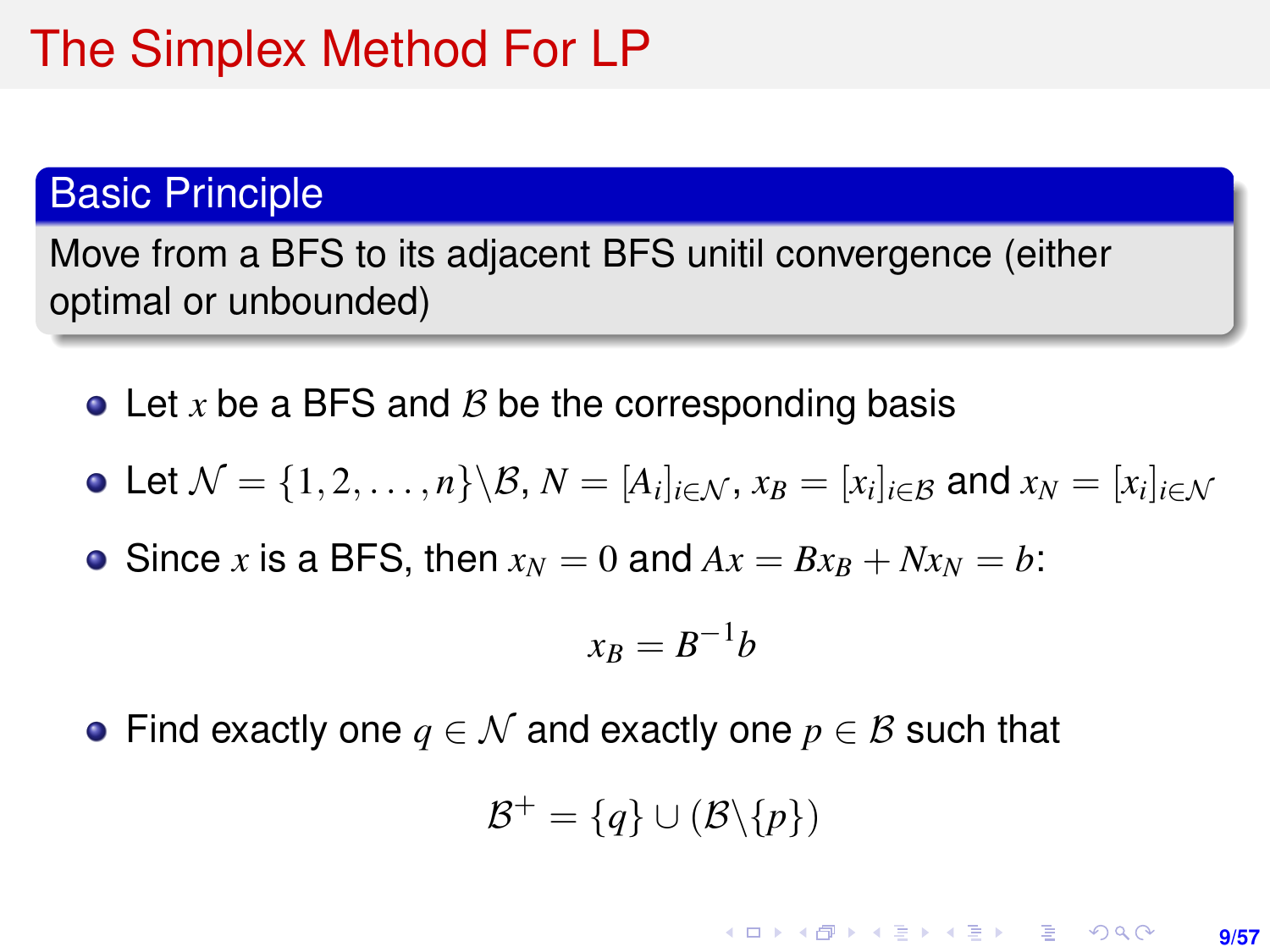# Finding  $q \in \mathcal{N}$  to enter the basis

Let  $x^+$  be the new BFS:

$$
x^{+} = \begin{pmatrix} x_B^{+} \\ x_N^{+} \end{pmatrix}, \quad Ax^{+} = b \Longrightarrow x_B^{+} = B^{-1}b - B^{-1}Nx_N^{+}
$$

The cost at  $x^+$  is

$$
c^{\top}x^{+} = c_{B}^{\top}x_{B}^{+} + c_{N}^{\top}x_{N}^{+}
$$
  
\n
$$
= c_{B}^{\top}B^{-1}b - c_{B}^{\top}B^{-1}Nx_{N}^{+} + c_{N}^{\top}x_{N}^{+}
$$
  
\n
$$
= c^{\top}x + (c_{N}^{\top} - c_{B}^{\top}B^{-1}N)x_{N}^{+}
$$
  
\n
$$
= c^{\top}x + \sum_{j \in N} (\underbrace{c_{j} - c_{B}^{\top}B^{-1}A_{j}})x_{j}^{+}
$$

 $s_j$  is also called **reduced cost**. It is actually the dual slackness

If  $s_j \geq 0$ ,  $\forall j \in \mathcal{N}$ , then *x* is optimal as  $c^\top x^+ \geq c^\top x$ 

Otherwise, find  $q$  such that  $s_q < 0$ . Then  $c^\top x^+ = c^\top x + s_q x_q^+ \leq c^\top x$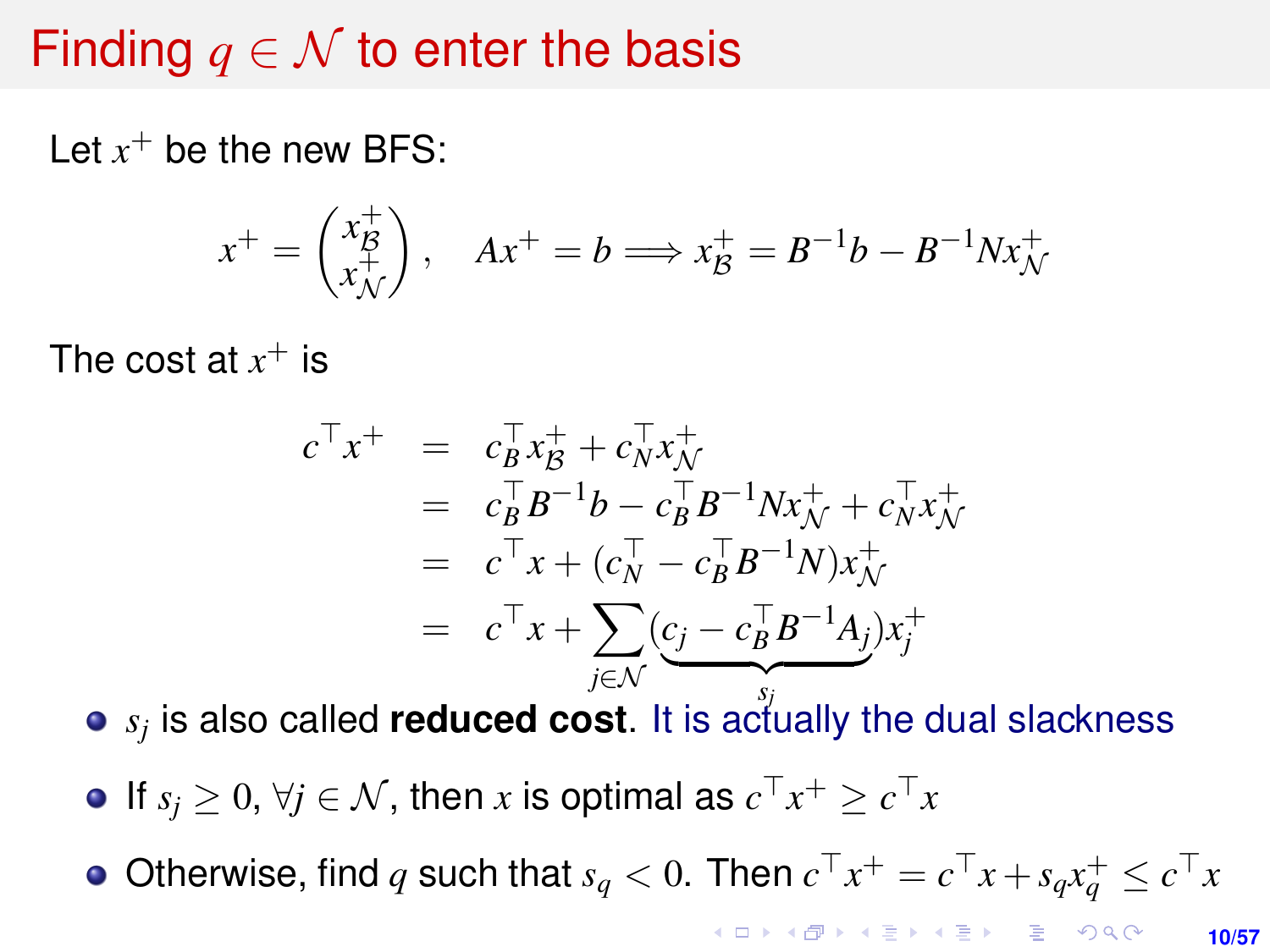### Finding  $p \in \mathcal{B}$  to exit the basis

What is  $x^+$ : select  $q\in\mathcal{N}$  and  $p\in\mathcal{B}$  such that

$$
x_{\mathcal{B}}^+ = B^{-1}b - B^{-1}A_q x_q^+, \quad x_q^+ \ge 0, x_p^+ = 0, x_j^+ = 0, j \in \mathcal{N} \setminus \{q\}
$$

Let  $u = B^{-1}A_q$ . Then  $x_{\mathcal{B}}^+ = x_{\mathcal{B}} - ux_q^+$ 

- If  $u \leq 0$ , then  $c^{\top}x^+ = c^{\top}x + s_qx_q^+ \to -\infty$  as  $x_q^+ \to +\infty$  and  $x^+$  is feasible. **(P) is unbounded**
- If  $\exists u_k > 0$ , then find  $x_q^+$  and  $p$  such that

$$
x_{\mathcal{B}}^+ = x_{\mathcal{B}} - ux_q^+ \ge 0, \quad x_p^+ = 0
$$

Let *p* be the index corresponding to

$$
x_q^+ = \min_{i=1,\dots,m|u_i>0} \frac{x_{\mathcal{B}(i)}}{u_i}
$$

**KORKARK A BIK BIKA A GA A GA A GA A BIKA A BIKA A BIKA A BIKA A BIKA A BIKA A BIKA A BIKA A BIKA A BIKA A BIKA 11/57**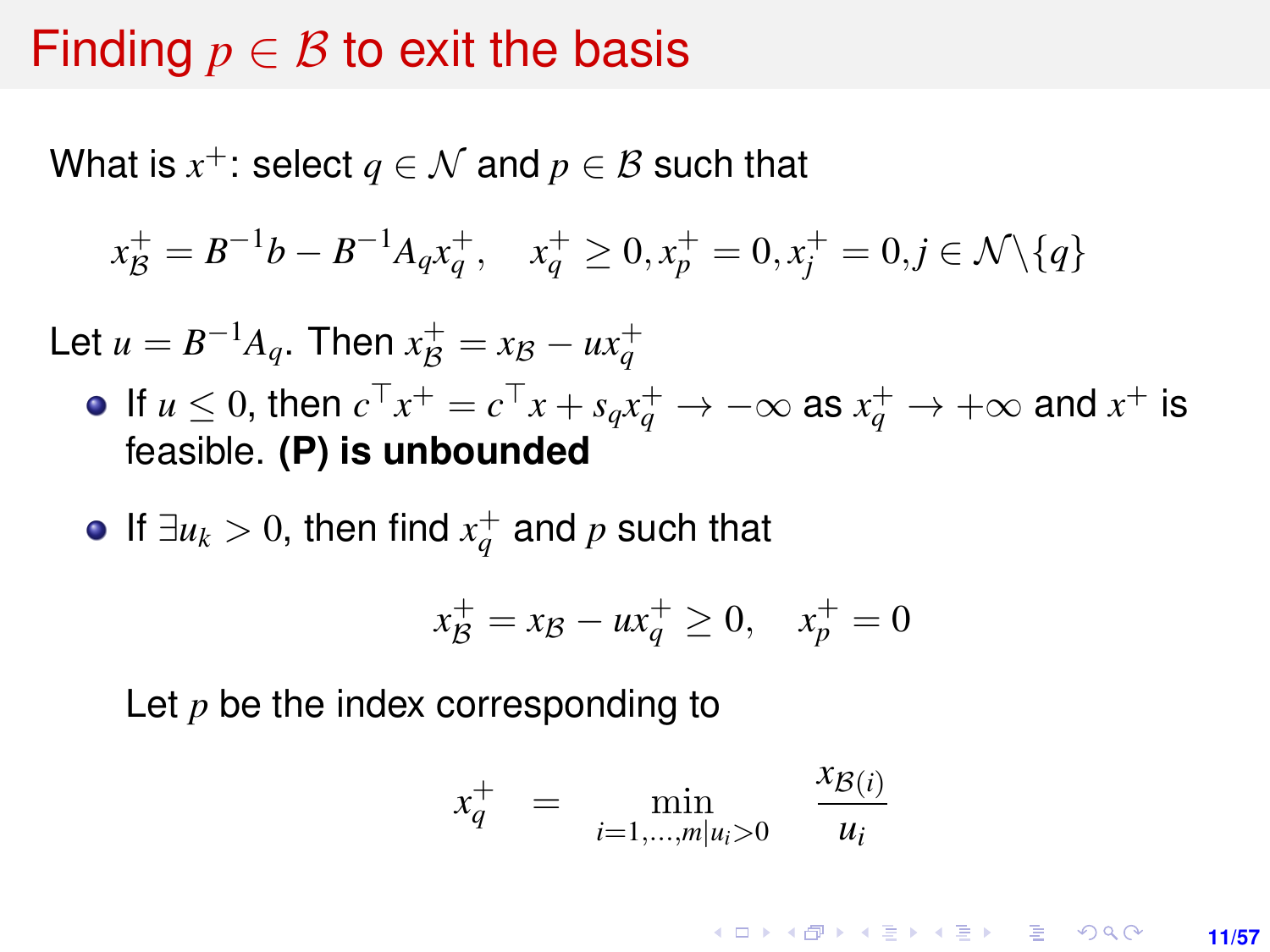### An iteration of the simplex method

Typically, we start from a BFS  $x$  and its associate basis  $B$  such that  $x_B = B^{-1}b$  and  $x_N = 0$ .

- Solve  $y^{\top} = c_B^{\top} B^{-1}$  and then the reduced costs  $s_N = c_N N^{\top} y$
- $\bullet$  If *s<sub>N</sub>* ≥ 0, *x* is optimal and stop; Else, choose *q* ∈ N with *s<sub>q</sub>* < 0.
- Compute  $u = B^{-1}A_q$ . If  $u \le 0$ , then (P) is unbounded and stop.
- If ∃*u*<sub>*k*</sub> > 0, then find  $x_q^+ = \min_{i=1,...,m|u_i>0}$  $x_{\mathcal{B}(i)}$  $\frac{g(i)}{u_i}$  and use  $p$  to denote the minimizing *i*. Set  $x_{\mathcal{B}}^+ = x_{\mathcal{B}} - ux_q^+$ .
- Change B by adding *q* and removing the basic variable corresponding to column *p* of *B*.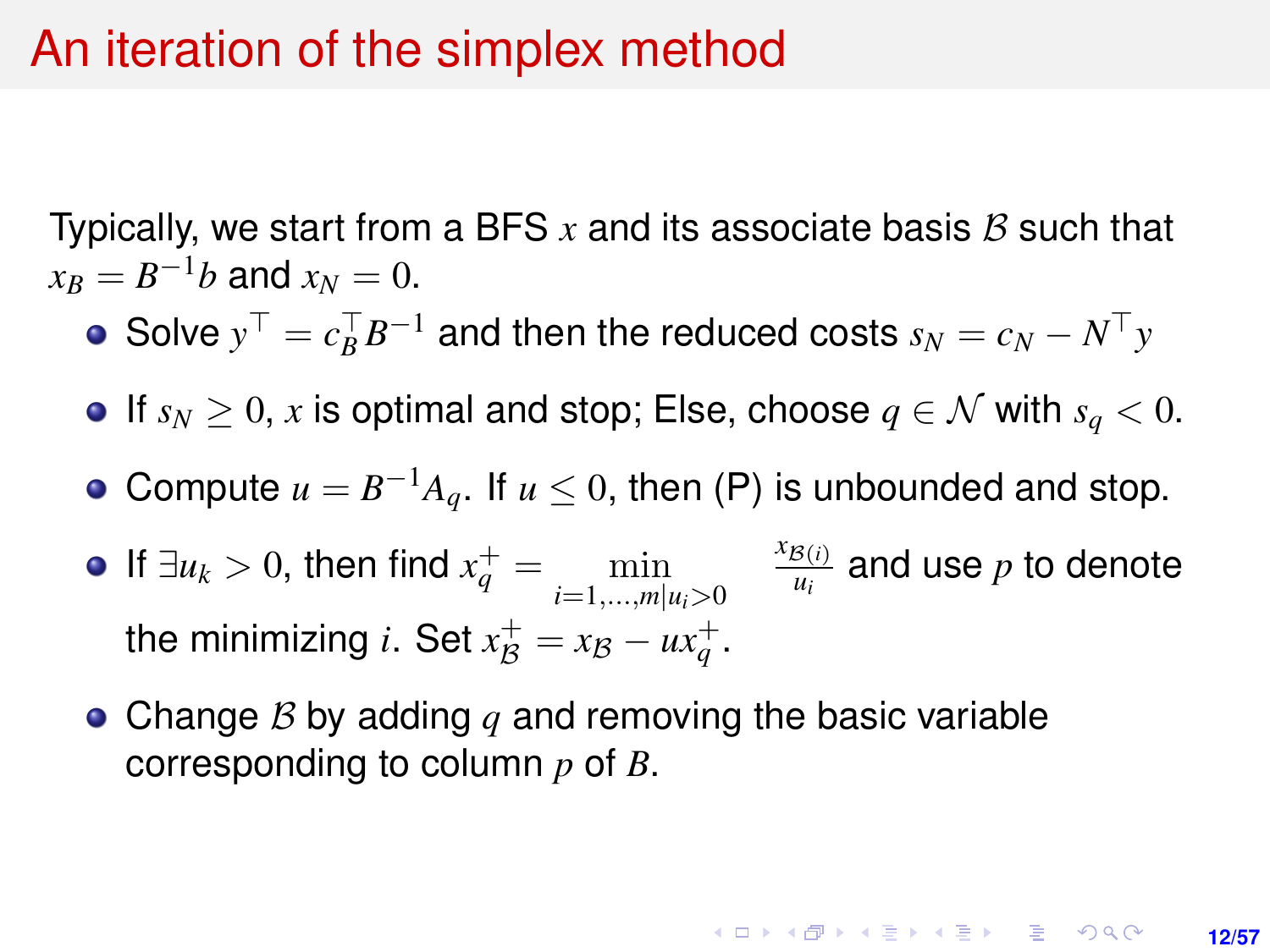

Simplex iterates for a two-dimensional problem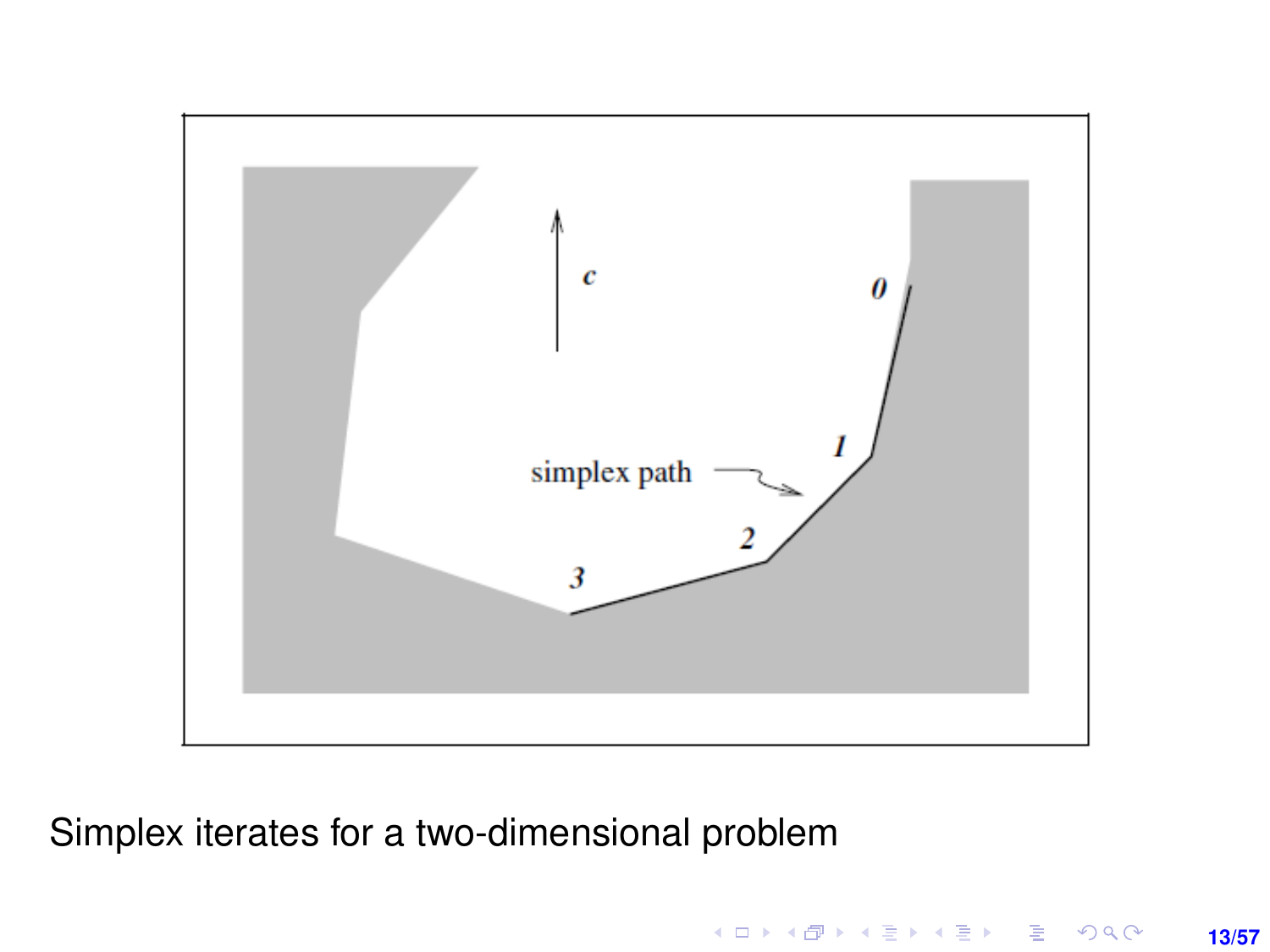# Finite Termination of the simplex method

#### Theorem

*Suppose that the LP (P) is nondegenerate and bounded, the simplex method terminates at a basic optimal point.*

- nondegenerate:  $x_{\mathcal{B}} > 0$  and  $c^{\top}x$  is bounded
- A strict reduction of  $c^\top x$  at each iteration
- There are only a finite number of BFS since the number of possible bases  $\beta$  is finite (there are only a finite number of ways to choose a subset of m indices from  $\{1, 2, \ldots, n\}$ , and since each basis defines a single basic feasible point

Finite termination does not mean a polynomial-time algorithm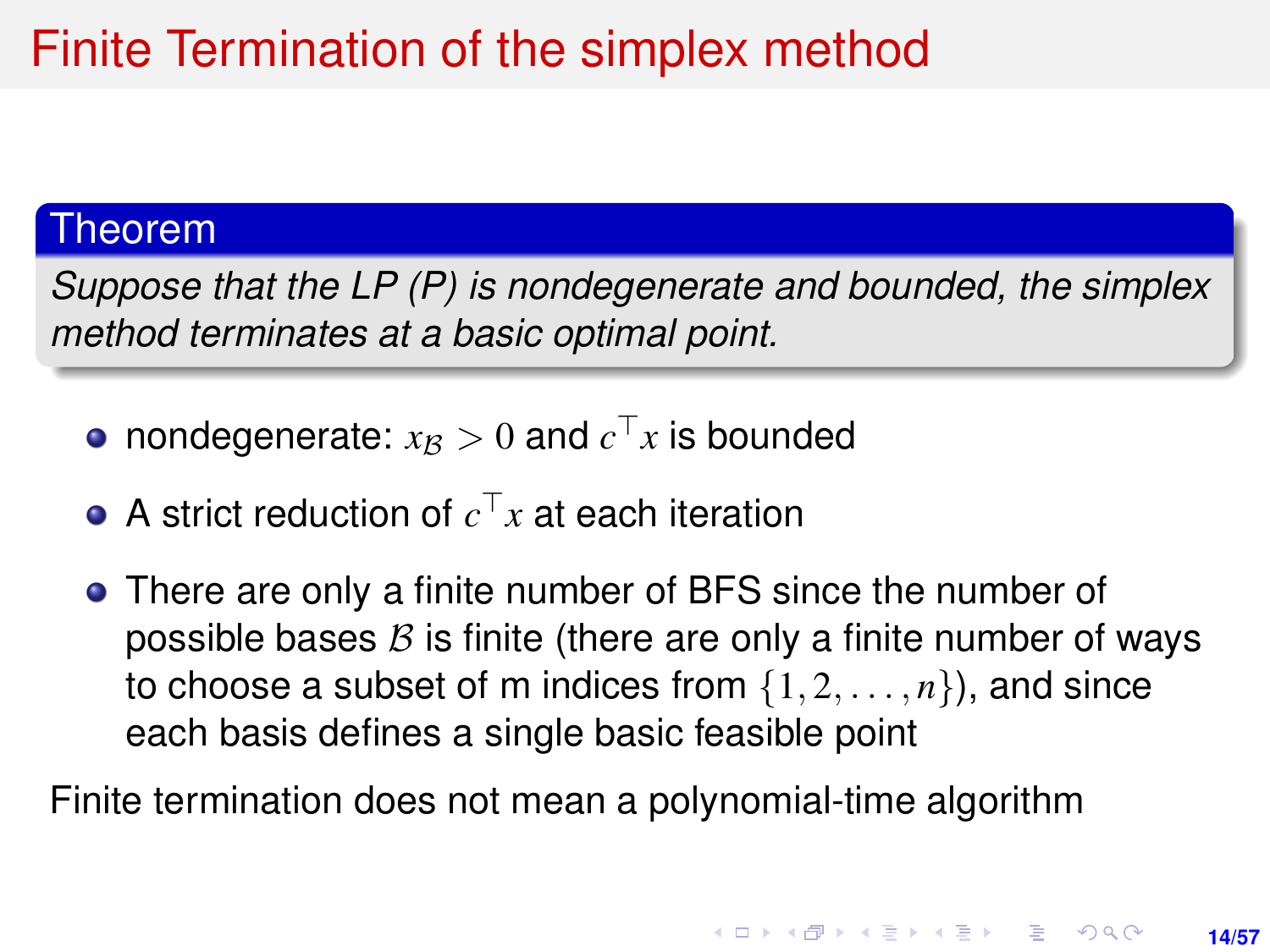### Linear algebra in the simplex method

Given  $B^{-1}$ , we need to compute  $\bar{B}^{-1}$ , where

$$
B = [A_1, \ldots, A_m], \quad \bar{B} := B^+ = [A_1, \ldots, A_{p-1}, A_q, A_{p+1}, \ldots, A_m]
$$

- the cost of inversion  $\bar{B}^{-1}$  from scratch is  $O(m^3)$
- Since  $BB^{-1} = I$ , we have

$$
B^{-1}\overline{B} = [e_1, \ldots e_{p-1}, u, e_{p+1}, \ldots, e_m]
$$
  
= 
$$
\begin{pmatrix} 1 & u_1 & & \\ & \ddots & & \\ & & u_p & \\ & & & \vdots & \\ & & & u_m & 1 \end{pmatrix},
$$

where  $e_i$  is the *i*th column of *I* and  $u = B^{-1}A_q$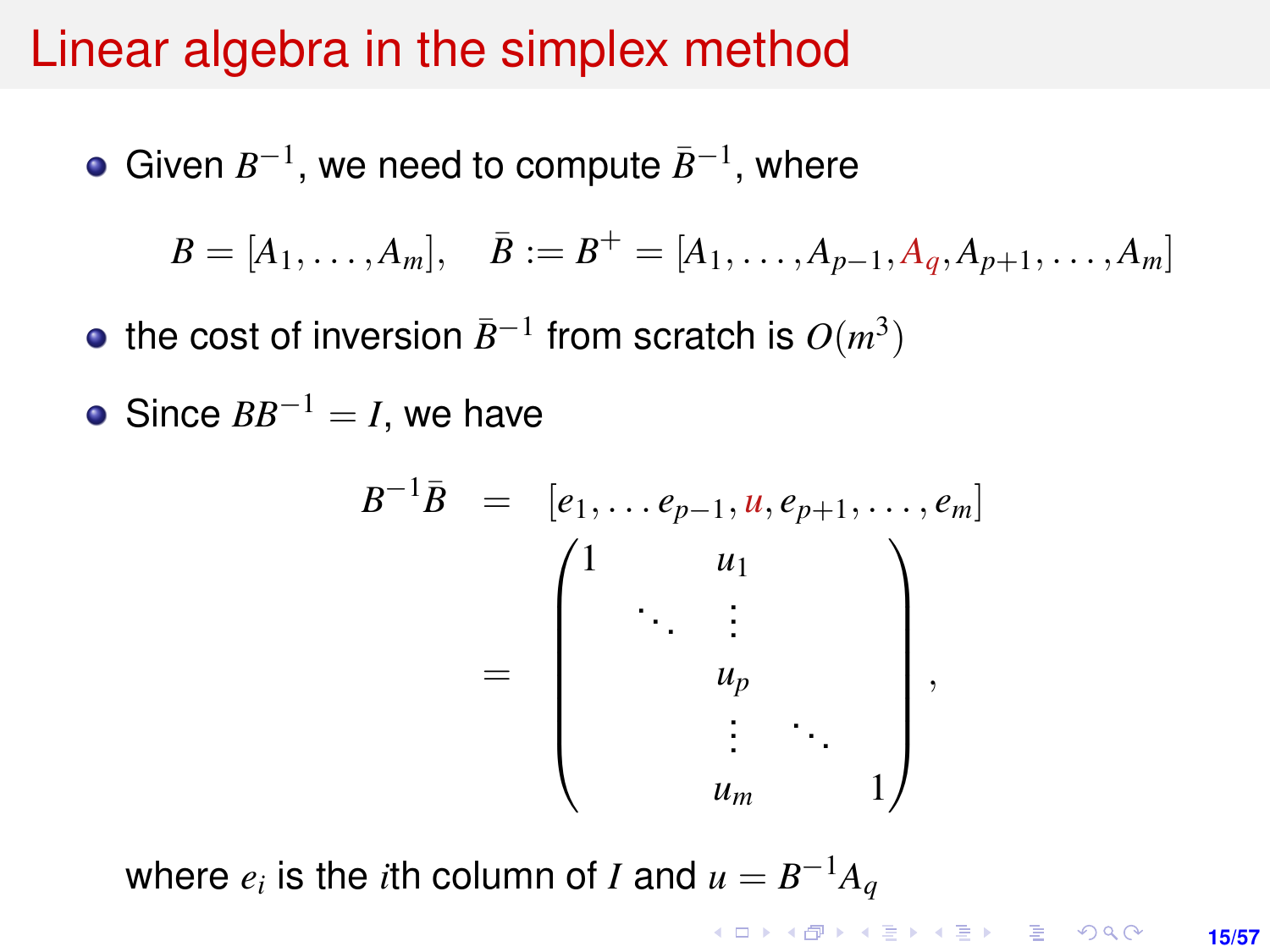## Linear algebra in the simplex method

- Apply a sequence of "elementary row operation"
	- For each *j*  $\neq$  *p*, we add the *p*-th row times  $-\frac{u_j}{u_j}$ *up* to the *j*th row. This replaces  $u_i$  by zero.
	- We divide the *p*th row by  $u_p$ . This replaces  $u_p$  by one.

$$
Q_{ip} = I + D_{ip}, \quad (D_{ip})_{jl} = \begin{cases} -\frac{u_j}{u_p}, & (j,l) = (i,p) \\ 0, & \text{otherwise} \end{cases}, \text{ for } i \neq p
$$

- Find *Q* such that  $QB^{-1}\overline{B}=I$ . Computing  $\overline{B}^{-1}$  needs only  $O(m^2)$
- What if  $B^{-1}$  is computed by the LU factorization, i.e.,  $B = LU$ ? *L* is is unit lower triangular, *U* is upper triangular. Read section 13.4 in "Numerical Optimization", Jorge Nocedal and Stephen Wright,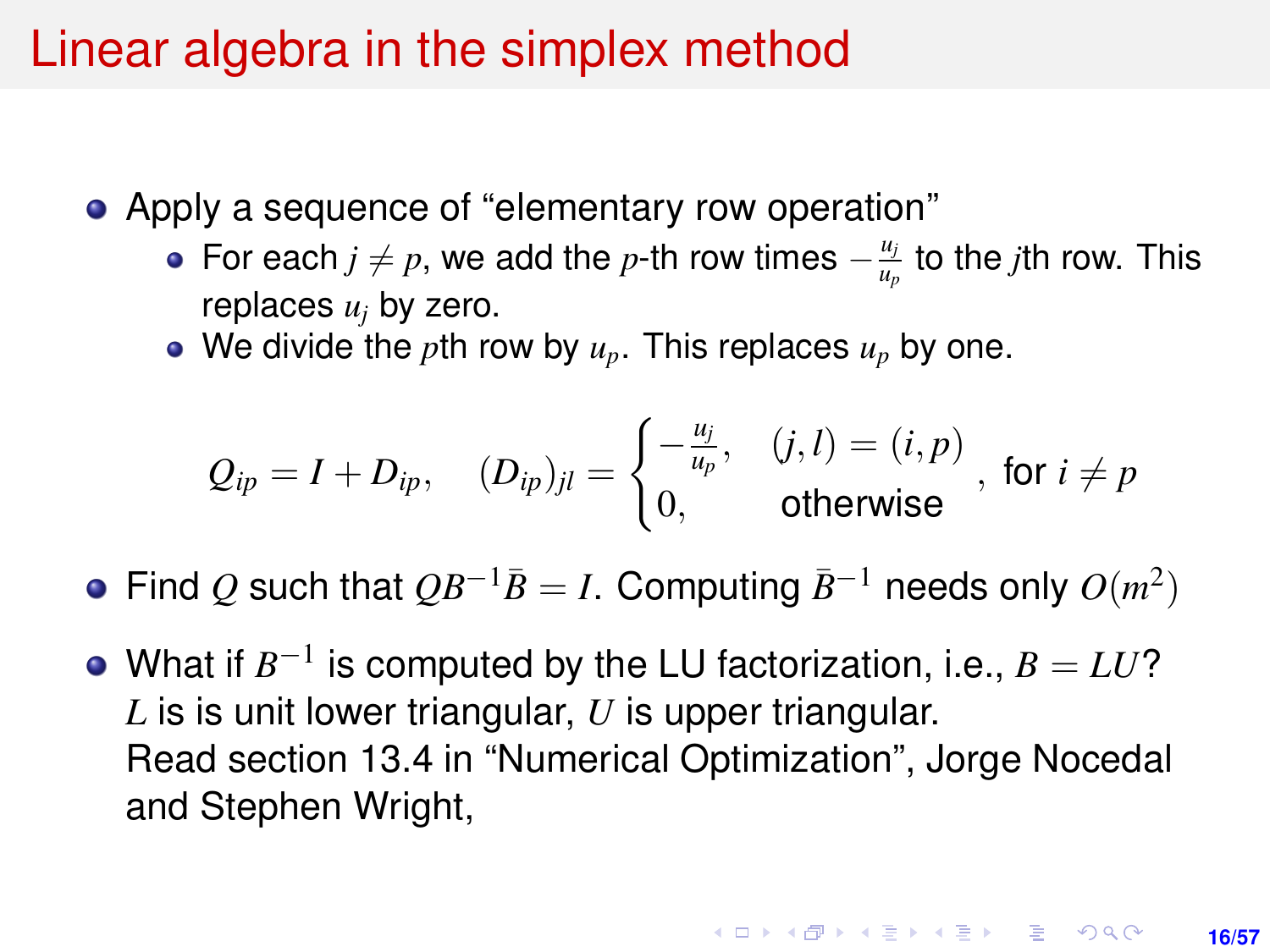### An iteration of the revised simplex method

Typically, we start from a BFS  $x$  and its associate basis  $B$  such that  $x_B = B^{-1}b$  and  $x_N = 0$ .

- Solve  $y^{\top} = c_B^{\top} B^{-1}$  and then the reduced costs  $s_N = c_N N^{\top} y$
- $\bullet$  If *s<sub>N</sub>* ≥ 0, *x* is optimal and stop; Else, choose *q* ∈ *N* with *s<sub>q</sub>* < 0.
- Compute  $u = B^{-1}A_q$ . If  $u \le 0$ , then (P) is unbounded and stop.
- If ∃*u*<sub>*k*</sub> > 0, then find  $x_q^+ = \min_{i=1,...,m|u_i>0}$  $x_{\mathcal{B}(i)}$  $\frac{g(i)}{u_i}$  and use  $p$  to denote the minimizing *i*. Set  $x_{\mathcal{B}}^+ = x_{\mathcal{B}} - ux_q^+$ .
- Form the  $m \times (m+1)$  matrix  $[B^{-1} | u]$ . Add to each one of its rows a multiple of the *p*th row to make the last column equal to the unit vector  $e_p$ . The first *m* columns of the result is the matrix  $\bar{B}^{-1}$ .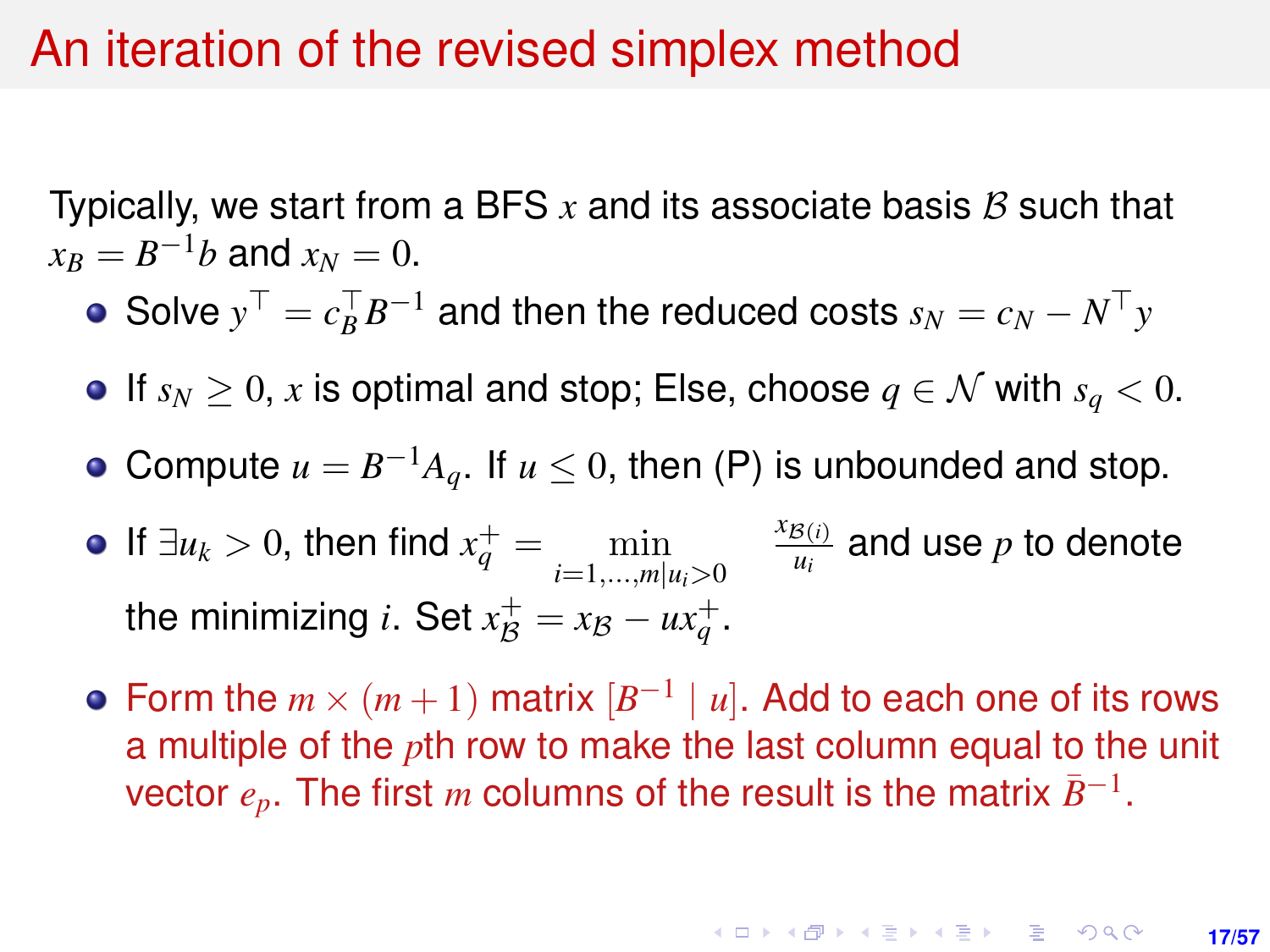# Selection of the entering index (pivoting rule)

Reduced costs  $s_N = c_N - N^{\top}y$ ,  $c^{\top}x^+ = c^{\top}x + s_qx_q^+$ 

- $\bullet$  Dantzig: chooses *q* ∈ *N* such that *s<sub>q</sub>* is the most negative component
- **•** Bland's rule: choose the smallest  $j \in \mathcal{N}$  such that  $s_i < 0$ ; out of all variables  $x_i$  that are tied in the test for choosing an exiting variable, select the one with with the smallest value *i*.
- Steepest-edge: choose  $q \in \mathcal{N}$  such that  $\frac{c^\top \eta_q}{\|\eta_q\|}$  is minimized, where

$$
x^{+} = \begin{pmatrix} x_B^{+} \\ x_N^{+} \end{pmatrix} = \begin{pmatrix} x_B \\ x_N \end{pmatrix} + \begin{pmatrix} -B^{-1}A_q \\ e_q \end{pmatrix} x_q = x + \eta_q x_q^{+}
$$

efficient computation of this rule is available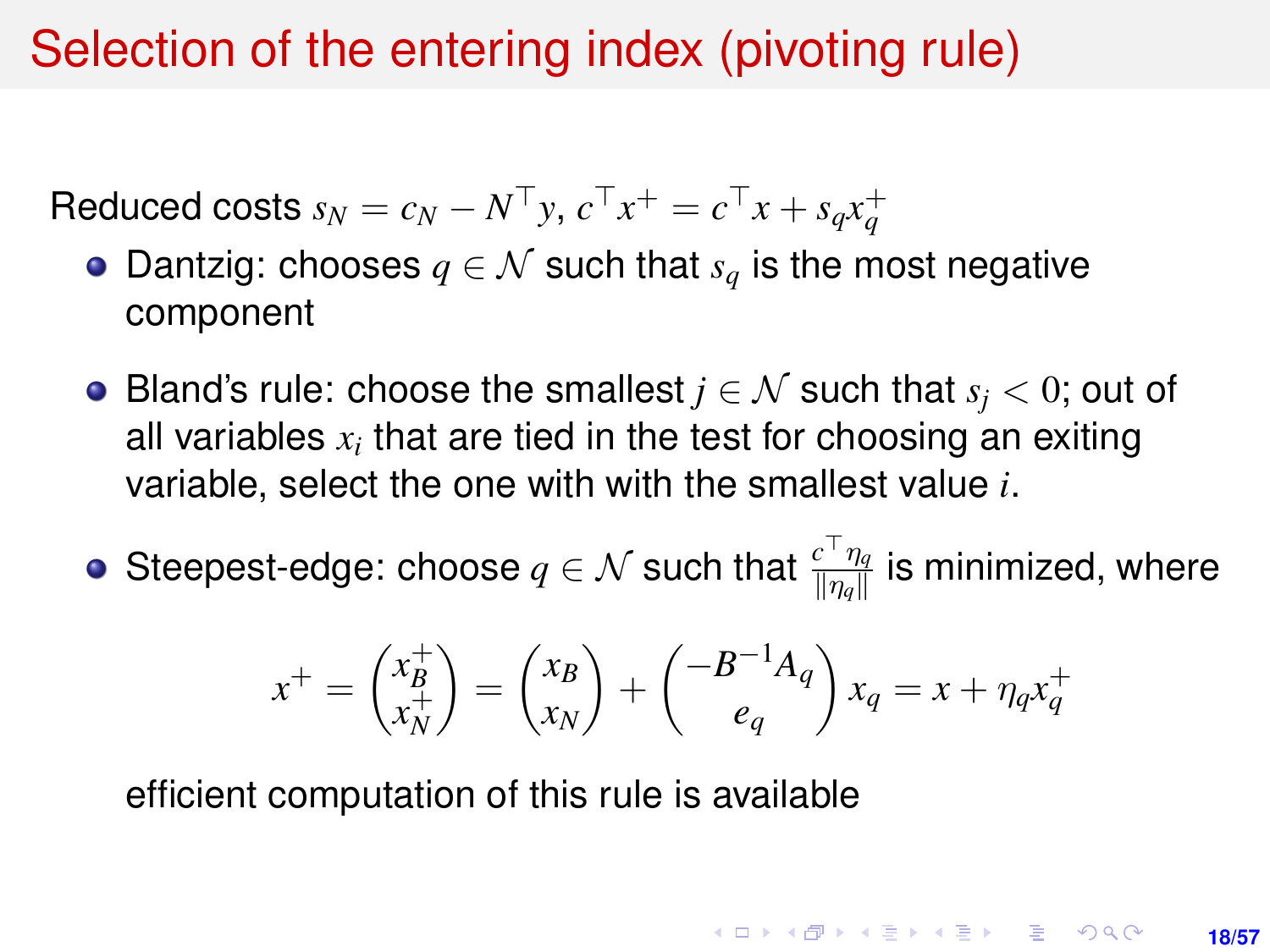# Degenerate steps and cycling

Let *q* be the entering variable:

$$
x_B^+ = B^{-1}b - B^{-1}A_q x_q^+ = x_B - x_q^+ u
$$
, where  $u = B^{-1}A_q$ 

- **•** Degenerate step: there exists  $i \in \mathcal{B}$  such that  $x_i = 0$  and  $u_i > 0$ . Then  $x_i^+ < 0$  if  $x_q^+ > 0$ . Hence,  $x_q^+ = 0$  and do the pivoting
- Degenerate step may still be useful because they change the basis  $B$ , and the updated  $B$  may be closer to the optimal basis.
- **•** cycling: after a number of successive degenerate steps, we may return to an earlier basis  $B$
- Cycling has been observed frequently in the large LPs that arise as relaxations of integer programming problems
- Avoid cycling: Bland's rule and Lexicographically pivoting rule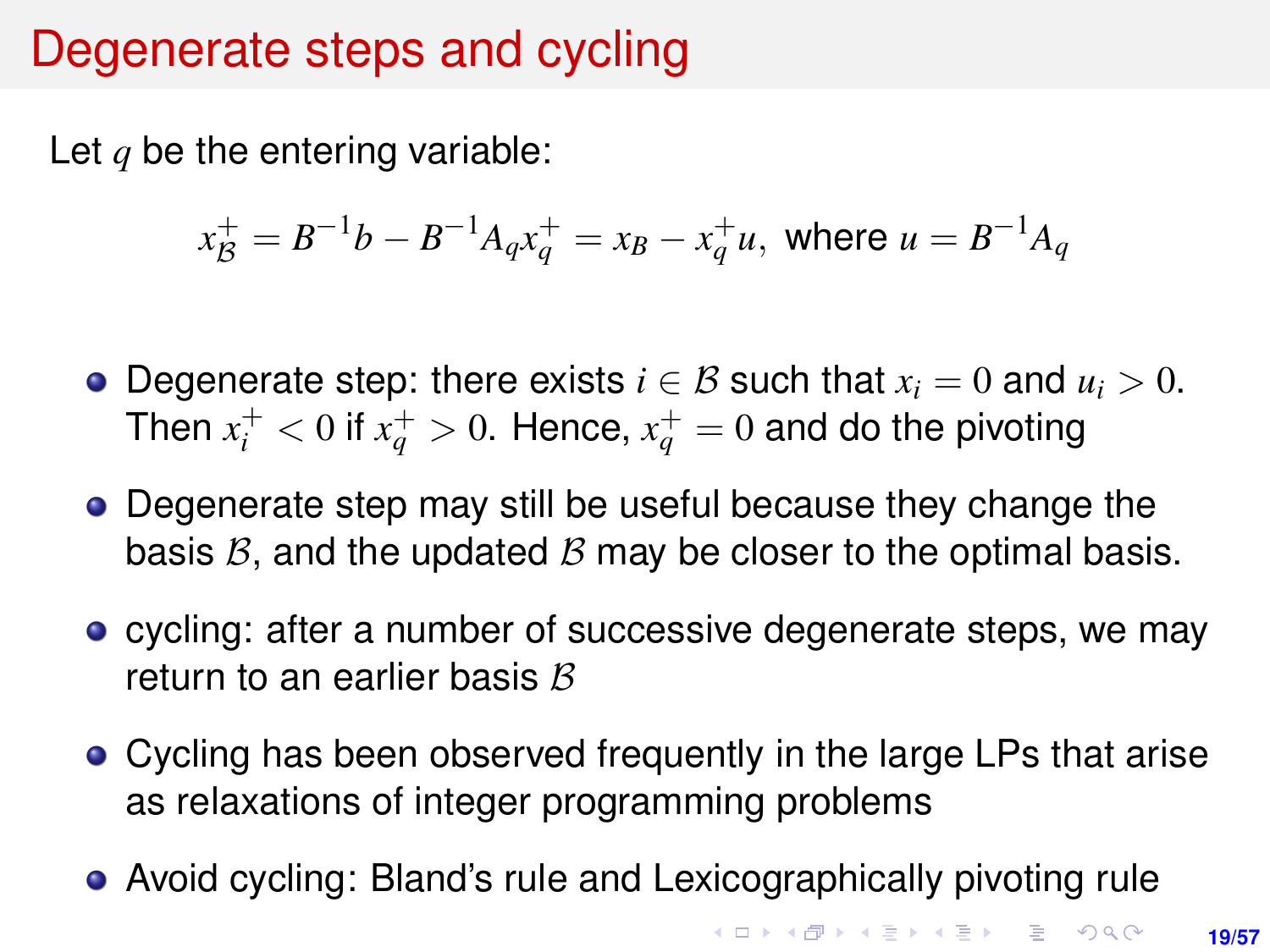# Finding an initial BFS

The two-phase simplex method

(P) 
$$
\min \ c^{\top} x
$$

\n(P0)  $\tilde{f} = \min \ z_1 + z_2 + \ldots + z_m$ 

\ns.t.  $Ax = b$ 

\n $x \geq 0$ 

\n $x \geq 0$ 

\n $x \geq 0$ 

• A BFS to (P0): 
$$
x = 0
$$
 and  $z = b$ 

- If x is feasible to  $(P)$ , then  $(x, 0)$  is feasible to  $(P0)$
- **•** If the optimal cost  $\tilde{f}$  of (P0) is nonzero, then (P) is infeasible
- If  $\tilde{f} = 0$ , then its optimal solution must satisfies:  $z = 0$  and x is feasible to (P)
- An optimal basis B to (P0) may contain some components of *z*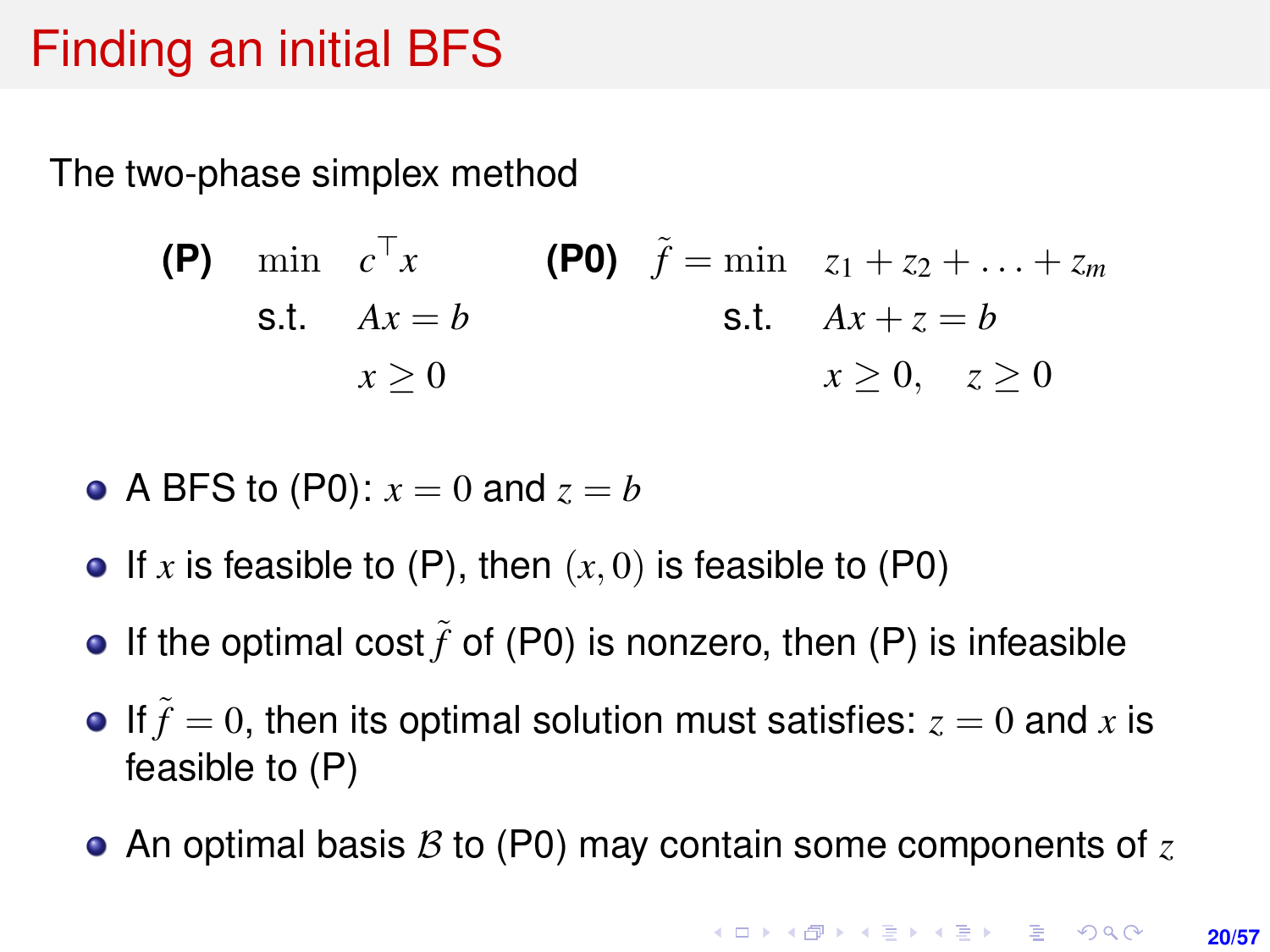## Finding an initial BFS

 $(x, z)$  is optimal to (P0) with some components of z in the basis • Assume  $A_1, \ldots, A_k$  are in the basis matrix with  $k < m$ . Then

 $B = [A_1, \ldots, A_k]$  some columns of *I* 

$$
B^{-1}A=[e_1,\ldots,e_k,B^{-1}A_{k+1},\ldots,B^{-1}A_n]
$$

#### • Suppose that  $\ell$ th basic variable is an artificial variable

- If the  $\ell$ th row of  $B^{-1}A$  is zero, then  $g^{\top}A = 0^{\top}$ , where  $g^{\top}$  is the  $\ell$ th row of  $B^{-1}$ . If  $g^\top b \neq 0$ , (P) is infeasible. Otherwise,  $A$  has linearly dependent rows. Remove the  $\ell$ th row.
- There exists *j* such that the  $\ell$ th entry of  $B^{-1}A_j$  is nonzero. Then  $A_j$ is linearly independent to  $A_1, \ldots, A_k$ . Perform elementary row operation to replace  $B^{-1}A_j$  to be the  $\ell$ th unit vector. Driving one of *z* out of the basis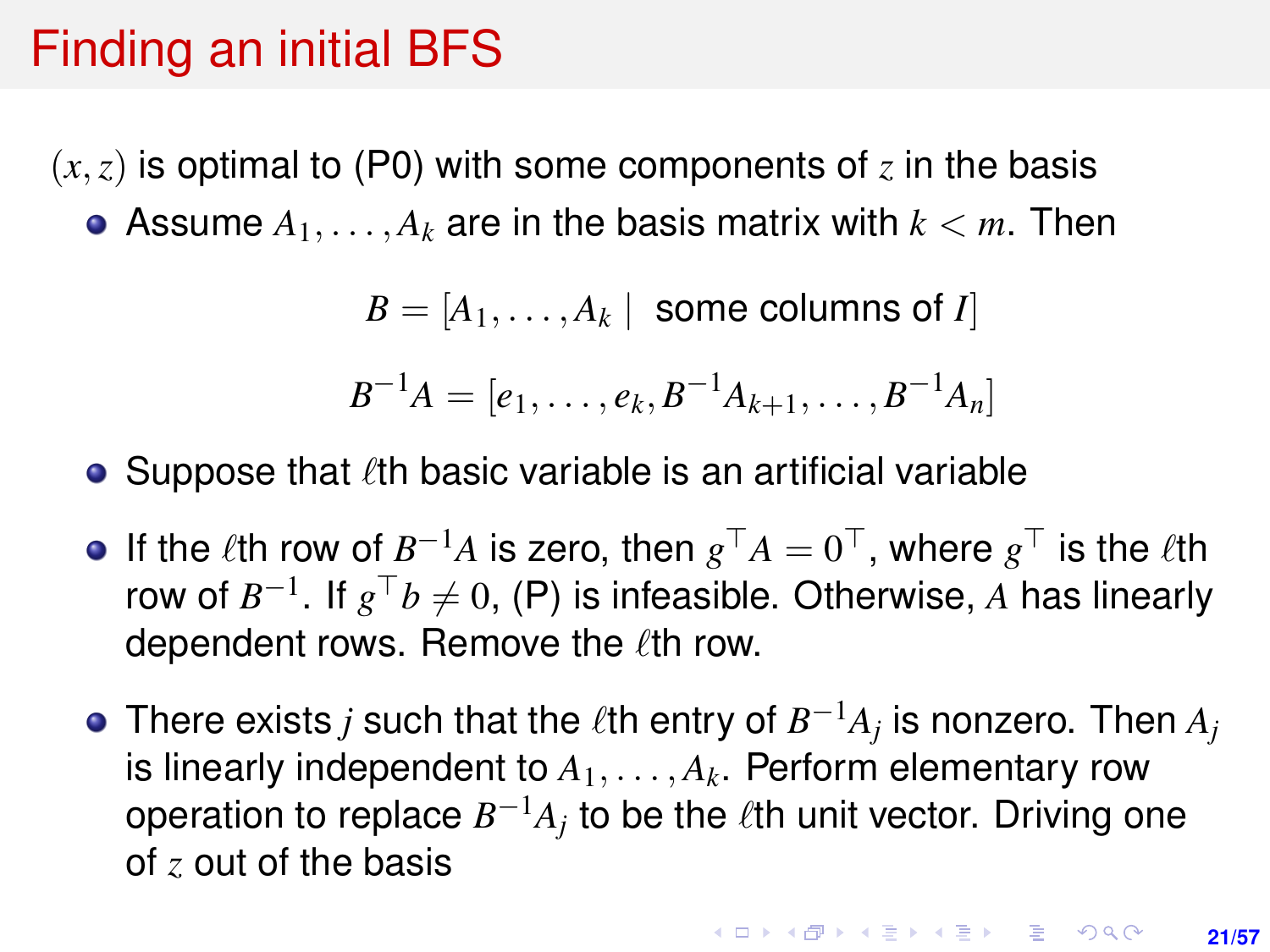# The primal simplex method for LP

(P) min 
$$
c^{\top}x
$$
 (D) max  $b^{\top}y$   
s.t.  $Ax = b$  s.t.  $A^{\top}y + s = c$   
 $x \ge 0$   $s \ge 0$ 

**• KKT condition** 

$$
Ax = b, x \ge 0
$$
  
\n
$$
A^{\top}y + s = c, s \ge 0
$$
  
\n
$$
x_i s_i = 0 \text{ for } i = 1, ..., n
$$

• The primal simplex method generates

$$
x_B = B^{-1}b \ge 0, \quad x_N = 0,
$$
  
\n
$$
y = B^{-T}c_B,
$$
  
\n
$$
s_B = c_B - B^{\top}y = 0, s_N = c_N - N^{\top}y
$$
?0

**22/57**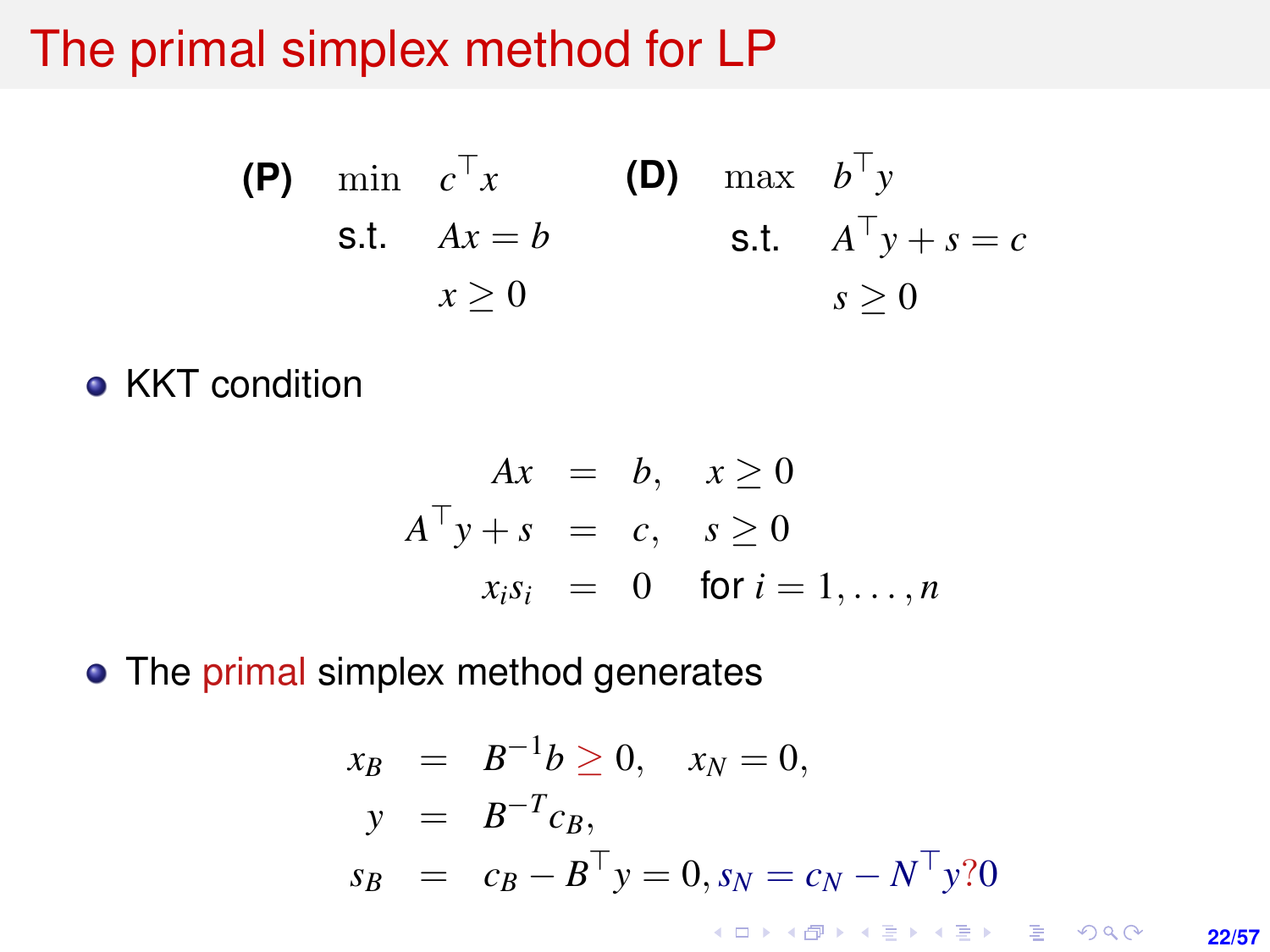# <span id="page-22-0"></span>**Outline**



- [Primal Simplex method](#page-7-0)
- 3 [Dual Simplex method](#page-22-0)
- [Interior Point method](#page-28-0)

**23/57**

K ロ ▶ K @ ▶ K 할 ▶ K 할 ▶ ... 할 → 9 Q @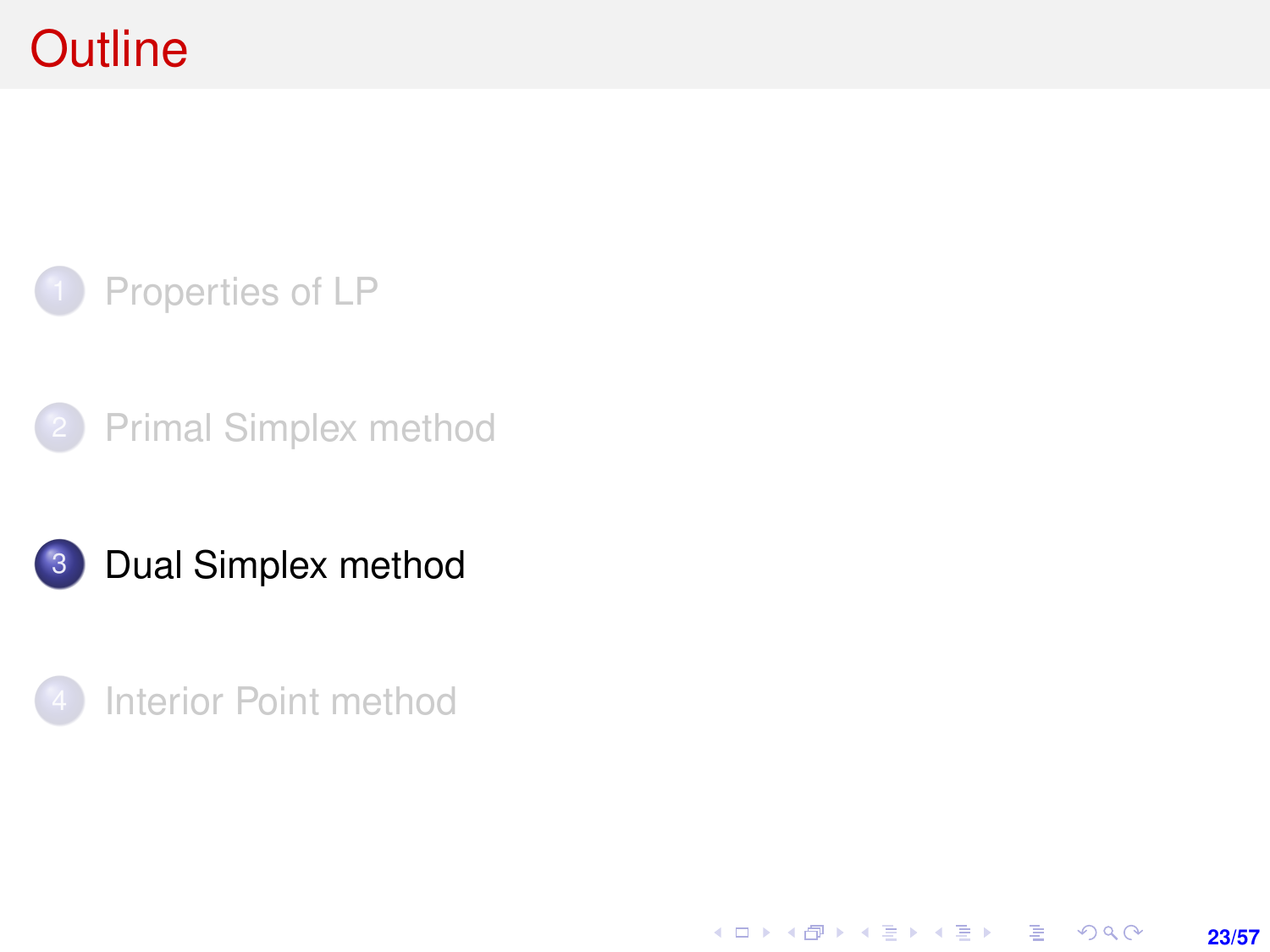### The dual simplex method for LP

• The dual simplex method generates

$$
x_B = B^{-1}b{?}0, \quad x_N = 0,
$$
  
\n
$$
y = B^{-T}c_B,
$$
  
\n
$$
s_B = c_B - B^{\top}y = 0, s_N = c_N - N^{\top}y \ge 0
$$

• If  $x_B \geq 0$ , then  $(x, y, s)$  is optimal

- $\bullet$  Otherwise, select *q* ∈ *B* such that *x<sub>q</sub>* < 0 to exit the basis, select  $r \in \mathcal{N}$  to enter the basis, i.e.,  $s_r^+ = 0$
- The update is of the form

$$
s_B^+ = s_B + \alpha e_q
$$
obvious  

$$
y^+ = y + \alpha v
$$
 requirement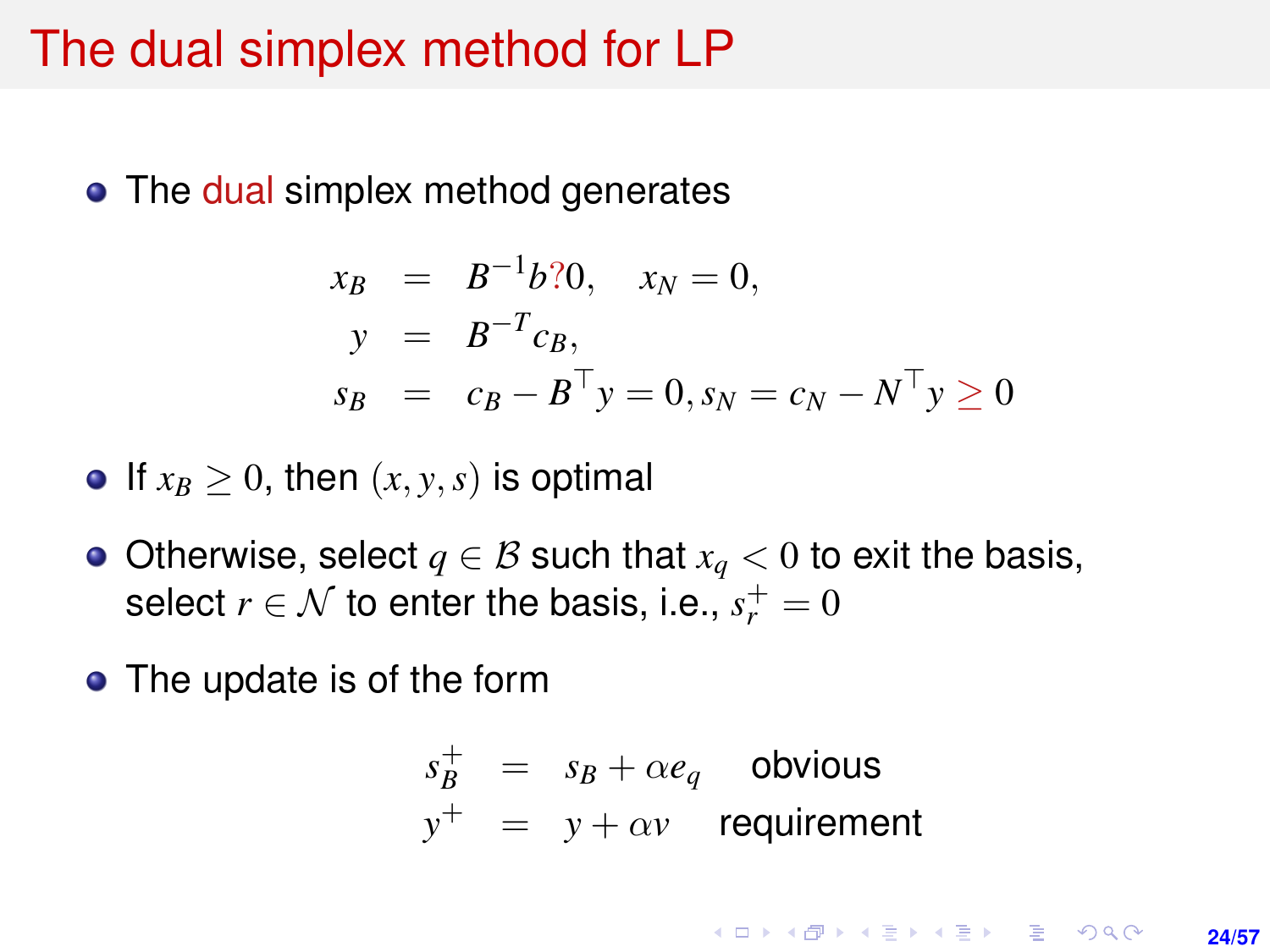### The dual simplex method for LP

What is  $v$ ? Since  $A^{\top}y^+ + s^+ = c$ , it holds

$$
s_B^+ = c_B - B^\top y^+
$$
  
\n
$$
\implies s_B + \alpha e_q = c_B - B^\top (y + \alpha v) \implies e_q = -B^\top v
$$

• The update of the dual objective function

$$
b^{\top}y^{+} = b^{\top}y + \alpha b^{\top}v
$$
  
=  $b^{\top}y - \alpha b^{\top}B^{-T}e_q$   
=  $b^{\top}y - \alpha x_B^{\top}e_q$   
=  $b^{\top}y - \alpha x_q$ 

Since  $x_q < 0$  and we maximize  $b^\top y^+$ , we choose  $\alpha$  as large as possible, but require  $s_N^+ \geq 0$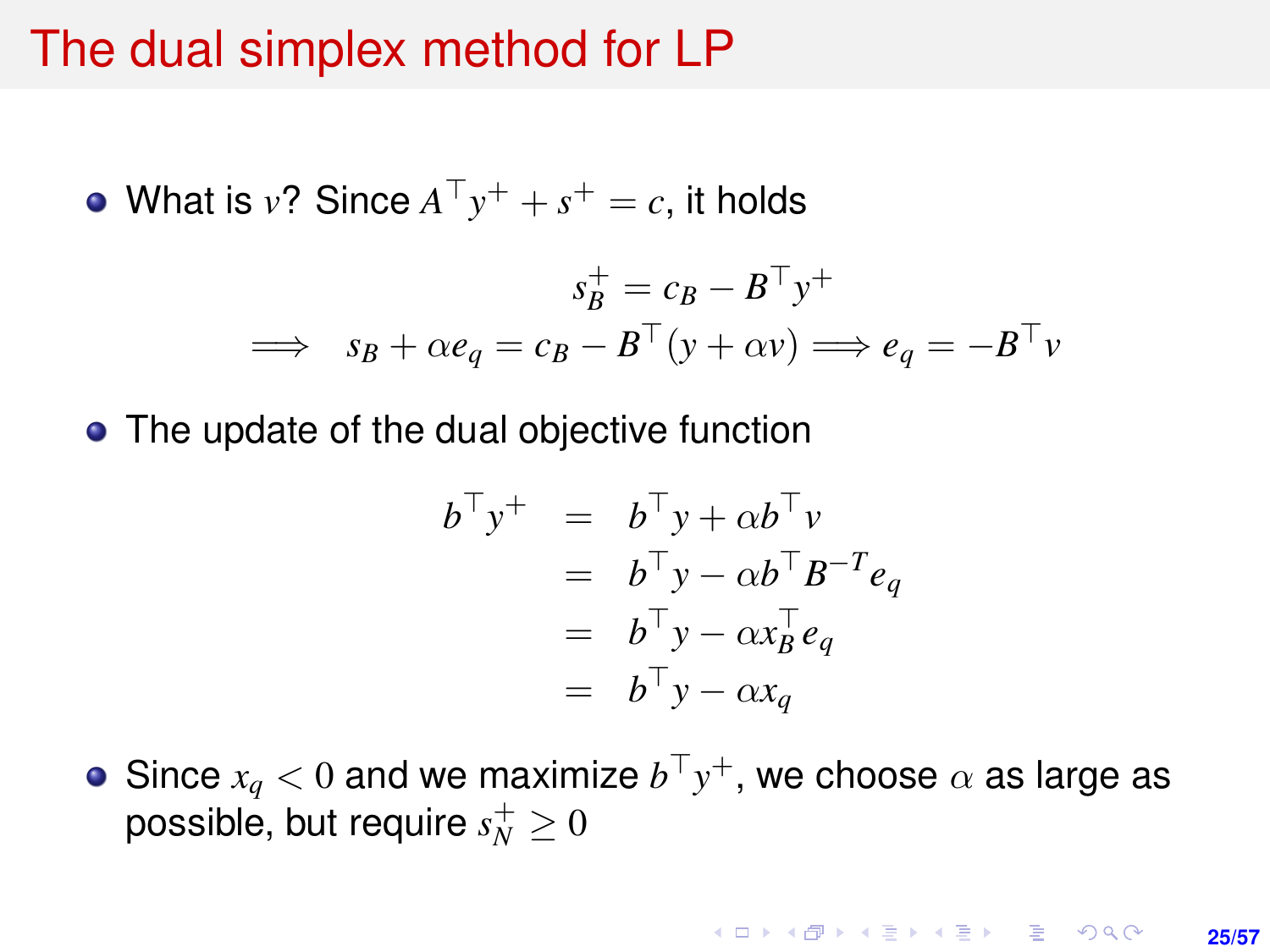### The dual simplex method for LP

Let  $w = N^{\top}v = -N^{\top}B^{-T}e_q$ . Since  $Ay + s = c$  and  $A^{\top}y^+ + s^+ = c$ , it holds

$$
s_N^+ = c_N - N^\top y^+ = s_N - \alpha N^\top v = s_N - \alpha w \ge 0
$$

• The largest  $\alpha$  is

$$
\alpha = \min_{j \in \mathcal{N}, w_j > 0} \quad \frac{s_j}{w_j}.
$$

Let r be the index at which the minimum is achieved.

$$
s_r^+ = 0, \quad w_r = A_r^\top v > 0
$$

 $\bullet$  (D) is unbounded if  $w < 0$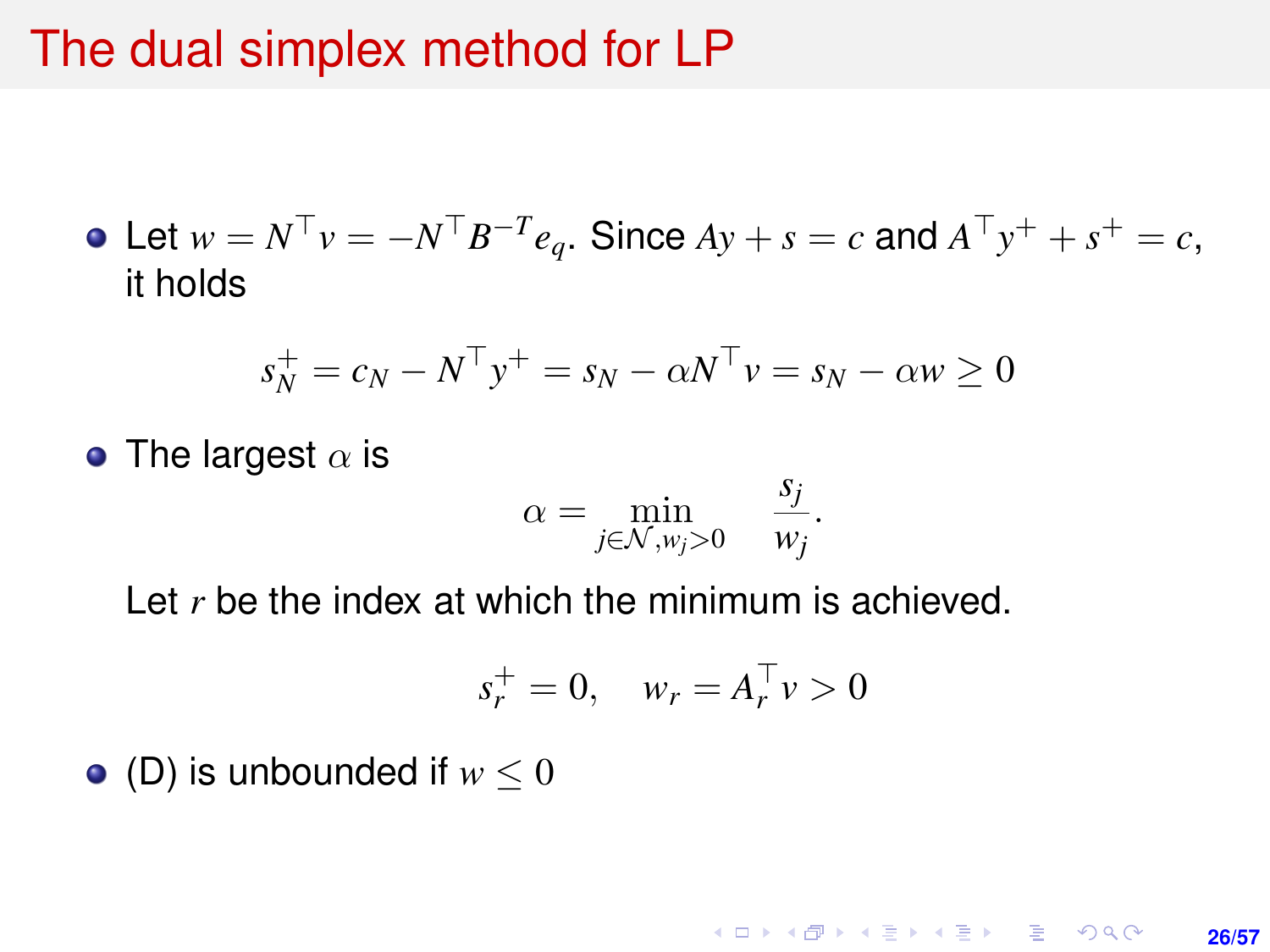# The dual simplex method for LP: update of *x* +

We have: 
$$
Bx_B = b
$$
,  $x_q^+ = 0$ ,  $x_r^+ = \gamma$  and  $Ax^+ = b$ , i.e.,

$$
Bx_{\mathcal{B}}^+ + \gamma A_r = b \Longrightarrow x_{\mathcal{B}}^+ = B^{-1}b - \gamma B^{-1}A_r,
$$

where  $Bd = A_r$ . Then  $Ax^+ = b$  gives

$$
B(x_{\mathcal{B}} - \gamma d) + \gamma A_r = b
$$
 for any  $\gamma$ .

Since it is required  $x^+_q = 0$ , we set

 $\lambda$ 

$$
\gamma = \frac{x_q}{d_q}
$$
, where  $d_q = d^{\top} e_q = A_r^{\top} B^{-T} e_q = -A_r^{\top} v = -w_r < 0$ .

**Therefore** 

$$
x_i^+ = \begin{cases} x_i - \gamma d_i, & \text{for } i \in \mathcal{B} \text{ with } i \neq q, \\ 0, & i = q, \\ 0, & i \in \mathcal{N} \text{ with } i \neq r, \\ \gamma, & i = r \end{cases}
$$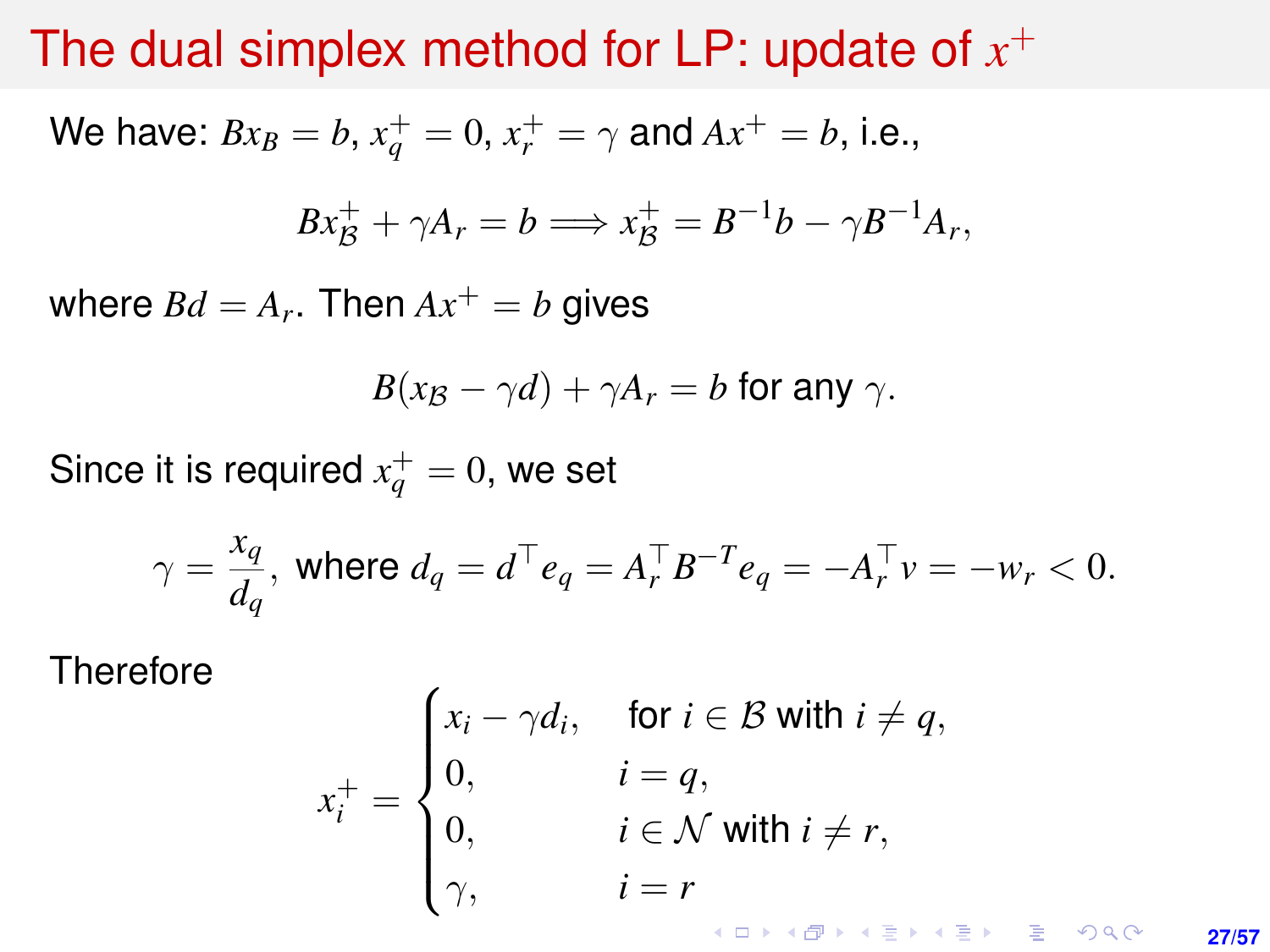### An iteration of the dual simplex method

Typically, we start from a dual feasible  $(y, s)$  and its associate basis  $\mathcal B$ such that  $x_B = B^{-1}b$  and  $x_N = 0$ .

- **If**  $x_B > 0$ , then x is optimal and stop. Else, choose q such that  $x_a < 0$ .
- Compute  $v = -B^{-T}e_q$  and  $w = N^{\top}v$ . If  $w \leq 0$ , then (D) is unbounded and stop.
- If  $\exists w_k > 0$ , then find  $\alpha = \min_{j \in \mathcal{N}, w_j > 0}$ *sj*  $\frac{y_j}{w_j}$  and use  $r$  to denote the minimizing *j*. Set  $s_B^+ = s_B + \alpha e_q$ ,  $s_N^+ = s_N - \alpha w$  and  $y^+ = y + \alpha v$ .
- Change B by adding r and removing the basic variable corresponding to column *q* of *B*.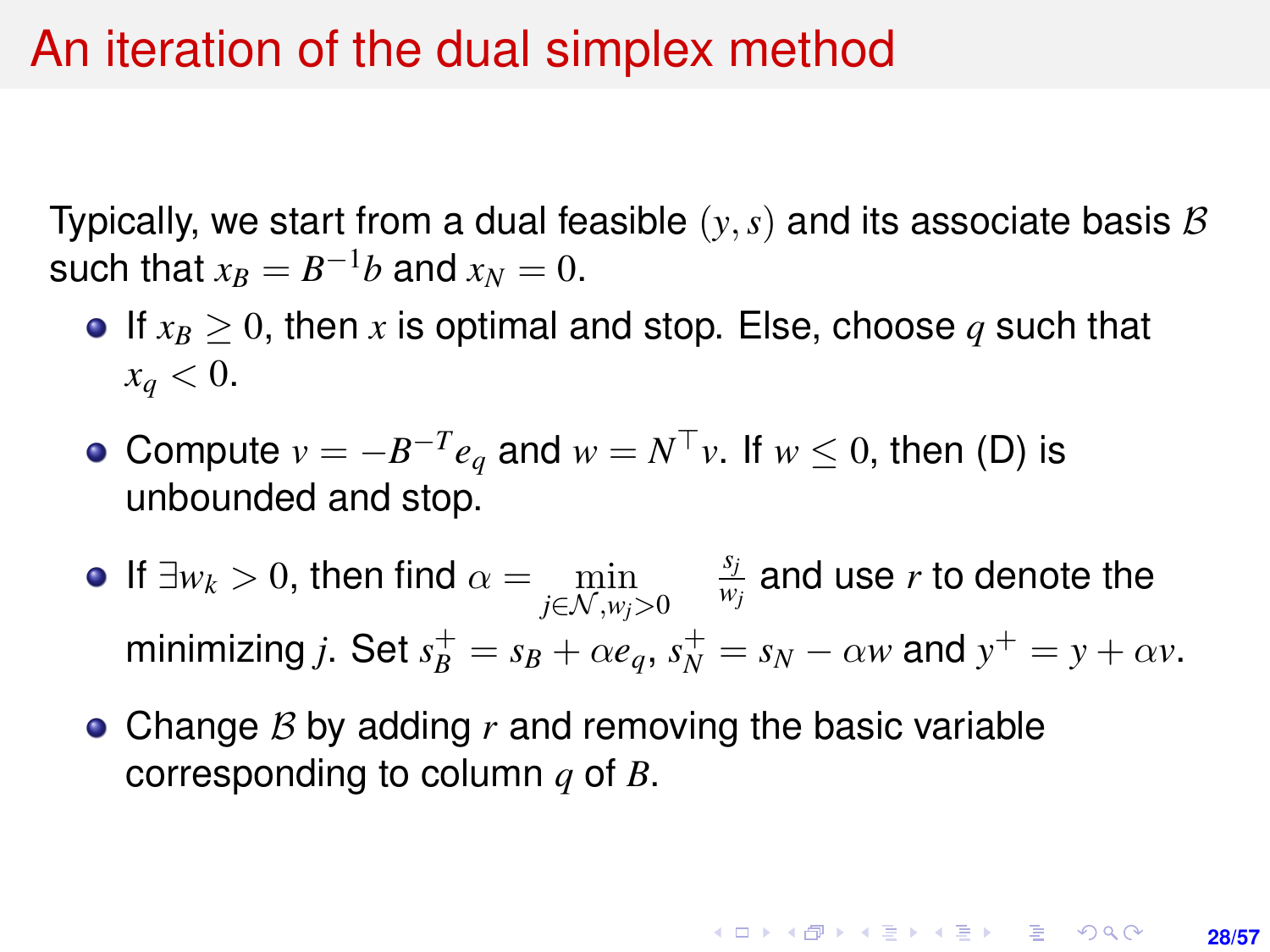# <span id="page-28-0"></span>**Outline**

### [Properties of LP](#page-1-0)

- [Primal Simplex method](#page-7-0)
- [Dual Simplex method](#page-22-0)



K ロ > K @ > K 할 > K 할 > → 할 → 9 Q @ **29/57**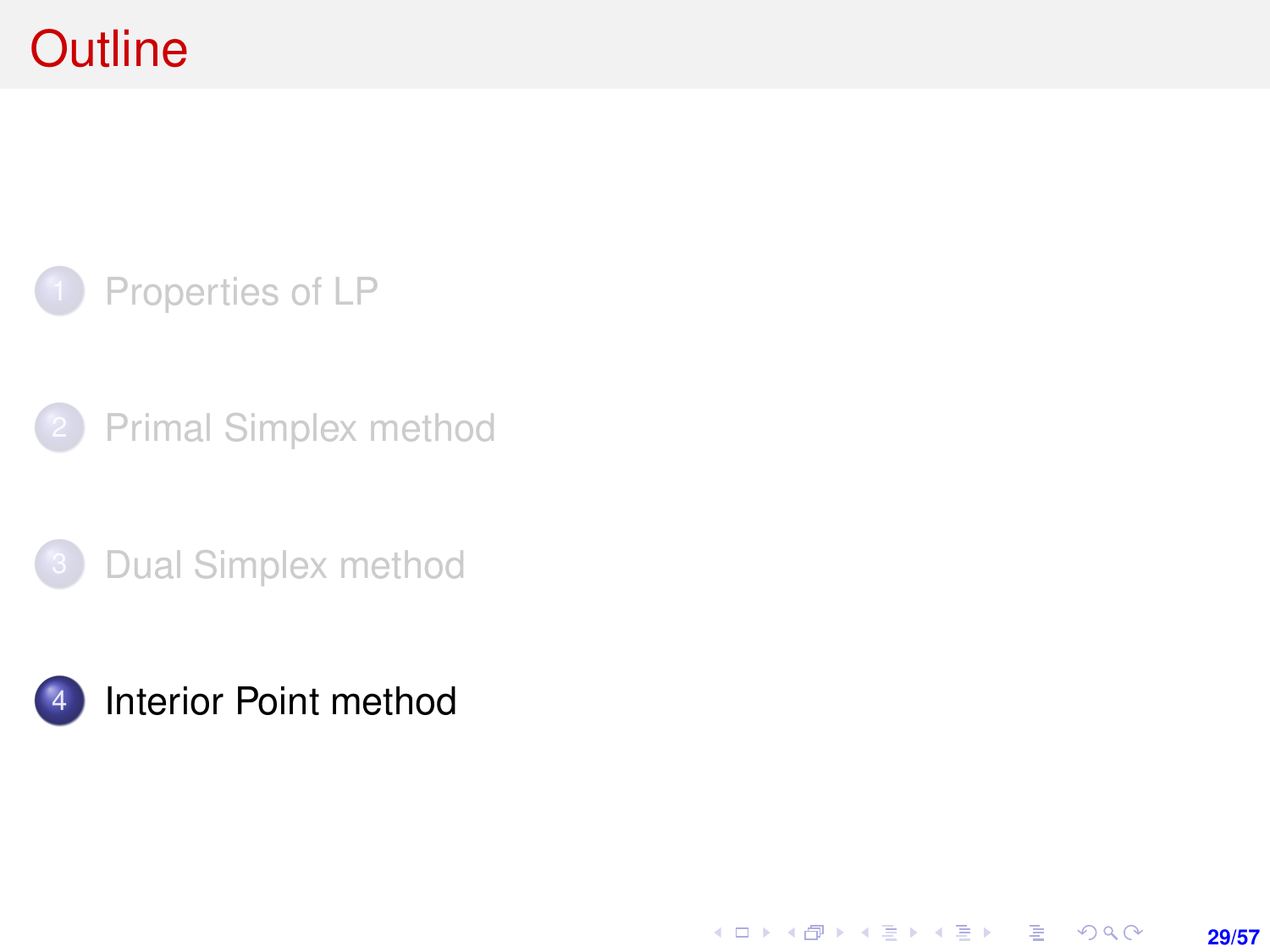### Primal-Dual Methods for LP

(P) min 
$$
c^{\top}x
$$
 (D) max  $b^{\top}y$   
s.t.  $Ax = b$  s.t.  $A^{\top}y + s = c$   
 $x \ge 0$   $s \ge 0$ 

**• KKT condition** 

$$
Ax = b, x \ge 0
$$
  
\n
$$
A^{\top}y + s = c, s \ge 0
$$
  
\n
$$
x_i s_i = 0 \text{ for } i = 1, ..., n
$$

• Perturbed system

$$
Ax = b, x \ge 0
$$
  
\n
$$
A^{T}y + s = c, s \ge 0
$$
  
\n
$$
x_{i}s_{i} = \sigma\mu \quad \text{for } i = 1,...,n
$$

**30/57**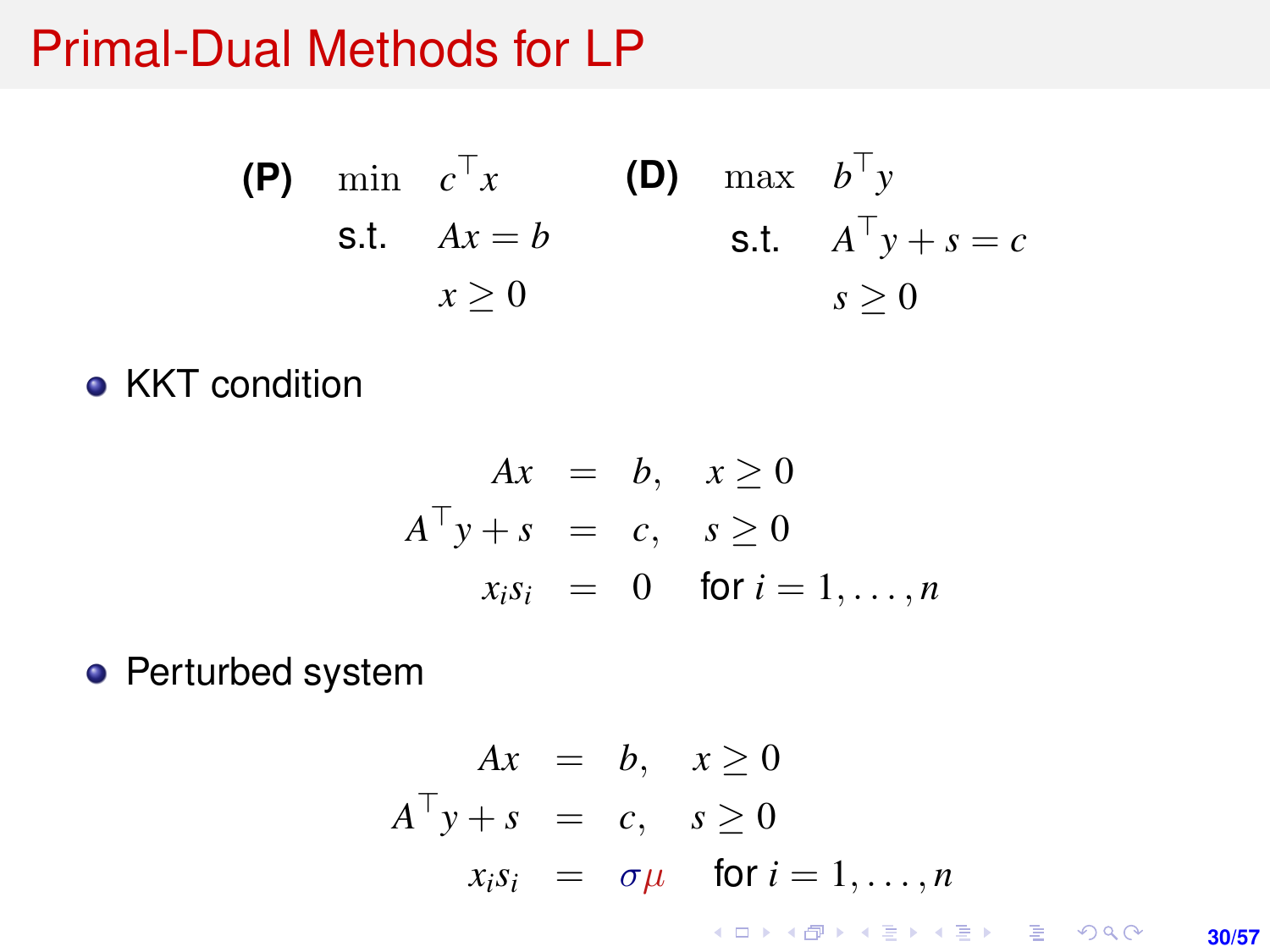### Newton's method

- Let  $(x, y, s)$  be the current estimate with  $(x, s) > 0$
- Let (∆*x*, ∆*y*, ∆*s*) be the search direction
- Let  $\mu = \frac{1}{n}x^{\top}s$  and  $\sigma \in (0, 1)$ . Hope to find

$$
A(x + \Delta x) = b
$$
  
\n
$$
A^{\top}(y + \Delta y) + s + \Delta s = c
$$
  
\n
$$
(x_i + \Delta x_i)(s_i + \Delta s_i) = \sigma \mu
$$

• dropping the nonlinaer term  $\Delta x_i \Delta s_i$  gives

$$
A\Delta x = r_p := b - Ax
$$
  

$$
A^{\top} \Delta y + \Delta s = r_d := c - A^{\top} y - s
$$
  

$$
x_i \Delta s_i + \Delta x_i s_i = (r_c)_i := \sigma \mu - x_i s_i
$$

**KORKARK KERKER DRAM 31/57**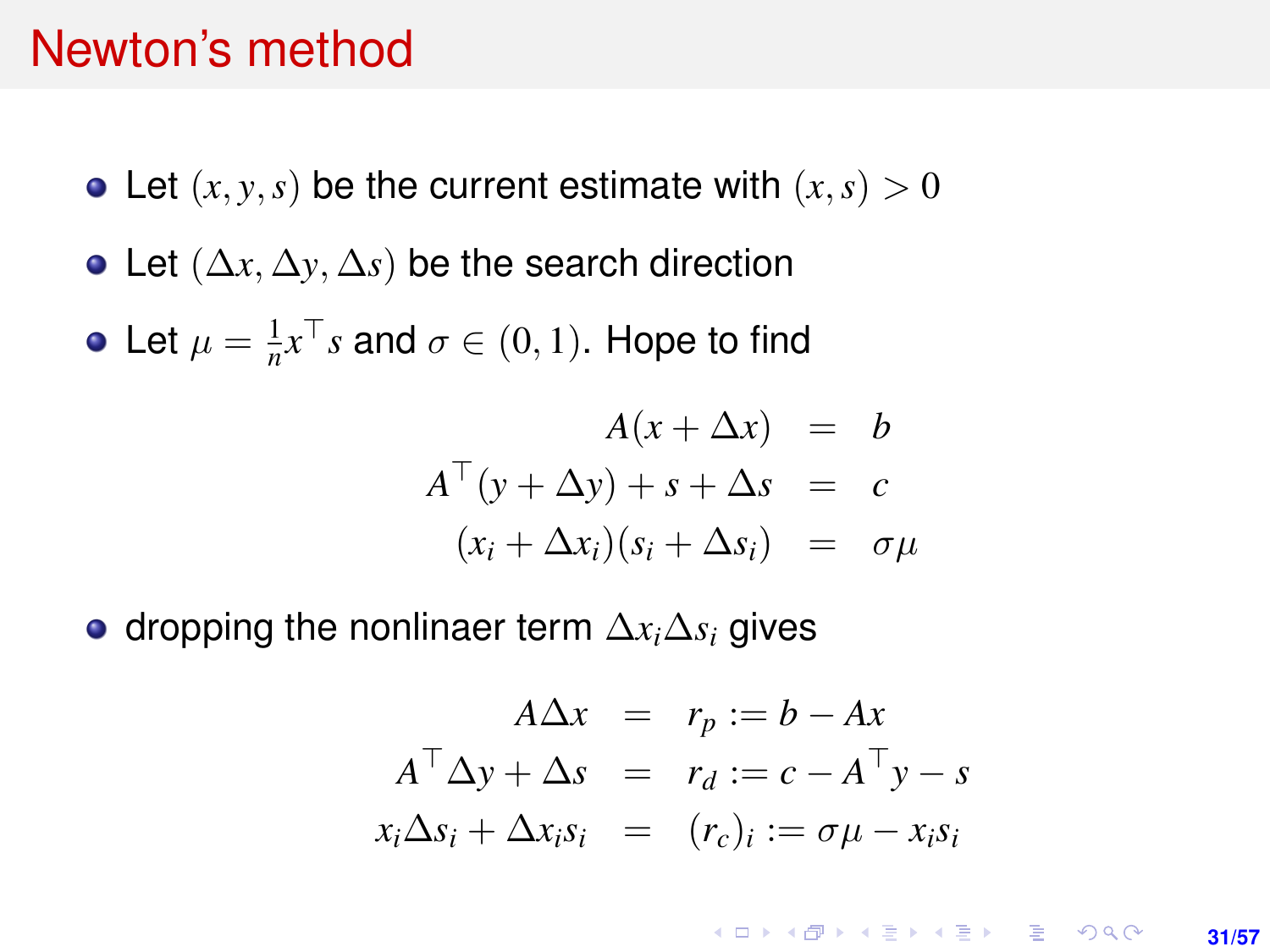#### Newton's method

• Let  $L_x = \text{Diag}(x)$  and  $L_s = \text{Diag}(s)$ . The matrix form is:

$$
\begin{pmatrix} A & 0 & 0 \ 0 & A^\top & I \ L_s & 0 & L_x \end{pmatrix} \begin{pmatrix} \Delta x \\ \Delta y \\ \Delta s \end{pmatrix} = \begin{pmatrix} r_p \\ r_d \\ r_c \end{pmatrix}
$$

• Solving this system we get

$$
\Delta y = (A L_s^{-1} L_x A^{\top})^{-1} (r_p + A L_s^{-1} (L_x r_d - r_c))
$$
  
\n
$$
\Delta s = r_d - A^{\top} \Delta y
$$
  
\n
$$
\Delta x = -L_s^{-1} (L_x \Delta s - r_c)
$$

The matrix  $A\mathsf{L}_s^{-1}\mathsf{L}_x A^\top$  is symmetric and positive definite if  $A$  is full rank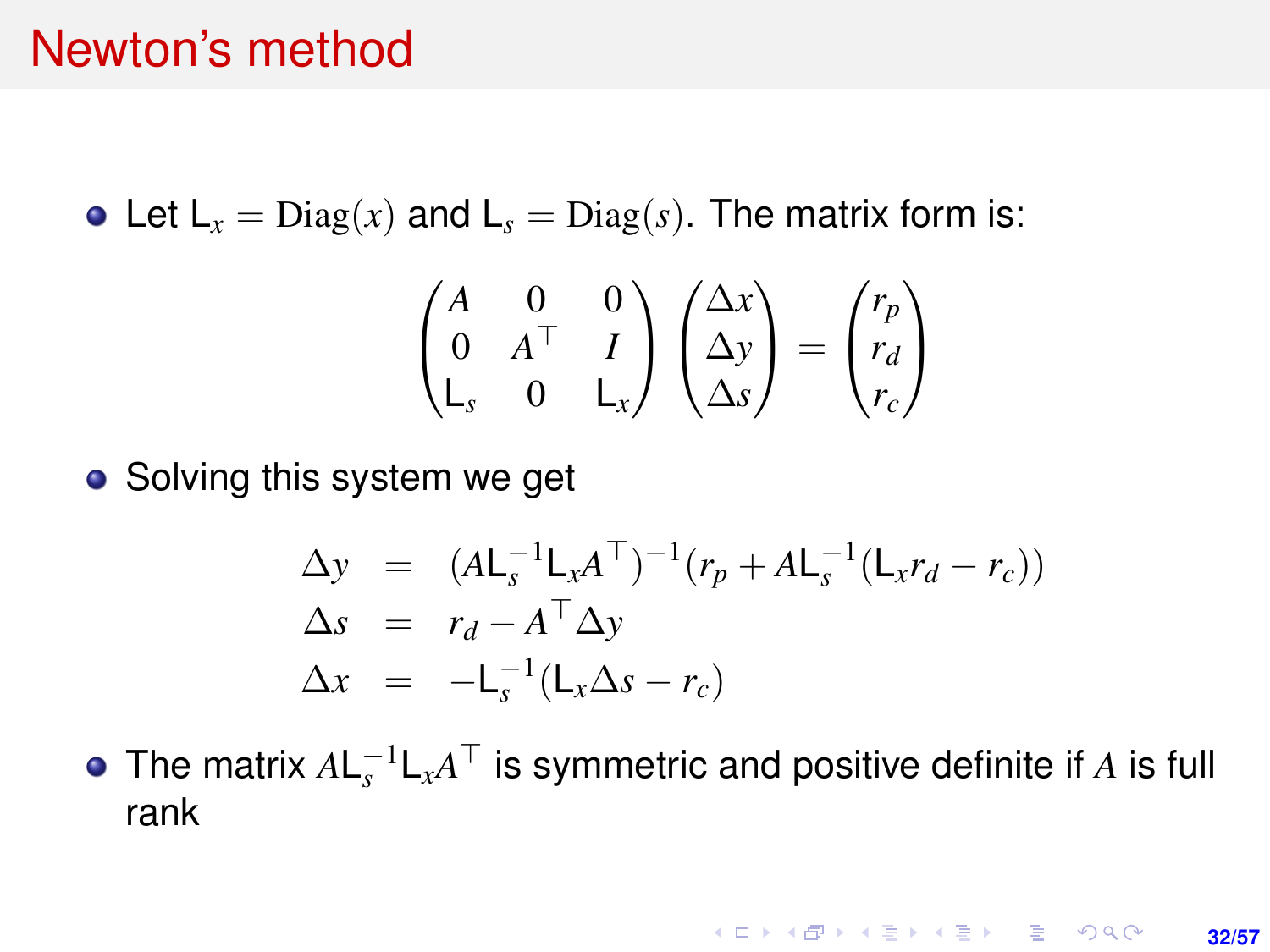# The Primal-Dual Path-following Method

Given  $(x^0, y^0, s^0)$  with  $(x^0, s^0) \geq 0$ . A typical iteration is Choose  $\mu = (x^k)^\top s^k/n$ ,  $\sigma \in (0,1)$  and solve

$$
\begin{pmatrix}\nA & 0 & 0 \\
0 & A^{\top} & I \\
L_{s^k} & 0 & L_{x^k}\n\end{pmatrix}\n\begin{pmatrix}\n\Delta x^k \\
\Delta y^k \\
\Delta s^k\n\end{pmatrix} = \begin{pmatrix}\nr_p^k \\
r_d^k \\
r_c^k\n\end{pmatrix}
$$

Set

$$
(x^{k+1},y^{k+1},s^{k+1})=(x^k,y^k,s^k)+\alpha_k(\Delta x^k,\Delta y^k,\Delta s^k),
$$

choosing  $\alpha_k$  such that  $(x^{k+1}, s^{k+1}) > 0$ 

The choices of centering parameter  $\sigma$  and step length  $\alpha_k$  are crucial to the performance of the method.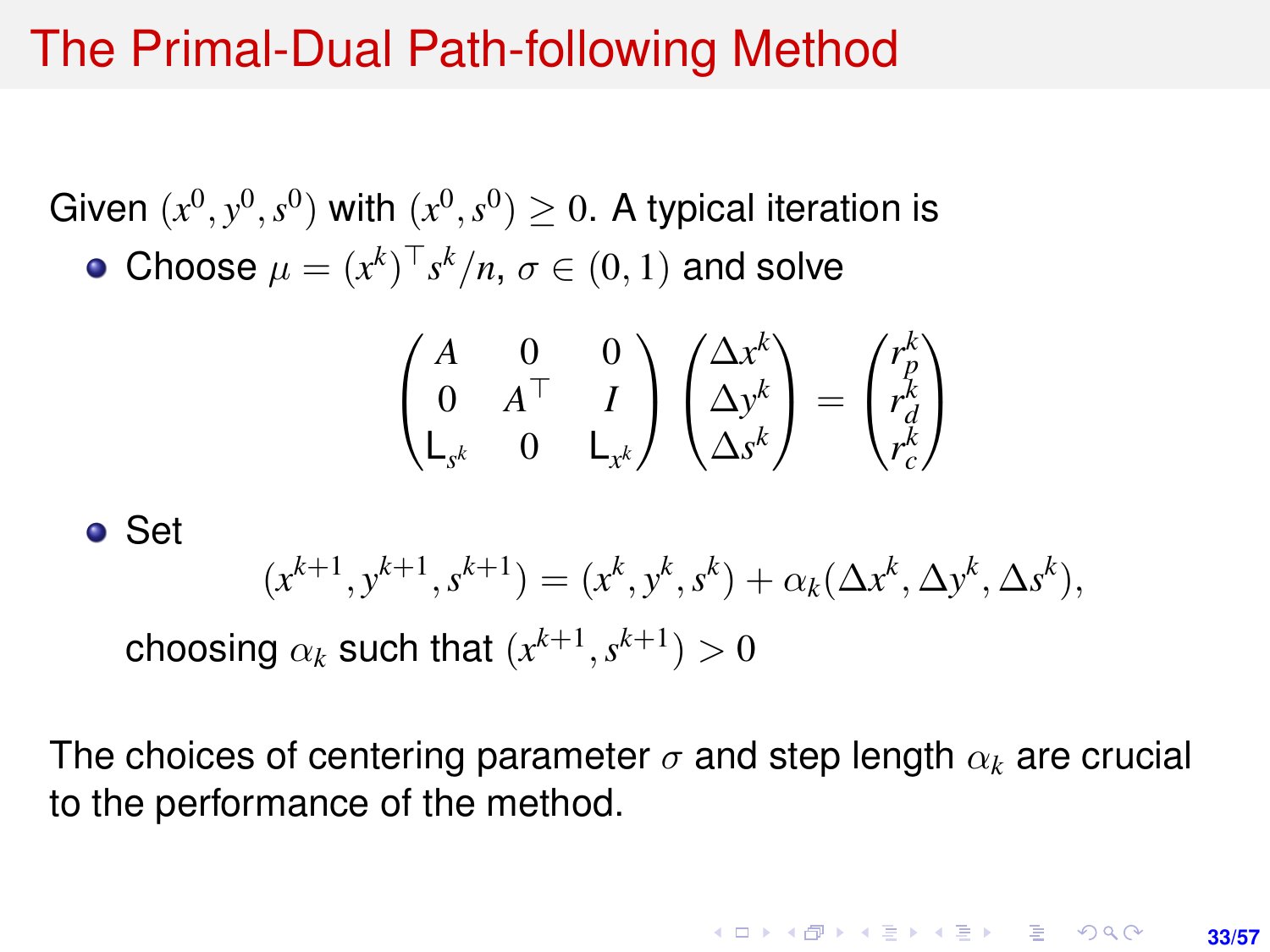### The Central Path

The primal-dual feasible and strictly feasible sets:

$$
\mathcal{F} = \{ (x, y, s) | Ax = b, A^{\top}y + s = c, (x, s) \ge 0 \}
$$
  

$$
\mathcal{F}^o = \{ (x, y, s) | Ax = b, A^{\top}y + s = c, (x, s) > 0 \}
$$

• The central path is  $C = \{(x_\tau, y_\tau, s_\tau) | \tau > 0\}$ , where

$$
Ax_{\tau} = b, \quad x_{\tau} > 0
$$
  
\n
$$
A^{\top} y_{\tau} + s_{\tau} = c, \quad s_{\tau} > 0
$$
  
\n
$$
(x_{\tau})_i (s_{\tau})_i = \tau \quad \text{for } i = 1, ..., n
$$

• Central path neighborhoods, for  $\theta, \gamma \in [0, 1)$ :

$$
\mathcal{N}_2(\theta) = \{(x, y, s) \in \mathcal{F}^o \mid ||\mathsf{L}_x \mathsf{L}_s e - \mu e||_2 \le \theta \mu\}
$$
  

$$
\mathcal{N}_{-\infty}(\gamma) = \{(x, y, s) \in \mathcal{F}^o \mid x_i s_i \ge \gamma \mu\}
$$

Tyically,  $\theta = 0.5$  and  $\gamma = 10^{-3}$ 

KO KKØKKEKKEK E KORO **34/57**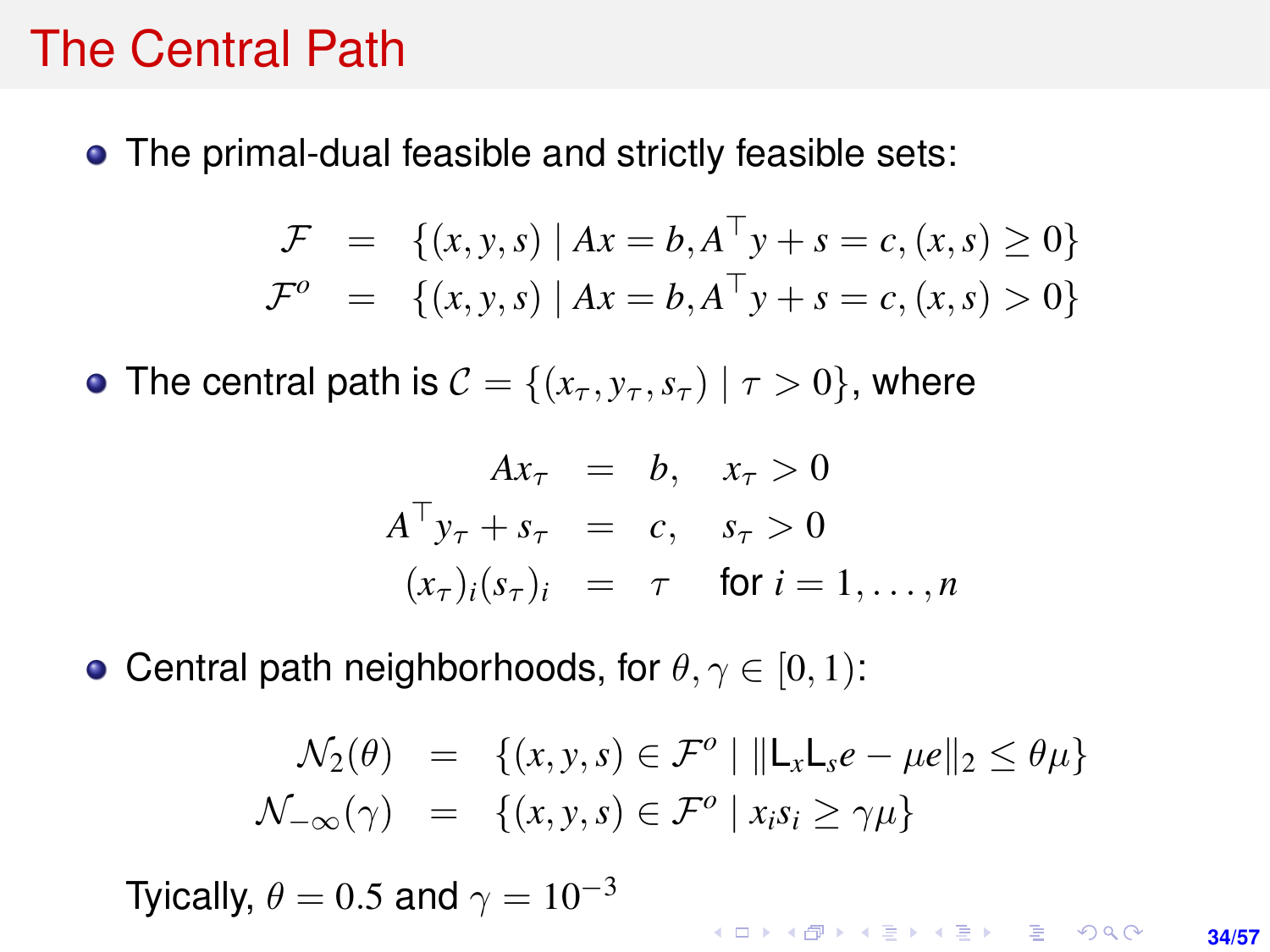

Central path, projected into space of primal variables *x*, showing a typical neighborhood  $\mathcal N$ **≮ロ ▶ (伊 ▶ (ミ ▶ (王 )** ÷.  $299$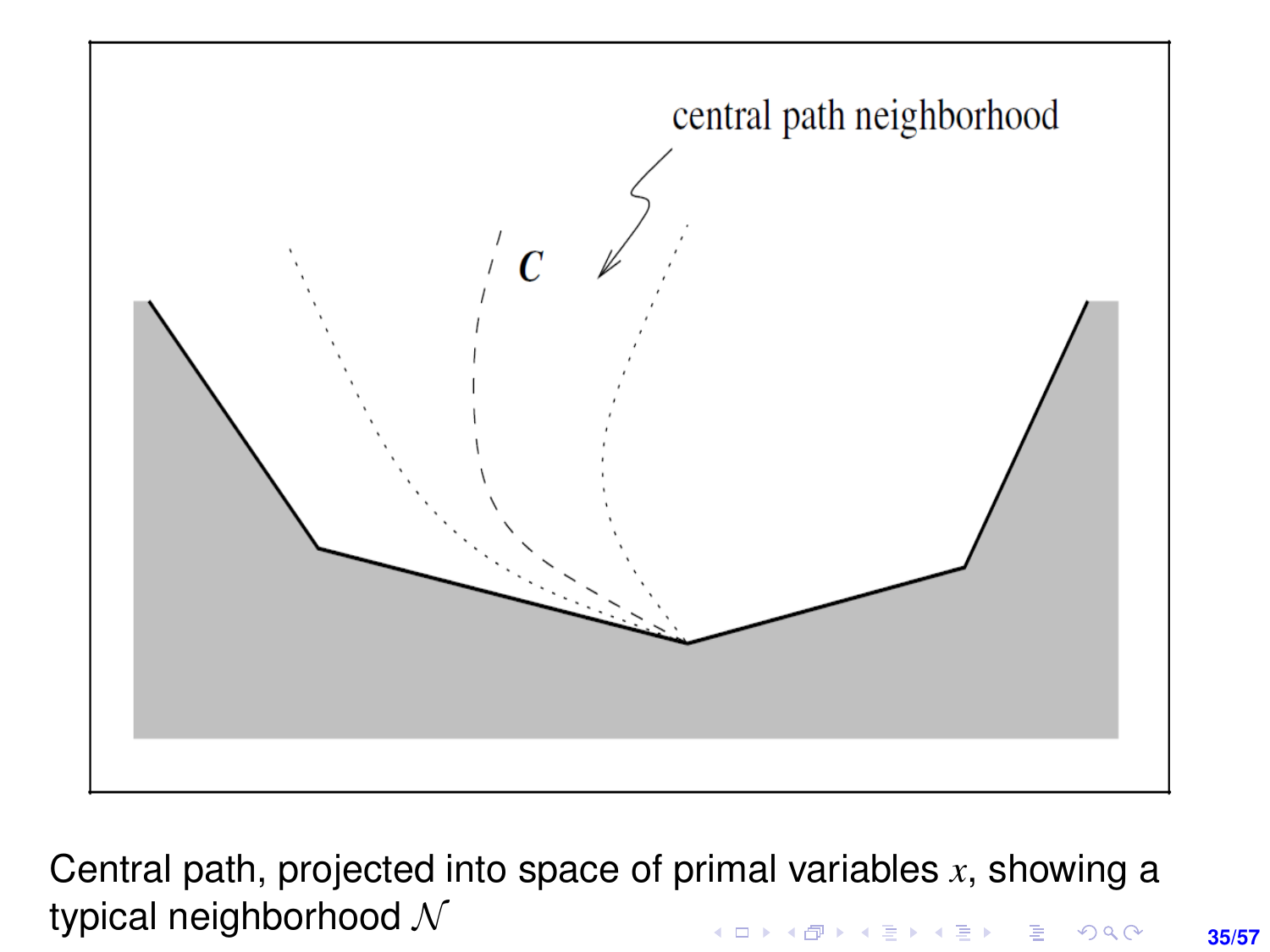### The Long-Step Path-following Method

Given  $(x^0, y^0, s^0) \in \mathcal{N}_{-\infty}(\gamma)$ . A typical iteration is Choose  $\mu = (x^k)^\top s^k/n$ ,  $\sigma \in (0,1)$  and solve

$$
\begin{pmatrix} A & 0 & 0 \ 0 & A^\top & I \ L_{s^k} & 0 & L_{x^k} \end{pmatrix} \begin{pmatrix} \Delta x^k \\ \Delta y^k \\ \Delta s^k \end{pmatrix} = \begin{pmatrix} r_p^k \\ r_d^k \\ r_c^k \end{pmatrix}
$$

• Set  $\alpha_k$  be the largest value of  $\alpha \in [0,1]$  such that  $(x^{k+1}, y^{k+1}, s^{k+1}) \in \mathcal{N}_{-\infty}(\gamma)$  where

$$
(x^{k+1}, y^{k+1}, s^{k+1}) = (x^k, y^k, s^k) + \alpha_k(\Delta x^k, \Delta y^k, \Delta s^k),
$$

KORK ERKER ERKER **36/57**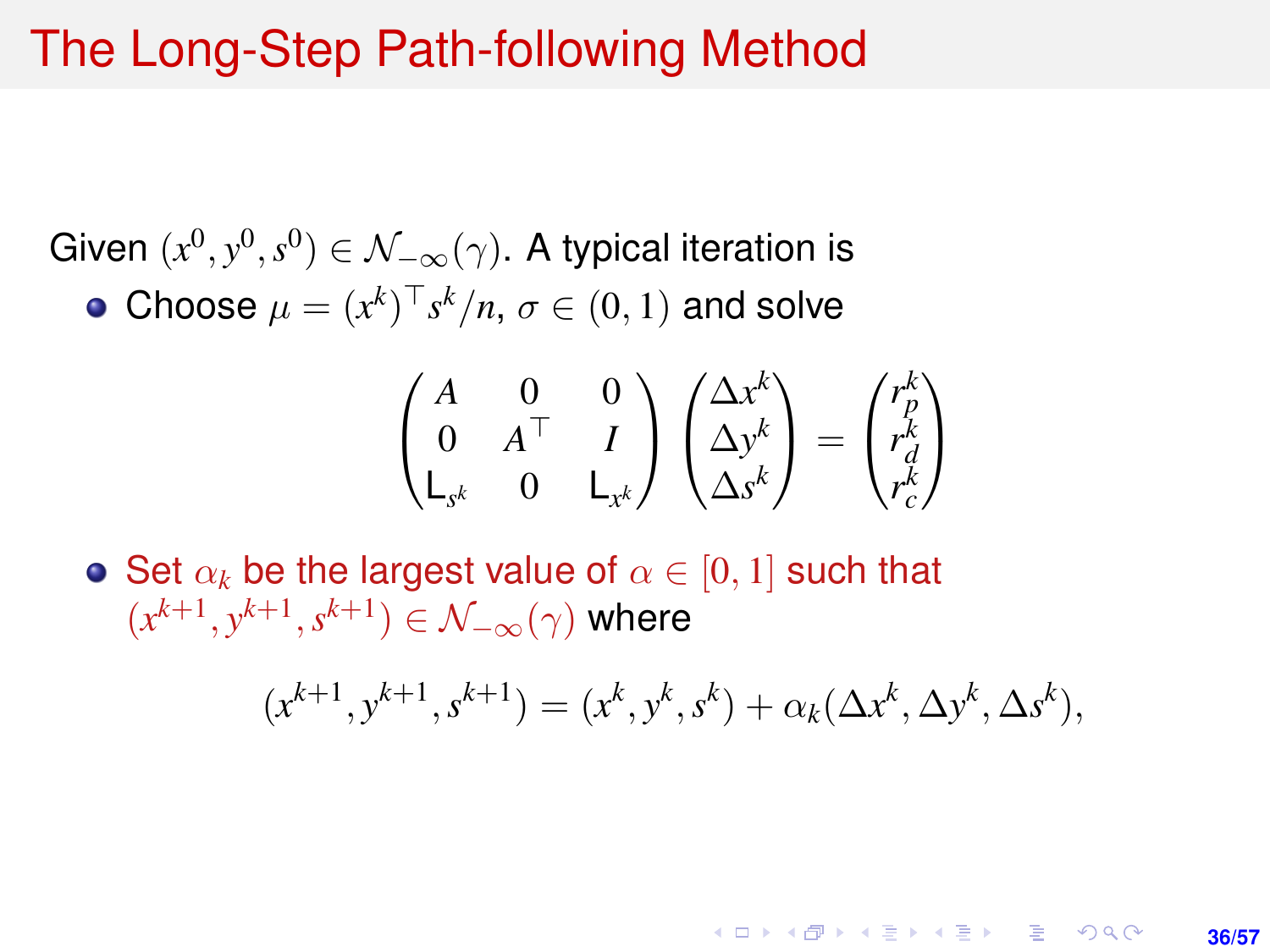

KOKK@KKEKKEK E 1990 **37/57**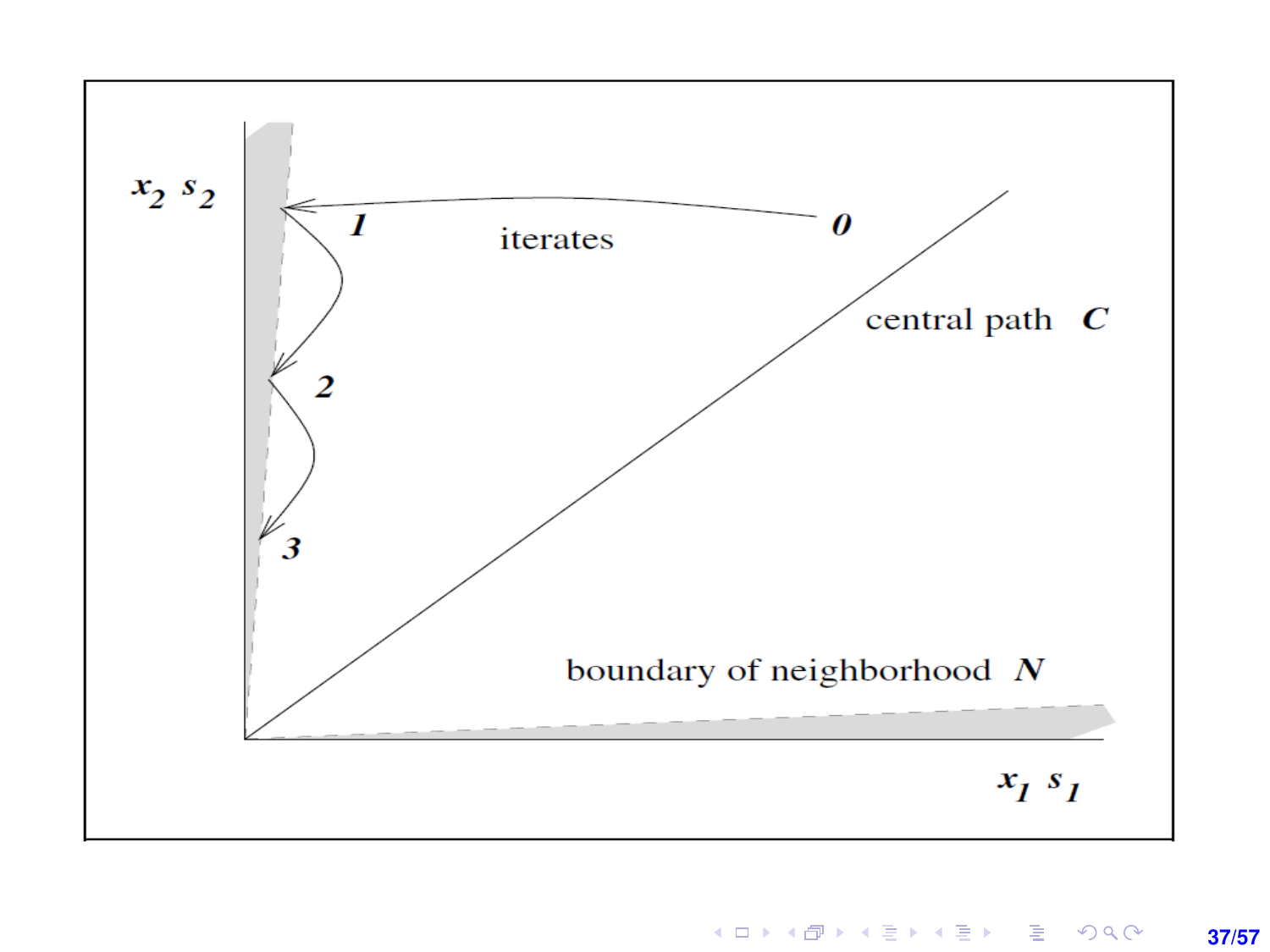# Analysis of Primal-Dual Path-Following

 $1$  If  $(x, y, s) \in \mathcal{N}_{-\infty}(\gamma)$ , then  $\|\Delta x \circ \Delta s\| \leq 2^{-3/2}(1 + 1/\gamma)n\mu$ 

2 The long-step path-following method yields

$$
\mu_{k+1} \leq \left(1 - \frac{\delta}{n}\right) \mu_k,
$$

where  $\delta = 2^{3/2} \gamma \frac{1-\gamma}{1+\gamma}$  $\frac{1-\gamma}{1+\gamma}\sigma(1-\sigma)$ 

**3** Given  $\epsilon, \gamma \in (0, 1)$ , suppose that the starting point  $(x^0, y^0, s^0) \in \mathcal{N}_{-\infty}(\gamma)$ . Then there exists  $K = O(nlog(1/\epsilon))$  such that

$$
\mu_k \le \epsilon \mu_0, \quad \text{ for all } k \ge K
$$

Proof of 3:

$$
\log(\mu_{k+1}) \leq \log\left(1-\frac{\delta}{n}\right) + \log(\mu_k)
$$
  

$$
\log(1+\beta) \leq \beta, \quad \forall \beta > -1
$$

**38/57**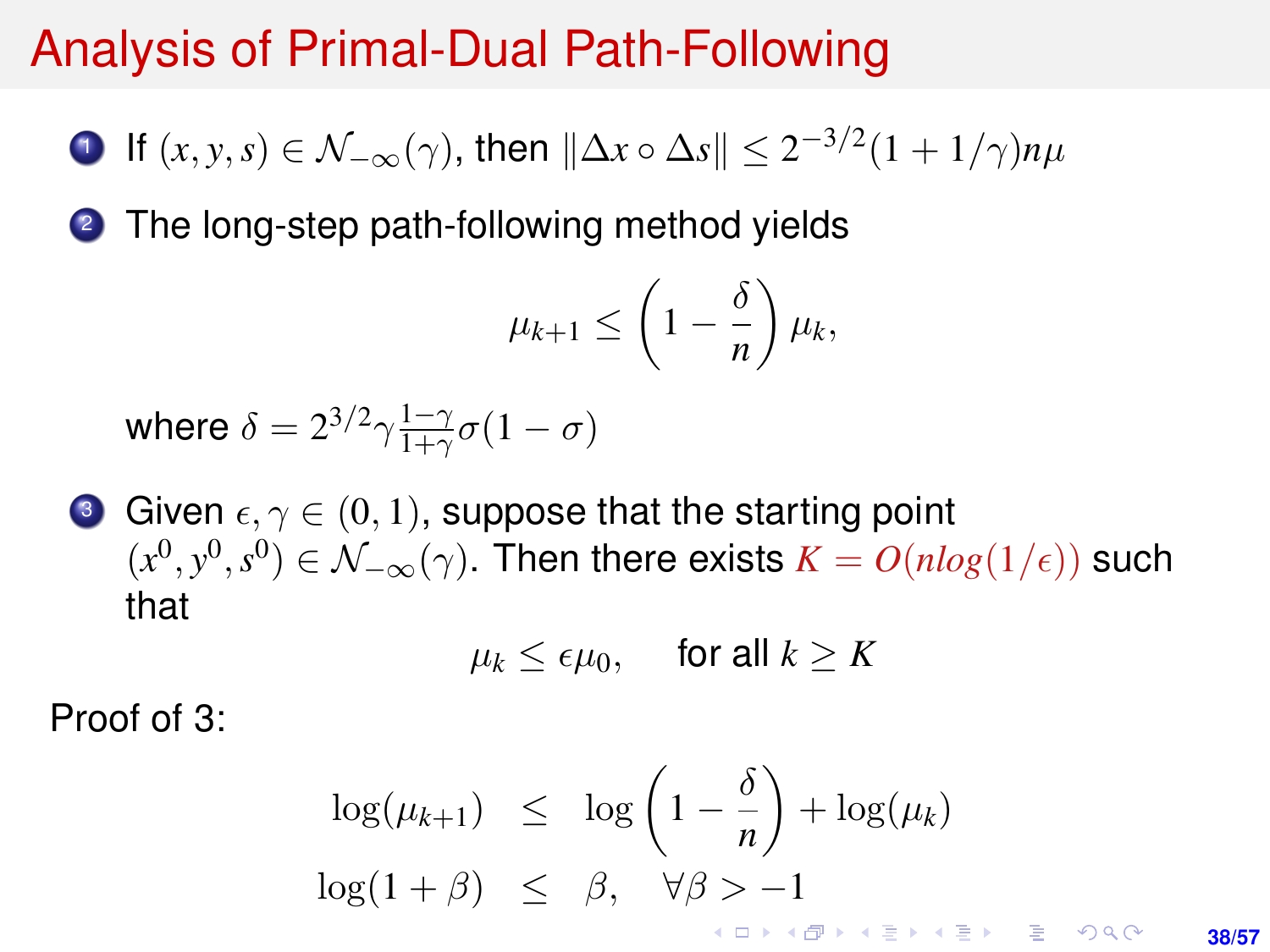# Barrier Methods

A general strategy for solving convex optimization problem:

 $(P)$  min  $c^{\top}x$ s.t.  $x \in C$ ,

where *C* is convex. Find a barrier function  $b(x)$ : Int  $C \to \mathbb{R}$ 

- $\bullet$   $b(x)$  is convex on Int *C*
- for any sequence of points  $\{x_i\}$  approaching boundary bd(C),  $b(x_i) \rightarrow \infty$
- We can replace the problem

$$
(II) \quad \min \quad c^{\top} x + \mu b(x)
$$

- If  $x_\mu$  is the optimum of (II) and  $x^*$  of (I) then
	- $\bullet x_{\mu} \in \text{Int}C$
	- As  $\mu \to 0$ ,  $x_{\mu} \to x^*$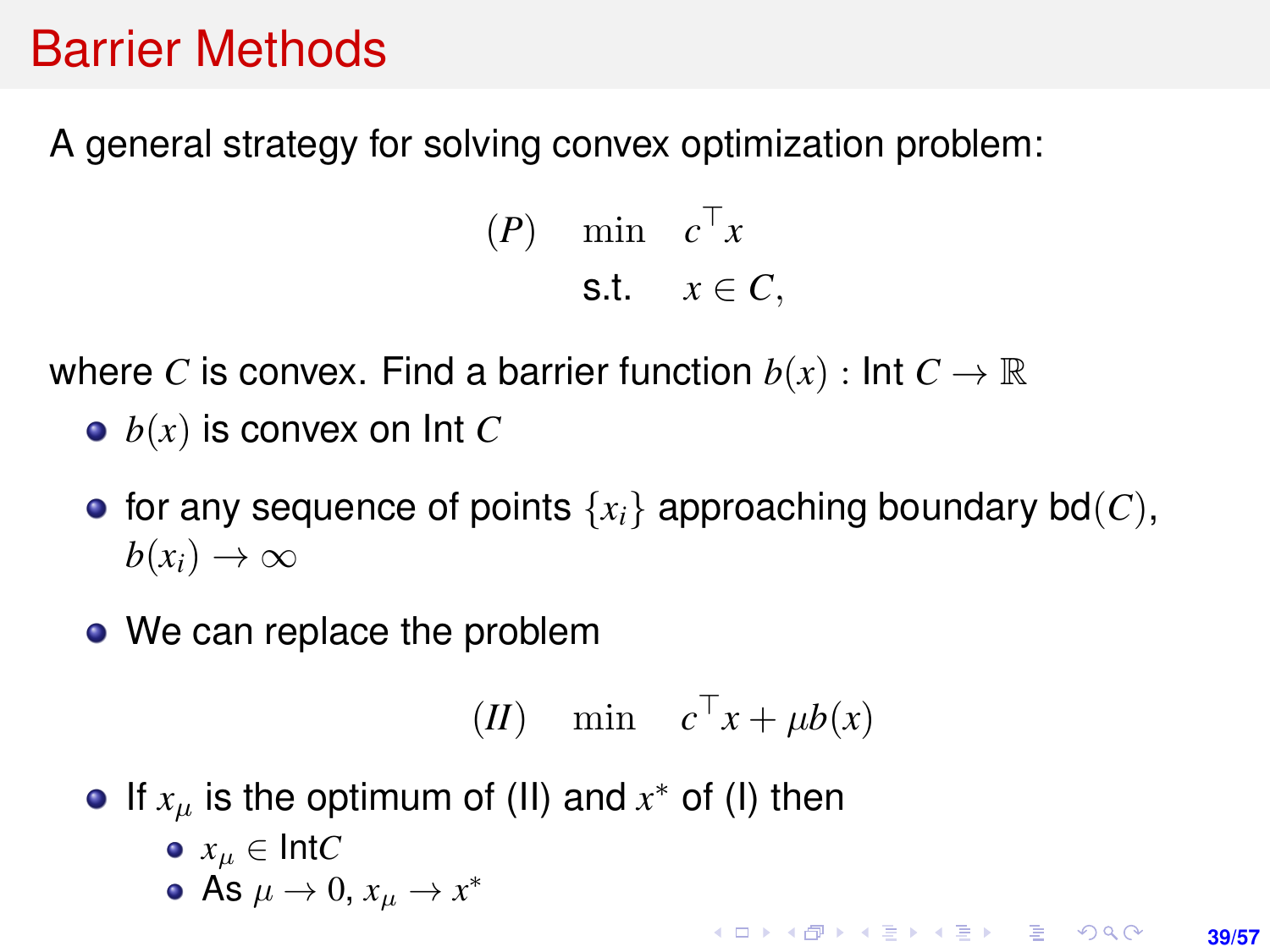• For the positive orthant  $\{x \mid x \ge 0\}$ , a barrier is

$$
b(x) = -\sum_i \ln(x_i)
$$

• For the semidefinite cone  $\{X \mid X \succeq 0\}$ , a barrier is

$$
b(x) = -\ln \det(X)
$$

**40/57**

**KORKARK KERKER DRAM** 

• We will discuss the second order cone shortly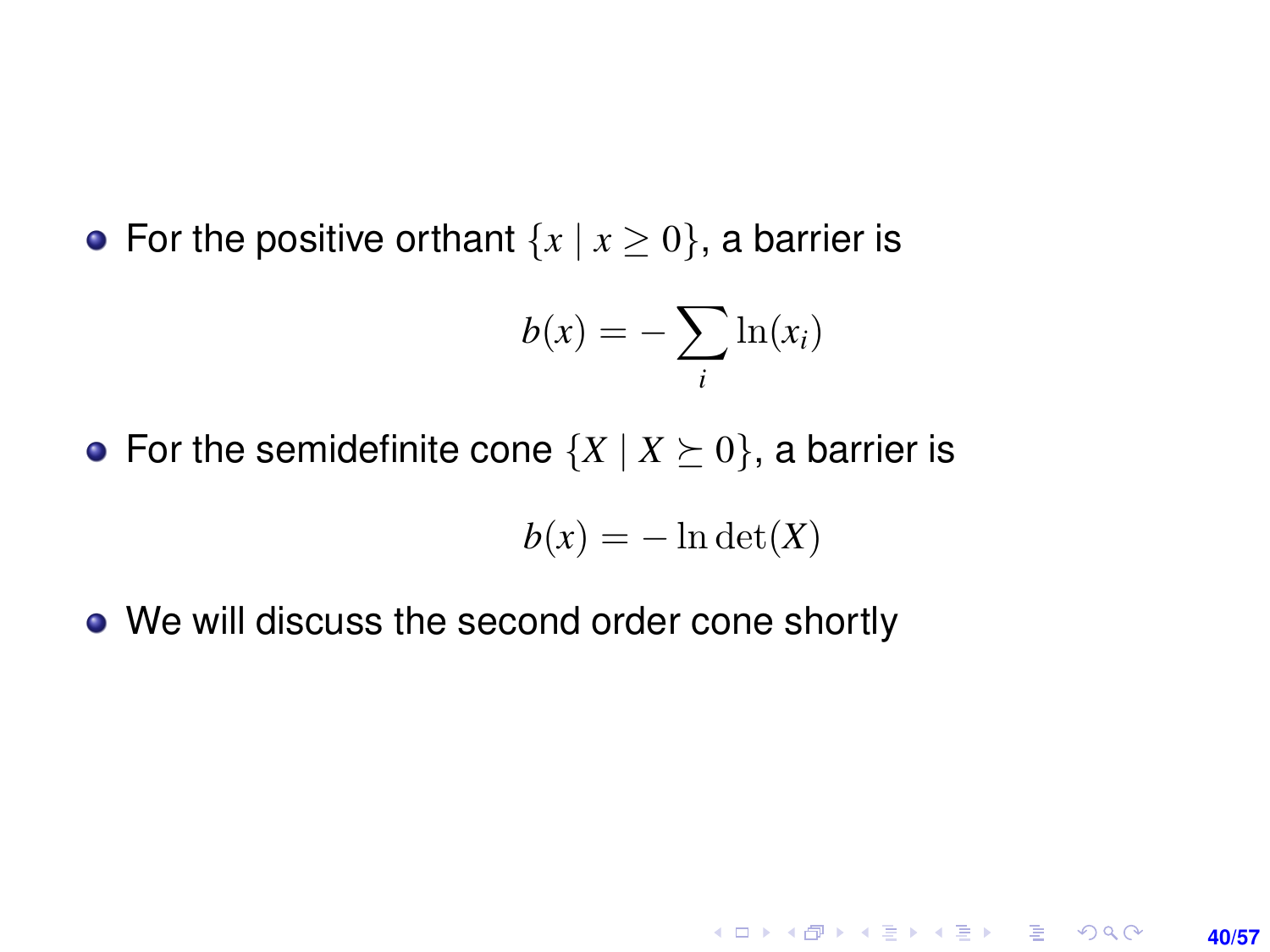### Barriers for LP and SDP

Thus LP can be replaced by

**Primal (P)**<sub>$$
\mu
$$</sub>  
min  $c^{\top}x - \mu \sum_{i} \ln x_{i}$   
s.t.  $Ax = b$   
 $x > 0$ 

Dual  $(D)_{\mu}$ max  $b^{\top}y + \mu \sum$ *i* ln *s<sup>i</sup>* s.t.  $A^{\top}y + s = c$  $s > 0$ 

Thus SDP can be replaced by

**Primal**  $(P)$ <sub>u</sub> min  $\langle C, X \rangle - \mu \ln \det(X)$ s.t.  $\langle A_i, X \rangle = b_i$  $X \succ 0$ 

**Dual (D)**<sub>$$
\mu
$$</sub>  
max  $b^{\top}y + \mu \ln \det(S)$   
s.t.  $\sum_{i} y_i A_i + S = C$   
 $S \succ 0$ 

**KORKARK A BIK BIKA A GA A GA A GA A BIKA A BIKA A BIKA A BIKA A BIKA A BIKA A BIKA A BIKA A BIKA A BIKA A BIKA 41/57**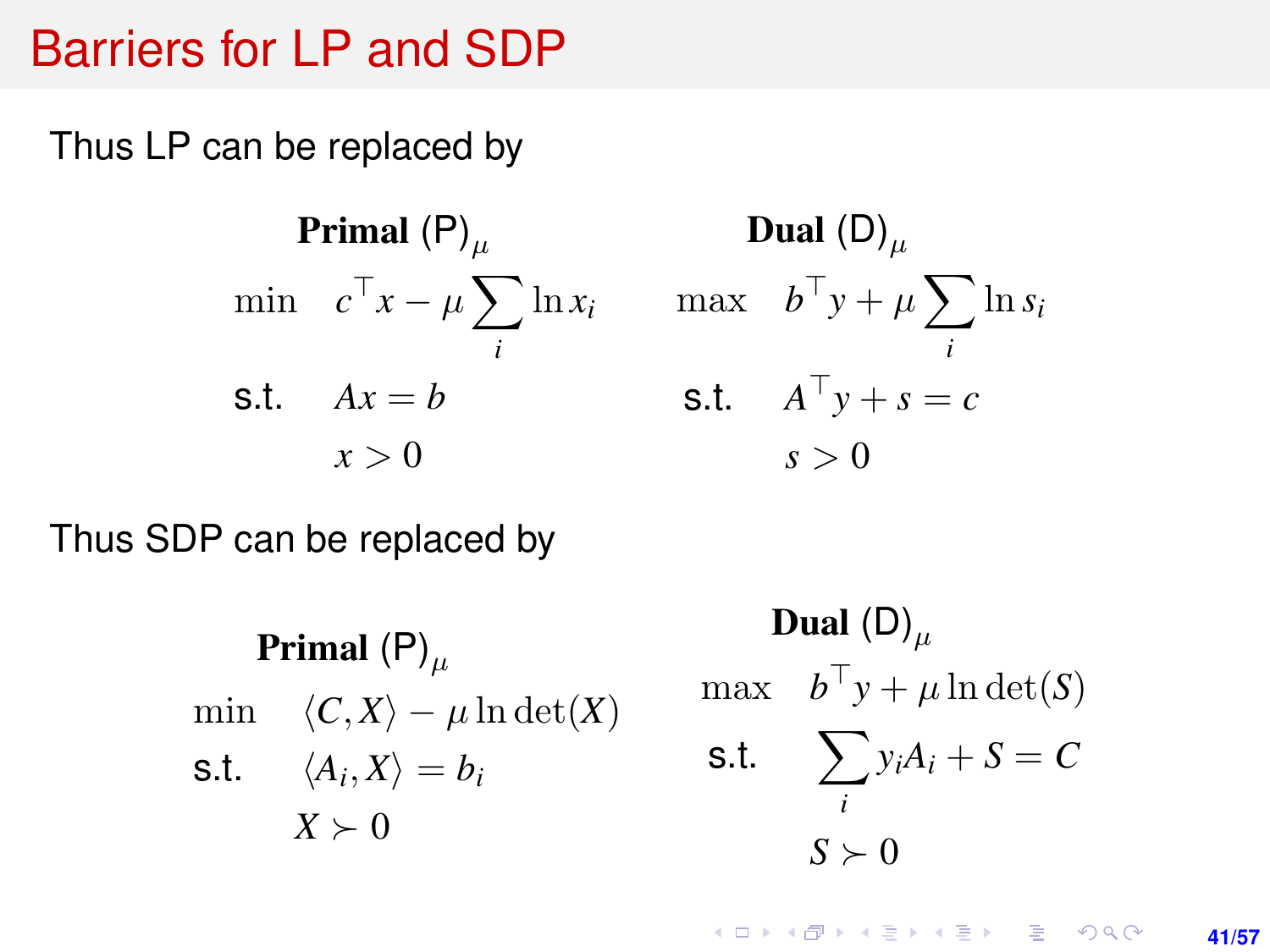Applying standard optimality condition we get

• LP: 
$$
\mathcal{L}(x, y) = c^\top x - \mu \sum_i \ln x_i - y^\top (b - Ax)
$$

• SDP: 
$$
\mathcal{L}(x, y) = \langle C, X \rangle - \mu \ln \det(X) - \sum_i y_i (b_i - \langle A_i, X \rangle)
$$

The Karush-Kuhn-Tucker condition requires that at the optimum

$$
\nabla_X \mathcal{L} = 0
$$

which translates into

$$
\begin{aligned}\n(\text{LP}) & (\text{SDP}) \\
\nabla_y \mathcal{L} &= b - Ax = 0 \\
\frac{\partial \mathcal{L}}{\partial x_i} &= c_i - \frac{\mu}{x_i} - (\mathbf{y}^\top A)_i = 0 \\
\end{aligned} \qquad\n\begin{aligned}\n\n\nabla_y \mathcal{L} &= (b_i - \langle A_i, X \rangle) = 0 \\
\nabla_x &= C - \mu X^{-1} - \sum_i y_i A_i = 0\n\end{aligned}
$$

**KORKARK KERKER DRAM 42/57**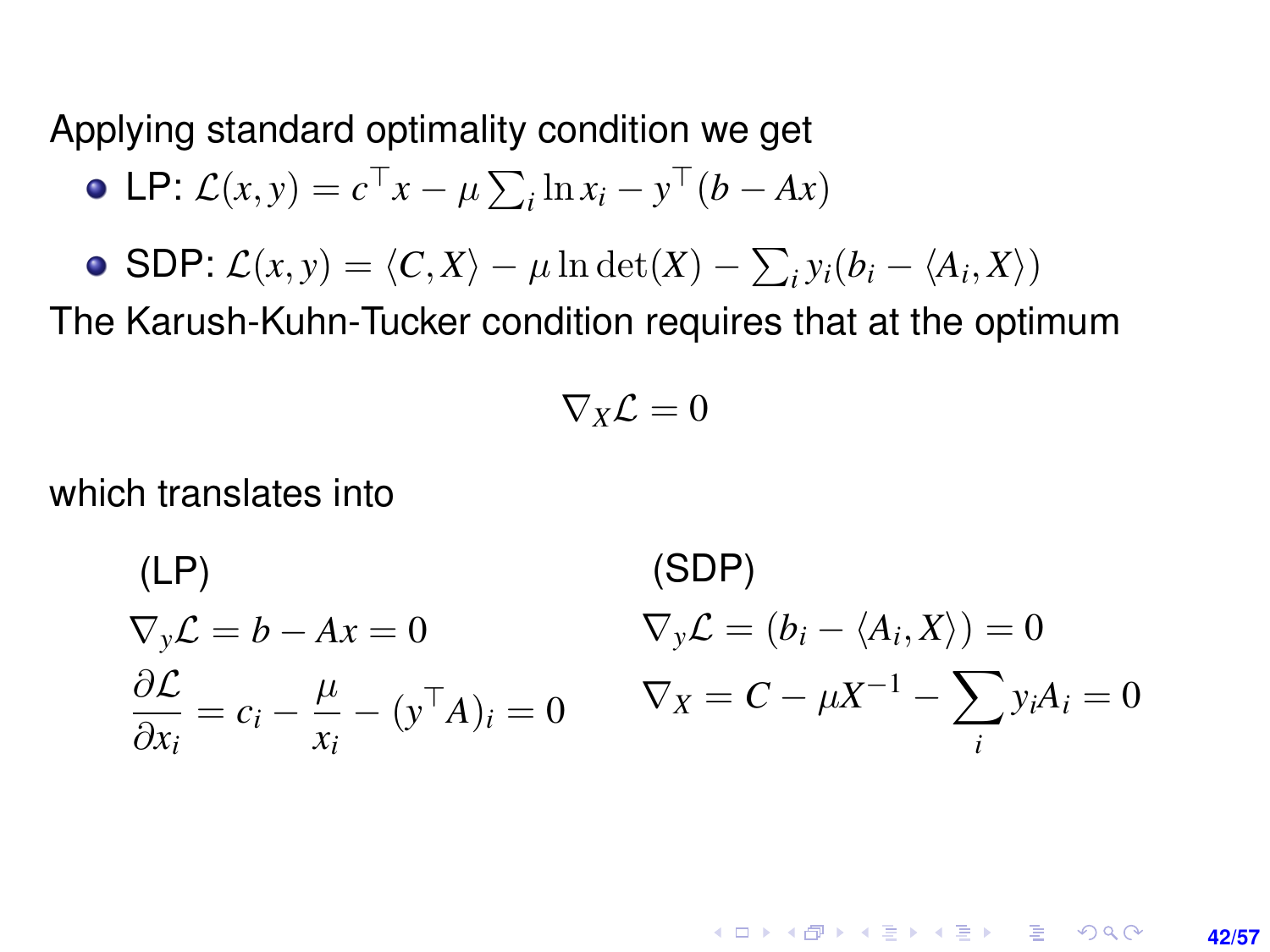- In LP: define  $s_i = \frac{\mu}{x_i}$  $\frac{\mu}{x_i}$ , then  $s$  is dual feasible
- In SDP: define  $S = \mu S^{-1}$ , then *S* is dual feasible

The optimality conditions result in the square system

$$
(LP) \qquad (SDP)
$$
  
\n $Ax = b \qquad \langle A_i, X \rangle = b_i$   
\n $A^{\top} y + s = c \qquad \sum_i y_i A_i + S = C$   
\n $x_i = \frac{\mu}{s_i} \qquad X = \mu S^{-1}$ 

• In LP: if we write  $x_i s_i = \mu$ , we get relaxed complementarity

• In SDP: if we write  $XS = \mu I$ , we get relaxed complementarity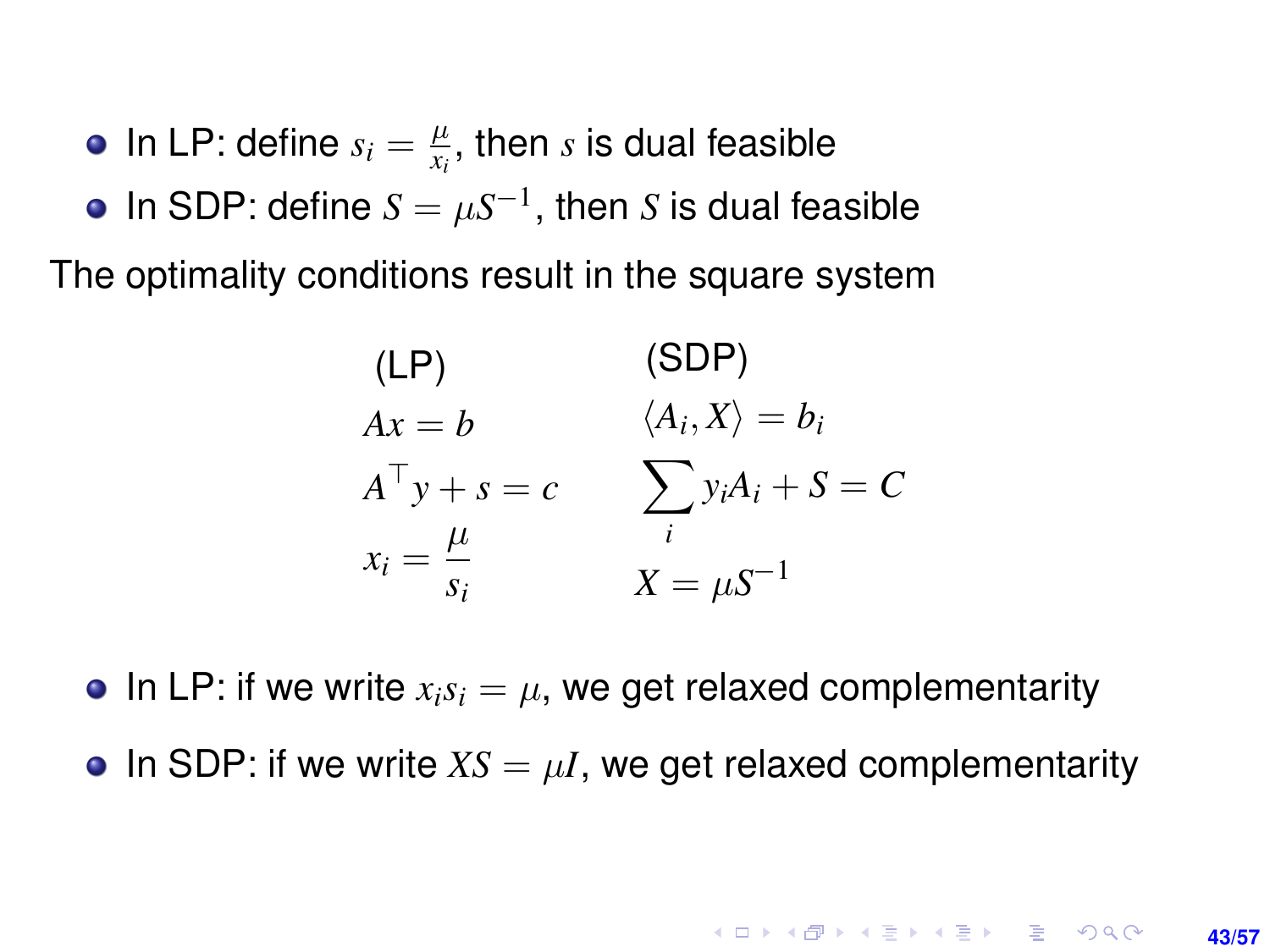## Newton's method for SDP

- Let *X*, *y*, *S* be initial estimates Then
- **If we use**  $XS = \mu I$ **,**  $\Delta X$  **is not symmetric**
- Since *X*, *S*  $\succ$  0 then *XS* =  $\mu$ *I* iff *X*  $\circ$  *S* =  $\frac{XS+SX}{2} = \mu$ *I*
- Now applying Newton, we get

$$
\langle A_i, X + \Delta X \rangle = b_i
$$
  

$$
\sum_i (y_i + \Delta y_i) A_i + S + \Delta S = C
$$
  

$$
(X + \Delta X) \circ (S + \Delta S) = \mu I
$$

**KORKARK KERKER DRAM 44/57**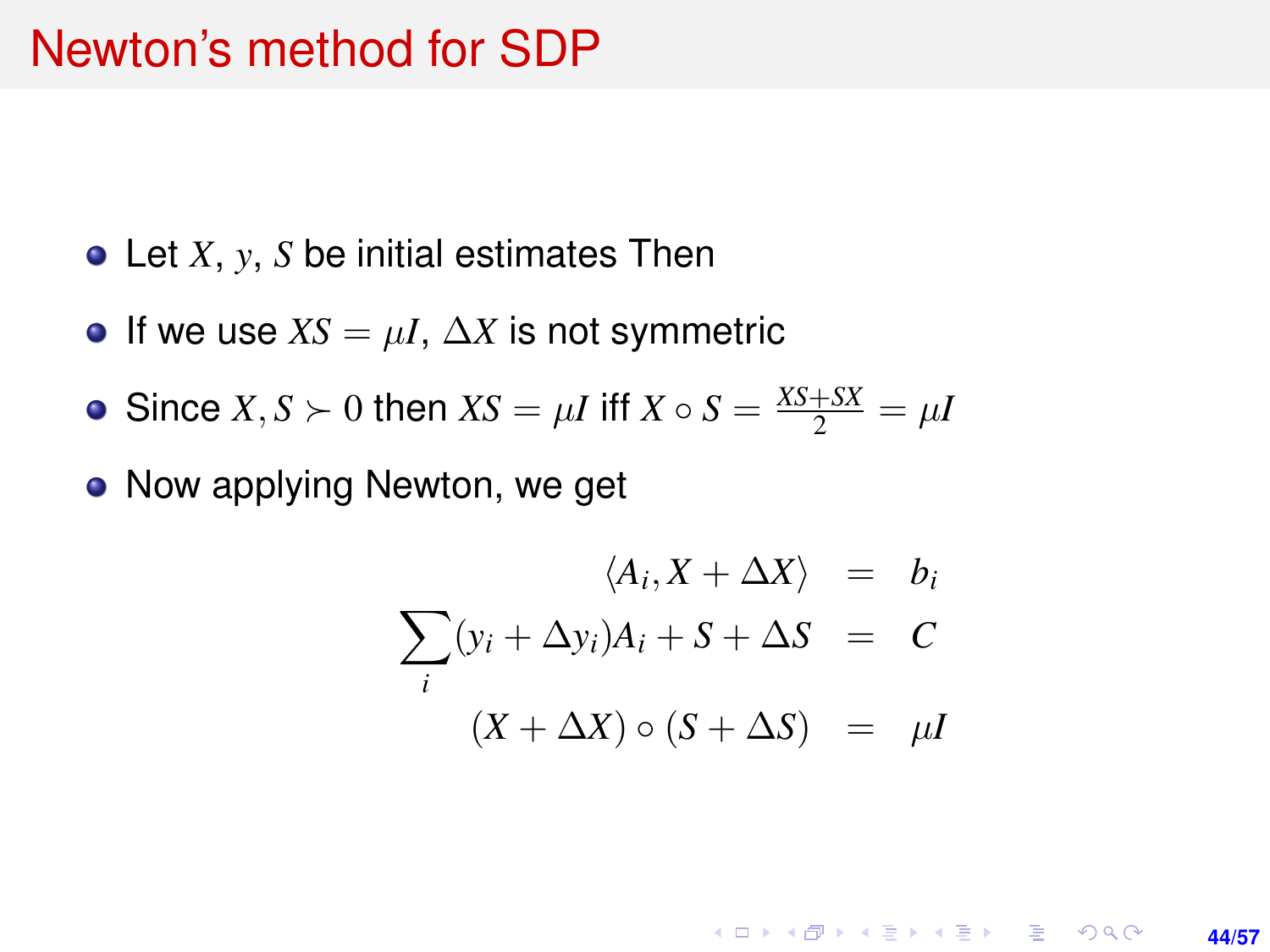## Newton's method

Expanding and throwing out nonlinear terms

$$
\langle A_i, \Delta X \rangle = (r_p)_i
$$
  

$$
\sum_i \Delta y_i A_i + \Delta S = R_d
$$
  

$$
S \circ \Delta X + \Delta S \circ X = R_c
$$

where

$$
(r_p)_i = b_i - \langle A_i, X \rangle
$$
  
\n
$$
R_d = C - \sum_i y_i A_i - S
$$
  
\n
$$
R_c = \mu I - X \circ S
$$

K ロ X (日) X (日) X (日) X (日) X (日) X (日) X (日) X (日) X (日) X (日) X (日) **45/57**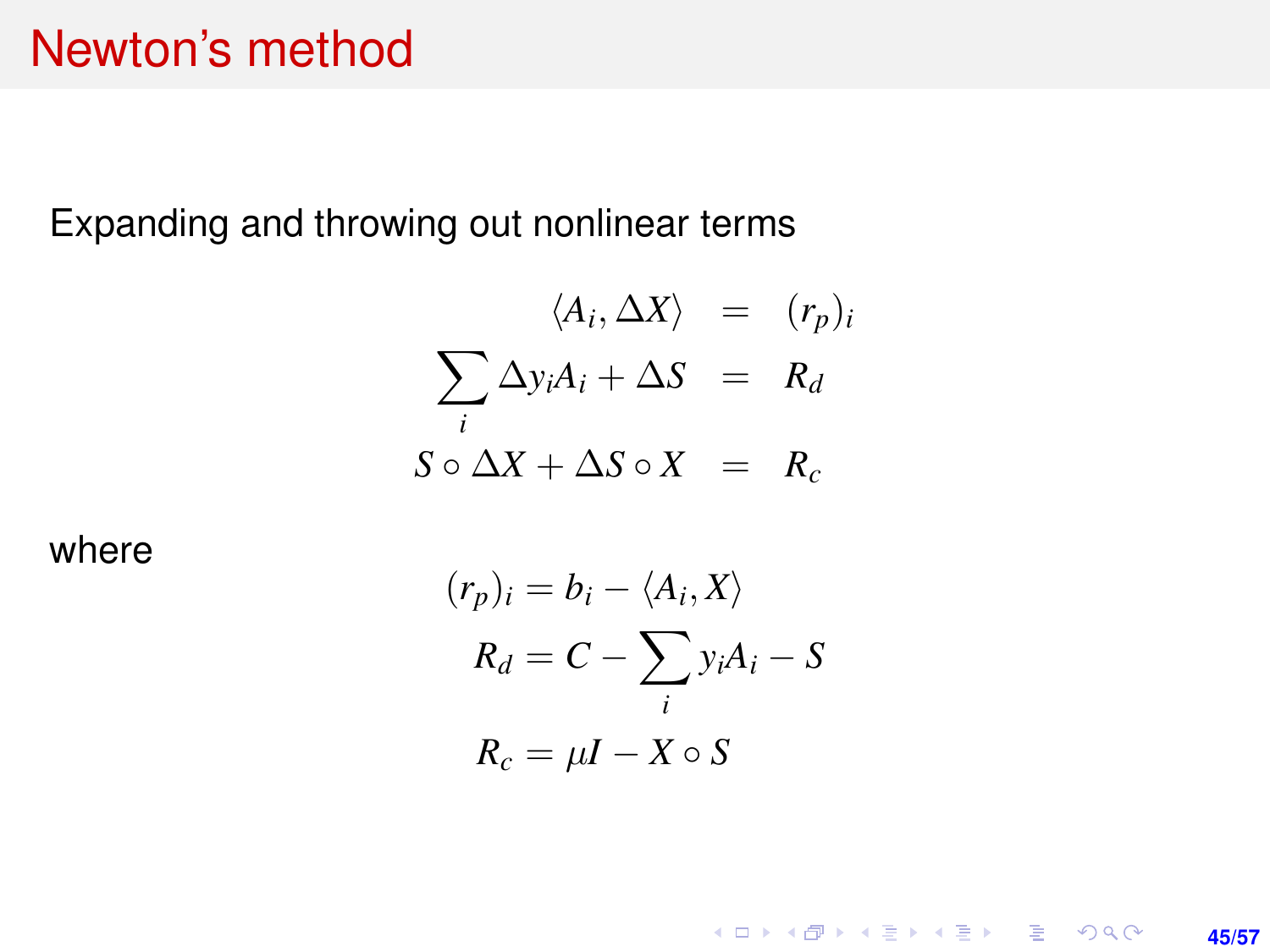#### • In matrix form

$$
\begin{pmatrix} \mathcal{A} & 0 & 0 \\ 0 & \mathcal{A}^\top & I \\ \mathcal{L}_{S} & 0 & \mathcal{L}_{X} \end{pmatrix} \begin{pmatrix} \Delta x \\ \Delta y \\ \Delta s \end{pmatrix} = \begin{pmatrix} r_p \\ r_d \\ r_c \end{pmatrix}
$$

*vec*(*A*) is a vector made by stacking columns of a matrix *A*

 $\bullet$  A is a matrix whose rows are  $vec(A_i)$ 

$$
\bullet \ \ x = vec(X), \ s = vec(S) \ \dots
$$

 $\circ$   $\mathcal{L}_X$  (and  $\mathcal{L}_S$ ) are matrix representations of  $L_X$  (and  $L_S$ ) operators

 $\mathcal{L}_X = X \otimes I + I \otimes X$  and  $\mathcal{L}_S = S \otimes I + I \otimes S$ 

• Kronecker product: 
$$
A \otimes B = \begin{pmatrix} a_{11}B & \dots & a_{1n}B \\ \vdots & \ddots & \vdots \\ a_{m1}B & \dots & a_{mn}B \end{pmatrix}
$$
  
http://en.wikipedia.org/wiki/Kronecker-product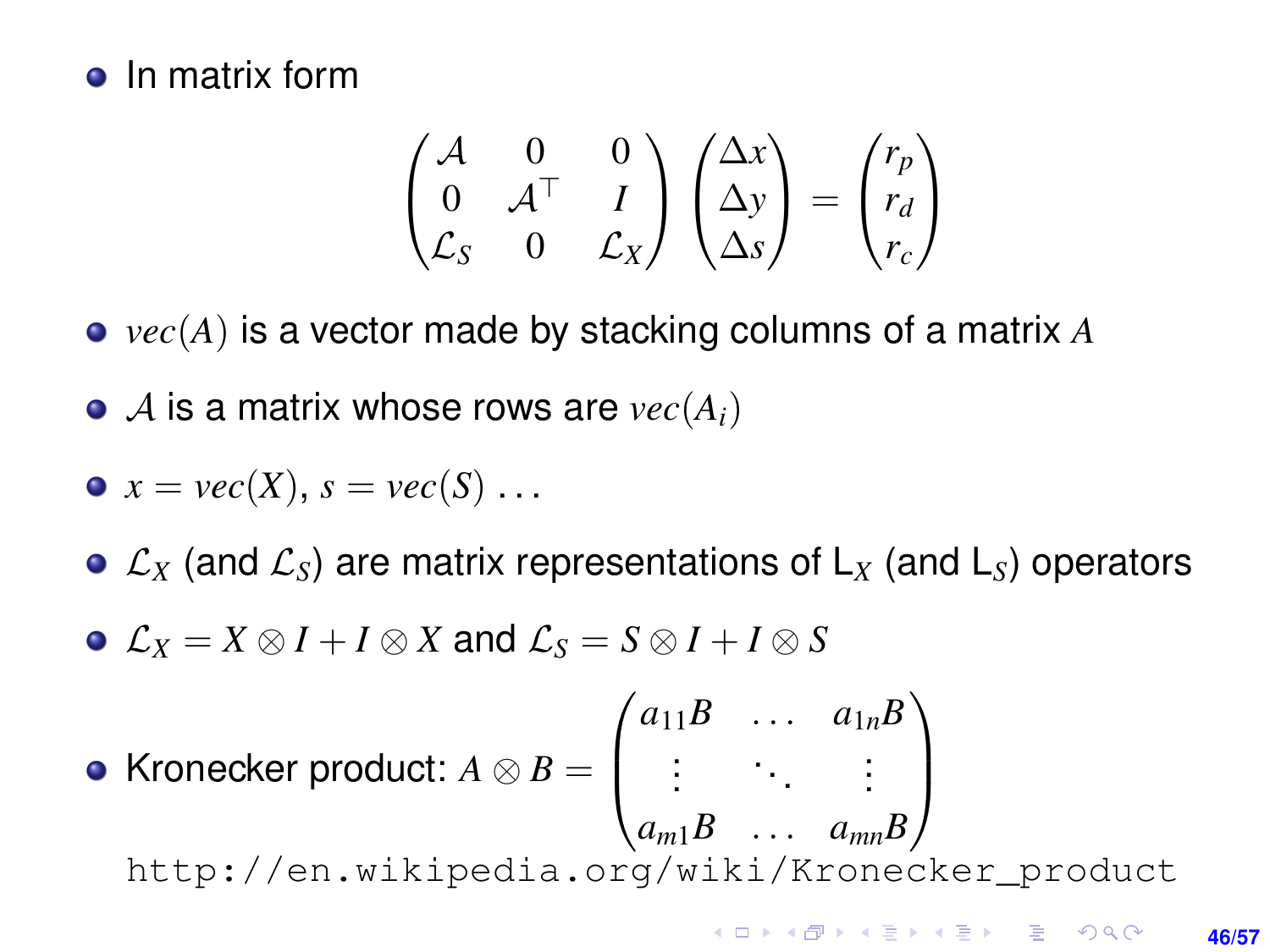Solving this system we get

$$
\Delta y = (\mathcal{A}\mathcal{L}_S^{-1}\mathcal{L}_X\mathcal{A}^\top)^{-1}(r_p + \mathcal{A}\mathcal{L}_S^{-1}(\mathcal{L}_X r_d - r_c))
$$
  
\n
$$
\Delta s = r_d - \mathcal{A}^\top \Delta y
$$
  
\n
$$
\Delta x = -\mathcal{L}_S^{-1}(\mathcal{L}_X \Delta s - r_c)
$$

**47/57**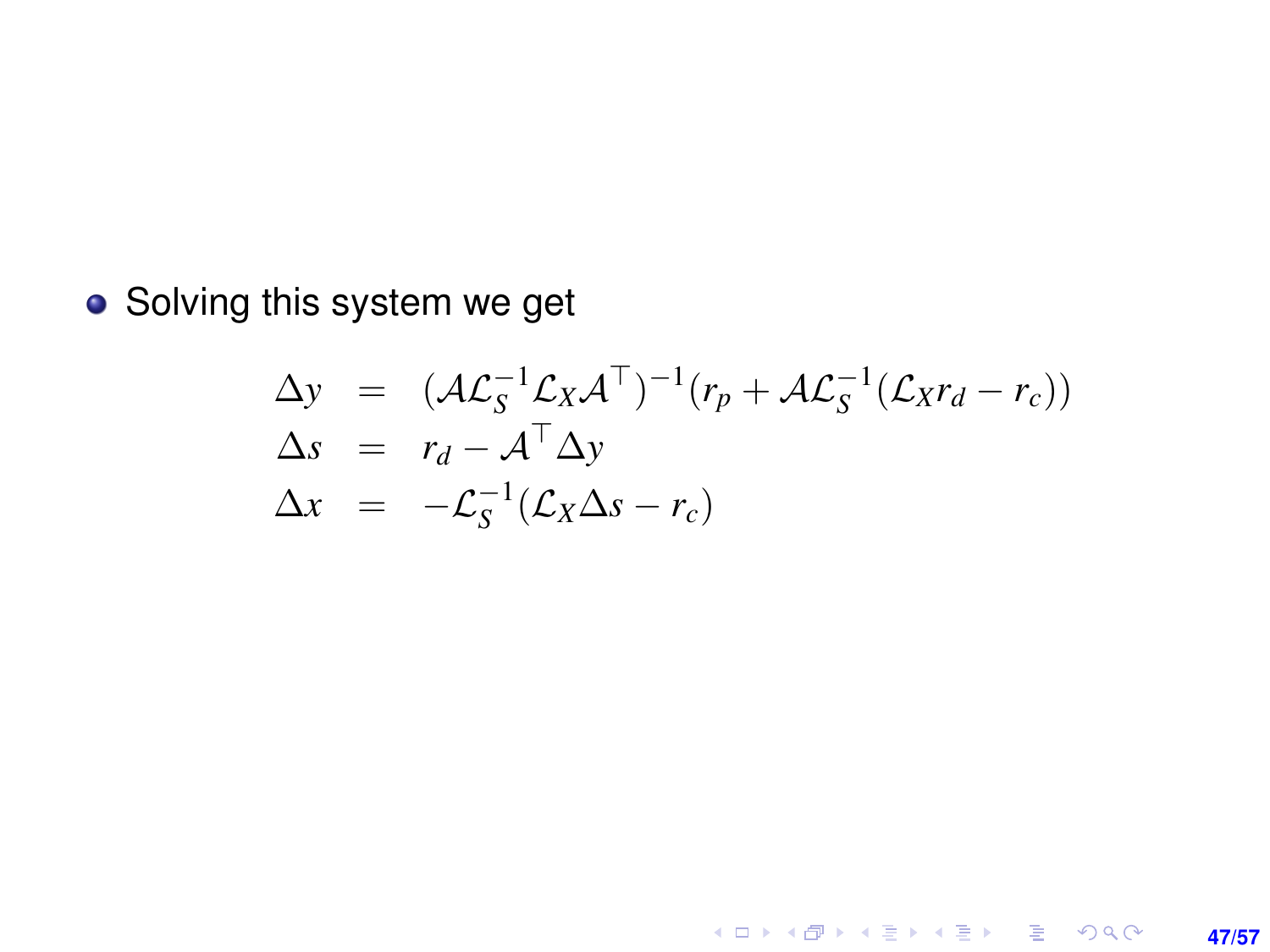- The matrix  $\mathcal{A}\mathcal{L}_s^{-1}\mathcal{L}_x\mathcal{A}^\top$  is not symmetric because  $\mathcal{L}_S$  and  $\mathcal{L}_X$  do not commute!
- In LP, it is quite easy to compute  $A\mathsf{L}^{-1}_s\mathsf{L}_xA^\top$
- Most computational work in LP involves solving the system

$$
(A\mathsf{L}_{s}^{-1}\mathsf{L}_{x}A^{\top})v=u
$$

in SDP even computing  $\mathcal{AL}_s^{-1}\mathcal{L}_x\mathcal{A}^\top$  is fairly expensive (in this form requires solving Lyapunov equations)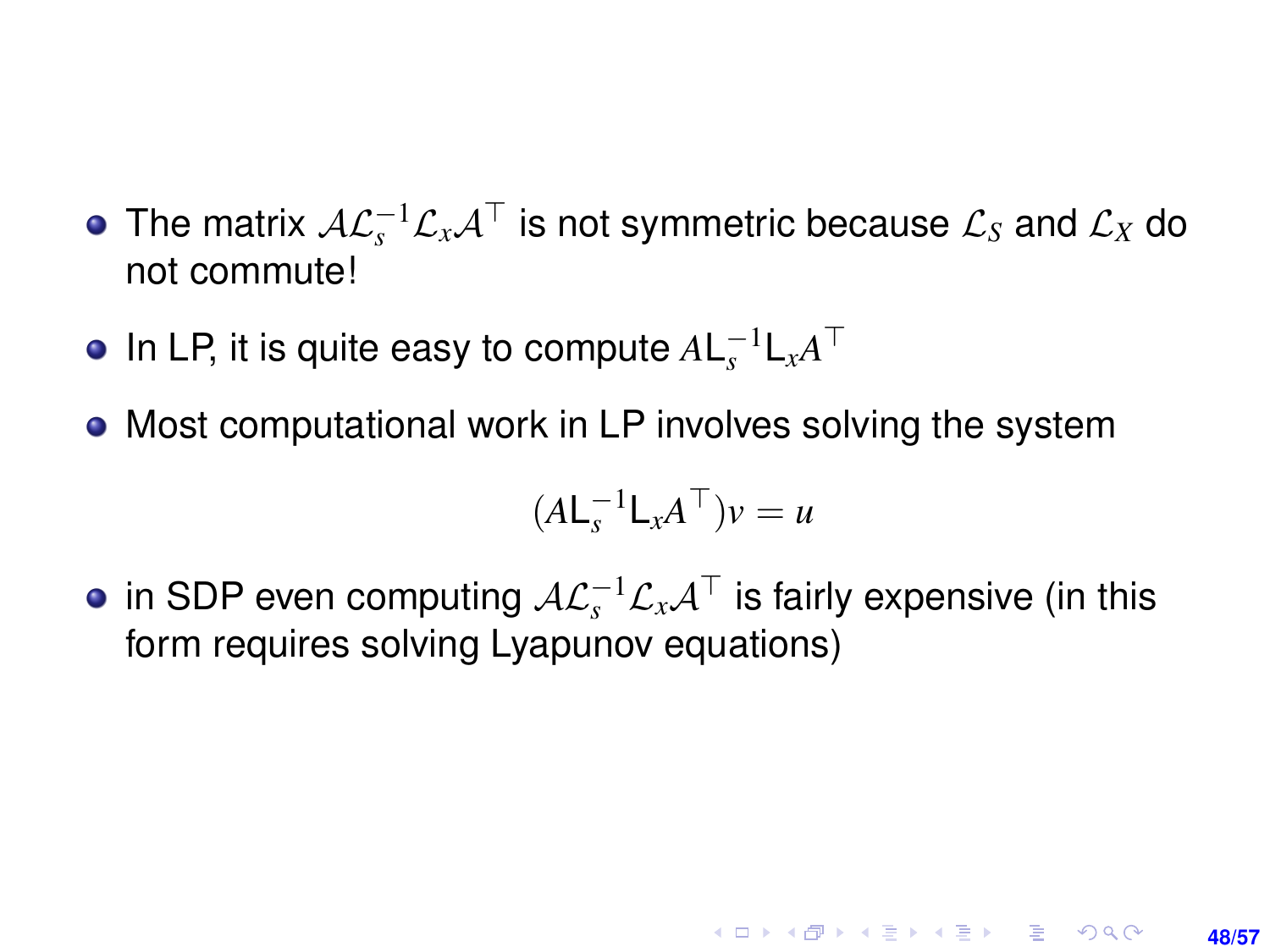- How about SOCP?
- What is an appropriate barrier for the convex cone

$$
\mathcal{Q} = \{x \mid x_0 \geq \|\bar{x}\|\}
$$
?

**49/57**

**KORKARK KERKER DRAM** 

By analogy we expect relaxed complementary conditions turn out to be  $x \circ s = \mu e$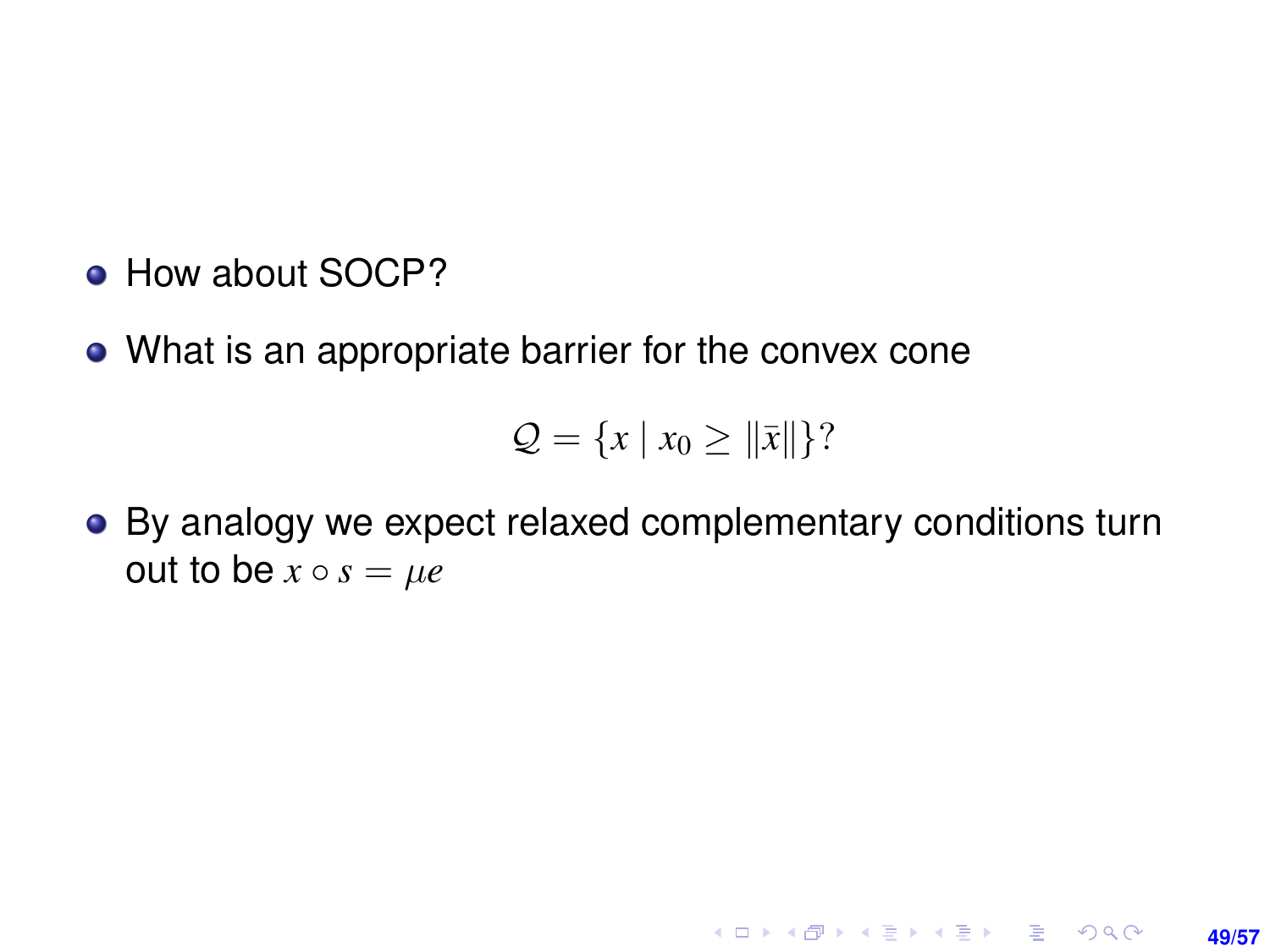# Algebra Associated with SOCP

#### In SDP

- The barrier  $\ln \det(X) = \sum_i \ln \lambda_i(X)$
- For each symmetric  $n \times n$  matrix *X*, there is a characteristic polynomial, such that
	- $p(t) = p_0 + p_1 t + \ldots + p_{n-1} t^{n-1} + t^n$
	- $\bullet$  roots of  $p(t)$  are eigenvalues of *X*

• 
$$
\operatorname{Tr}(X) = p_{n-1}, \det(X) = p_0
$$

- roots of  $p(t)$  are real numbers
- $p(X) = 0$  by Cayley-Hamilton Theorem
- There is orthogonal matrix  $Q: X = Q \Lambda Q^{\top} = \lambda_1 q_1 q_1^{\top} + \ldots + \lambda_n q_n q_n^{\top}$

**KORKARK A BIK BIKA A GA A GA A GA A BIKA A BIKA A BIKA A BIKA A BIKA A BIKA A BIKA A BIKA A BIKA A BIKA A BIKA** 

**50/57**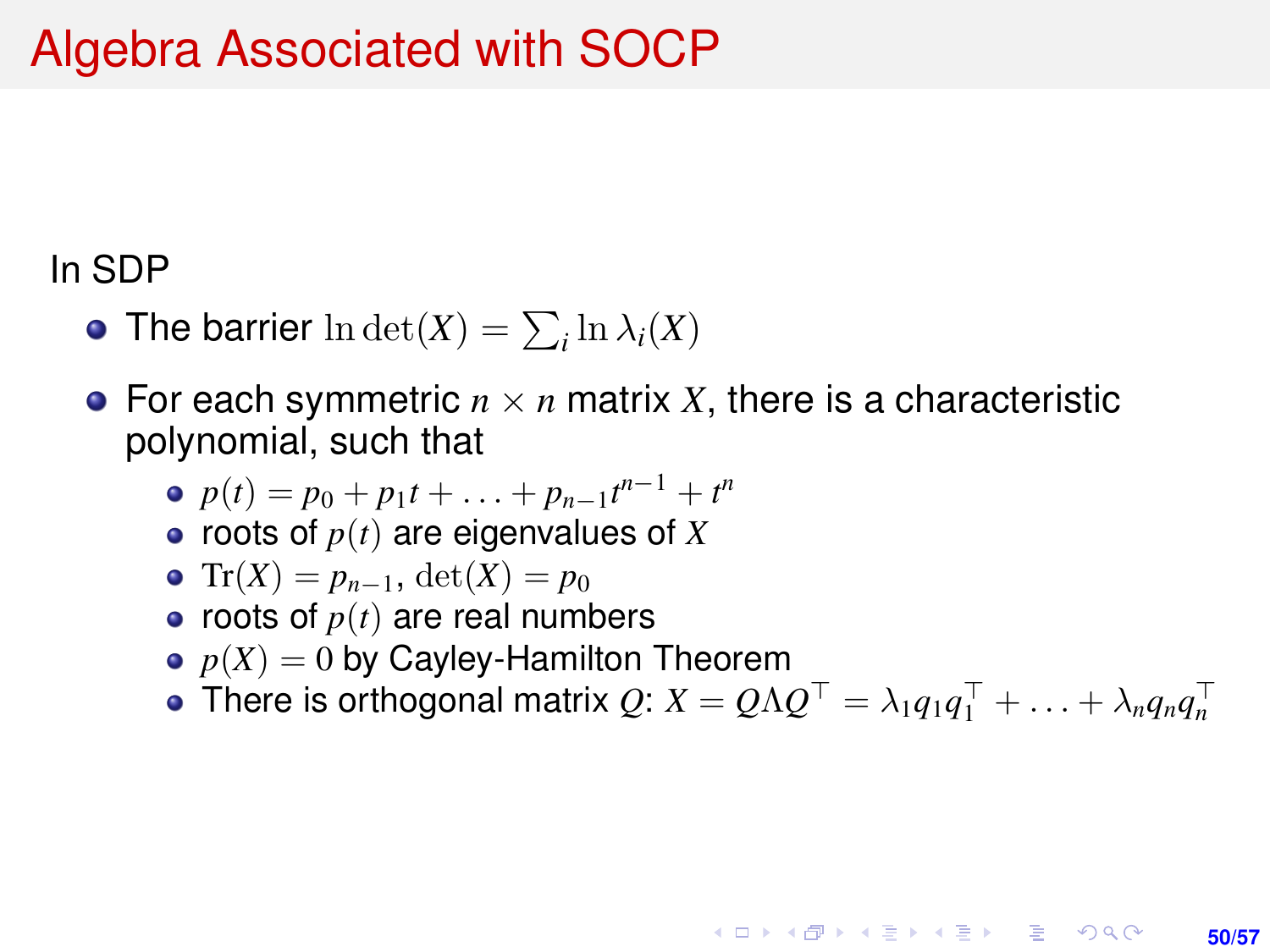

• Remember

$$
x \circ s = \begin{pmatrix} x^{\top} s \\ x_0 \overline{s} + s_0 \overline{x} \end{pmatrix} \quad \mathsf{L}_x = \mathsf{Arw}(x) = \begin{pmatrix} x_0 & \overline{x}^{\top} \\ \overline{x} & x_0 I \end{pmatrix} \quad e = \begin{pmatrix} 1 \\ 0 \end{pmatrix}
$$

 $\bullet$  It is easy to verify

$$
x \circ x - 2x_0 x + (x_0^2 - ||\bar{x}||^2)e = 0
$$

• Define the characteristic polynomial

$$
p(t) = t2 - 2x0t + (x02 - ||\bar{x}||2) = (t - (x0 + ||\bar{x}||)(t - (x0 - ||\bar{x}||))
$$

- Define eigenvalues of *x* roots of  $p(t): \lambda_{1,2} = x_0 \pm ||\bar{x}||$
- Define Tr(*x*) = 2*x*<sub>0</sub> and  $det(x) = x_0^2 ||\bar{x}||^2$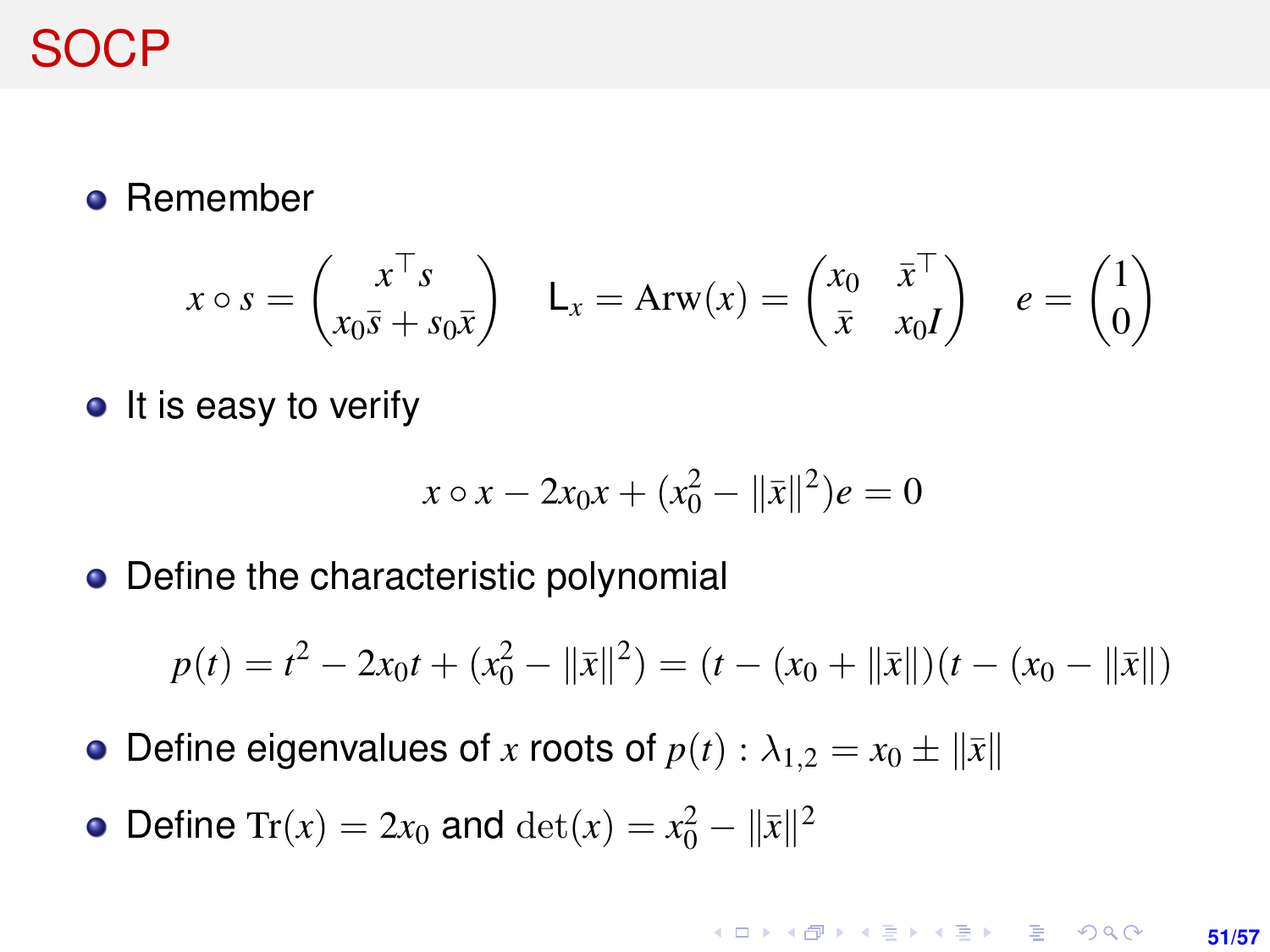#### **•** For each *x* define

$$
c_1 = \frac{1}{2} \begin{pmatrix} 1 \\ \frac{\bar{x}}{\|\bar{x}\|} \end{pmatrix} \quad c_2 = \frac{1}{2} \begin{pmatrix} 1 \\ -\frac{\bar{x}}{\|\bar{x}\|} \end{pmatrix}
$$

• We can verify

$$
x = \lambda_1 c_1 + \lambda_2 c_2
$$

This relation is the spectral decomposition of the vectors in SOCP Algebra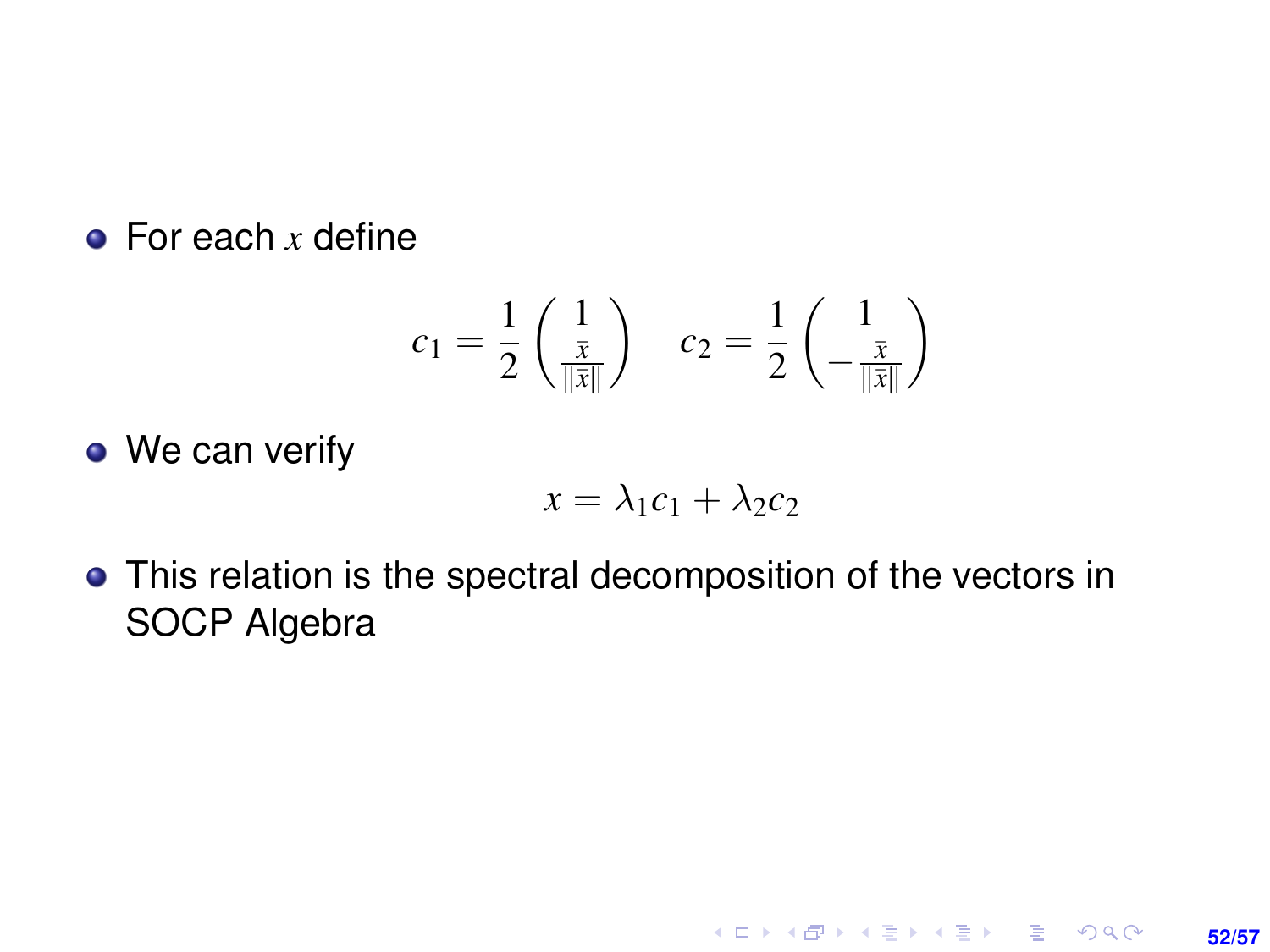

to get  $c_1$  and  $c_2$ , (i) project *x* to  $x_1, \ldots, x_n$  plane, (ii) normalize  $\bar{x}$  and  $-\bar{x}$ (iii) lift the normalized vectors up to touch the boundary of the cone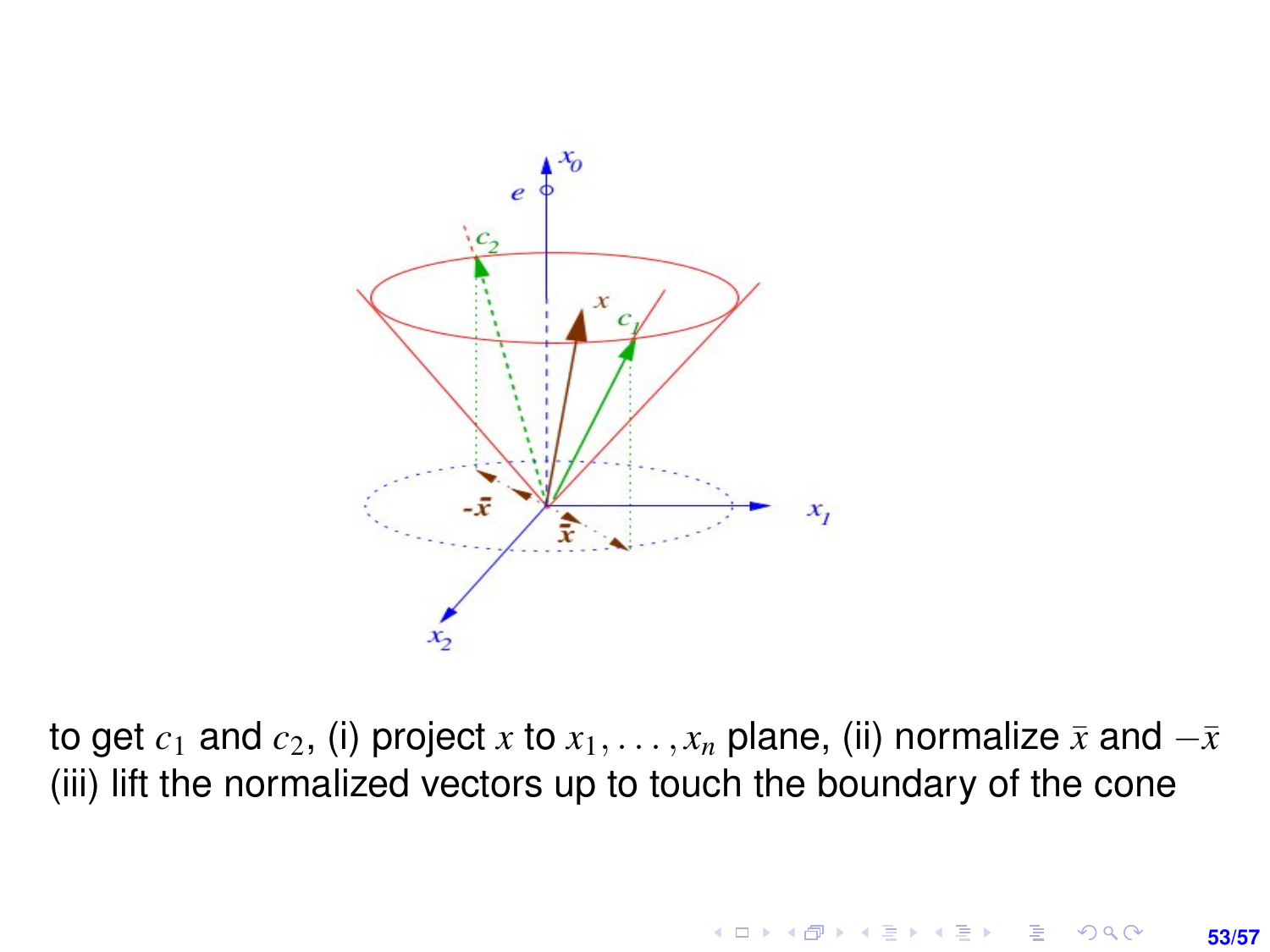Define for any real number  $t$ ,  $x^t = \lambda_1^t c_1 + \lambda_2^t c_2$  whenever  $\lambda_i^t$  is defined

$$
x^{-1} = \frac{1}{\lambda_1} c_1 + \frac{1}{\lambda_2} c_2 = \frac{1}{\det(x)} \begin{pmatrix} x_0 \\ -\bar{x} \end{pmatrix}
$$

• Now we can define an appropriate barrier for  $Q$ 

$$
-\ln \det(x) = -\ln(x_0^2 - \|\bar{x}\|^2)
$$

$$
\nabla_x(-\ln \det x) = \frac{2}{\det(x)} \begin{pmatrix} x_0 \\ -\bar{x} \end{pmatrix} = 2x^{-1}
$$

**54/57**

**KORKARK KERKER DRAM**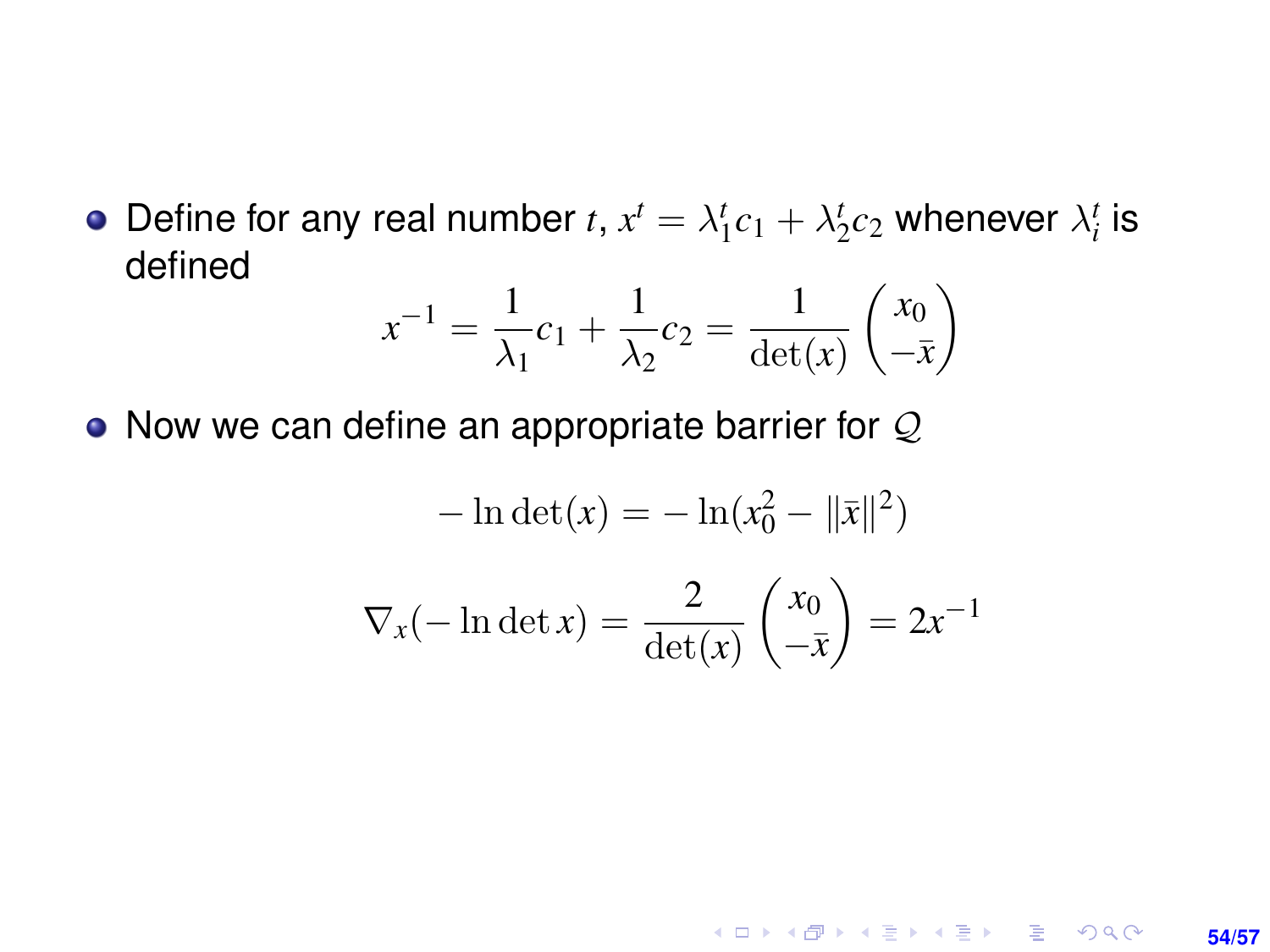• we can replace SOCP problem with

$$
\begin{aligned}\n\max \quad & c^\top x - \mu \ln \det x \\
\text{s.t.} \quad & Ax = b \\
& x \succ \varrho \quad 0\n\end{aligned}
$$

**•** The Lagrangian

$$
\mathcal{L}(x, y) = c^{\top} x - \mu \ln \det x - y^{\top} (b - Ax)
$$

**•** Applying KKT

$$
b - Ax = 0
$$
  

$$
c - \mu x^{-1} - A^{\top} y = 0
$$

Setting  $s = \mu x^{-1}$  we can see that *s* is dual feasible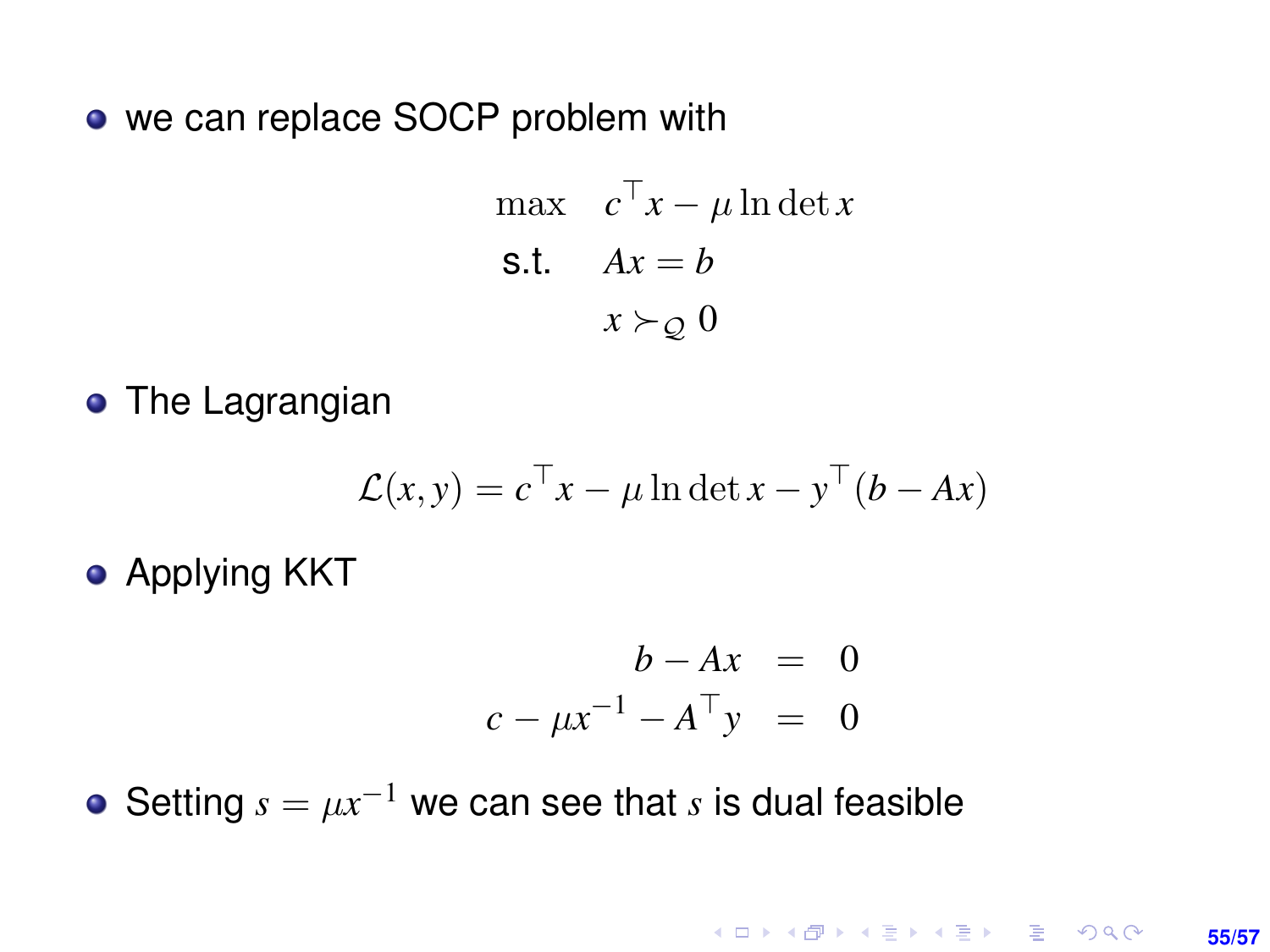### Newton's method

Thus we have to solve the following system

$$
Ax = b
$$
  

$$
A^{\top}y + s = c
$$
  

$$
x \circ s = 2\mu e
$$

Using Newton's method, we get

$$
A(x + \Delta x) = b
$$
  
\n
$$
A^{\top}(y + \Delta y) + s + \Delta s = c
$$
  
\n
$$
(x_i + \Delta x_i) \circ (s_i + \Delta s_i) = 2\mu e
$$

K ロ ▶ K @ ▶ K 할 ▶ K 할 ▶ 이 할 → 9 Q @ **56/57**